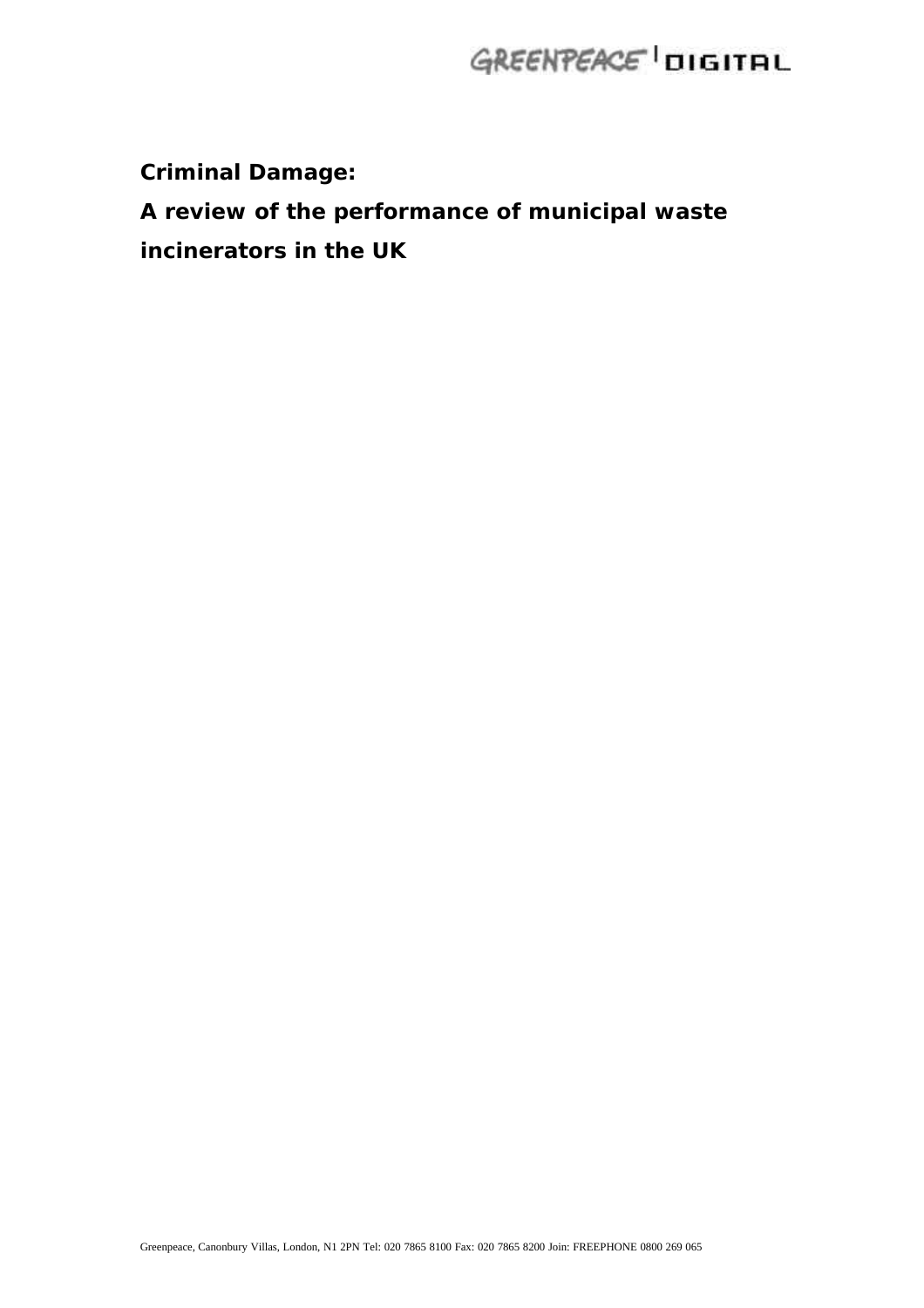### **Greenpeace incineration report-2001**

### **Introduction**

This report examines the performance of all the municipal waste incinerators currently operating in England. The information is taken directly from the public registers for IPC (Integrated Pollution Control) held at Environment Agency offices and the relevant local authority. Although this information is available to the public, it is dispersed across the country (and involves large amounts of paper which need reading, copying and interpreting, all of which is cumbersome and timeconsuming) so it has, until now, been very difficult to compare the performance of incinerators against each other. The data in this report particularly focuses on breaches of legal limits on aerial pollution and total discharges of pollution per year. The report summarises this data and presents it in a form in which comparisons can be made.

Those seeking further details are encouraged to visit the relevant register, and details of where the records for each incinerator is held are included. A telephone call to the relevant office is advisable to make sure the material is available.<sup>1</sup>

### **The incineration process**

 $\overline{a}$ 

Incineration is a convenient, but highly polluting, way of making waste disappear from view. Incinerators do not destroy waste (matter cannot be destroyed), but convert it to other forms – gases, ash and dust particles. Gases and dust, with as many of the pollutants and particulates removed as can be, are dispersed as far as possible via a chimney stack. The emissions and breaches documented in this report illustrate some of the technical and practical limitations to removing those pollutants.

Ash and filter residues are released to land - either in hazardous ("special") landfill sites, ordinary licensed landfill sites or increasingly in construction aggregates for roads and building blocks. Occasionally these contaminated ashes are disposed of in highly irregular ways. Incinerators will also discharge wastewaters, either treated or untreated, to the sewage system.

In this respect incineration reflects and embodies the old fashioned idea that pollution can be dealt with by dispersion and dilution into the Earth's ecosystem. Quite literally, incinerators are designed to spread waste as thinly as possible over as wide an area as possible. Some of the pollutants from incinerators travel many hundreds of miles (and are the subject of

 $1$  It should be noted that the register is a smaller version of the Environment Agency's working files. Incinerator operators can request confidentiality, and for various other reasons the information available is sometimes incomplete.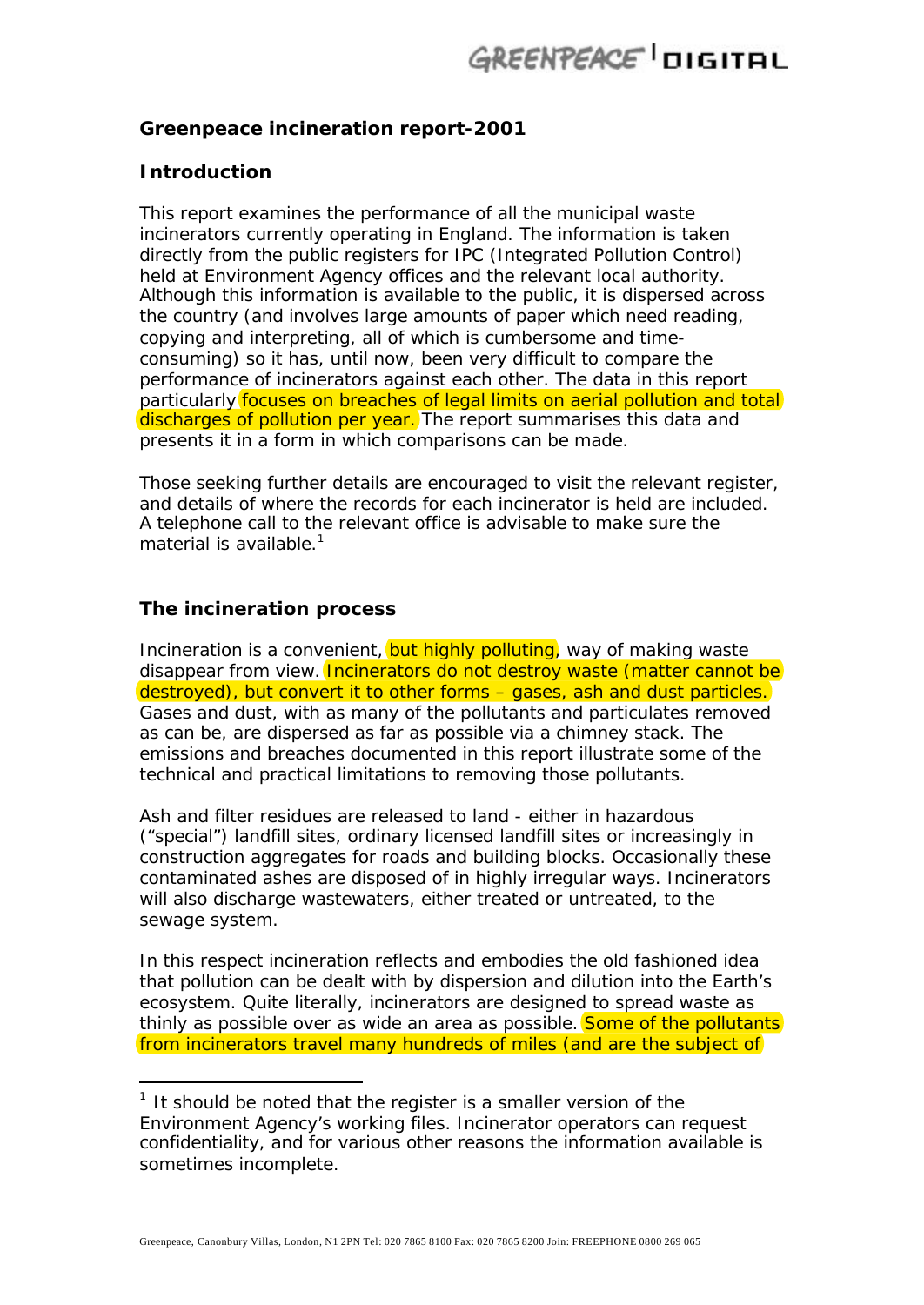international conventions attempting to control trans-boundary air pollution). However, local populations are subjected to most of the fallout from incinerators (both from stacks and fugitive emissions from the plant itself, transported ash etc.) and most health impacts studies have been conducted within a 5km radius of the chimney.

#### **How incinerators work**

There are a number of minor variations in the process, but municipal waste incinerators in the UK operate in an essentially uniform manner. Mixed refuse collected by local authorities is tipped into one or more large bunkers. From here it is transferred to a furnace, where it is burnt at temperatures that should be between 850 and 1300ºC. Gases from the combustion process are passed through one or more air pollution control systems before being vented to the atmosphere. Ash is collected and stored for final disposal. A combustion temperature of about 1000°C is used in order to attempt to minimise the quantity of pollutants formed by the chemical and thermal reactions taking place in the furnace. However, it should be noted this in itself is a compromise. For example, more nitrogen dioxide is formed at high temperatures and more carbon dioxide is formed at lower temperatures.

All UK incinerators now recapture some of the heat they produce in order to drive turbines. This allows them to export some electricity to the national grid. The Sheffield and Nottingham plants also heat water, which is supplied through a pipe network to district heating schemes. These are both extremely inefficient ways of generating heat or power, particularly when the need to replace the resources lost in the burning process is considered.

#### **Regulation of incinerators**

The Environment Agency (EA) is the UK regulatory body responsible for authorising incinerators, for monitoring levels of pollution, and for bringing prosecutions against those who break the terms of their authorisation. Their remit is to ensure environmental protection and they are charged with ensuring that there is no threat to human health from processes under their control. But a philosophy of 'dilute and disperse' is central to the way they execute their obligations.

The regulatory principle of 'dilute and disperse' leads to an official acceptance of 'tolerable' levels of public exposure to even the most dangerous substances. The regulation of incinerators is based on this principle. Allowable limits for emissions of about a dozen pollutants from incinerators are specified by the EA. They have confirmed that these limits are based on what is technically achievable, *not* what is safe for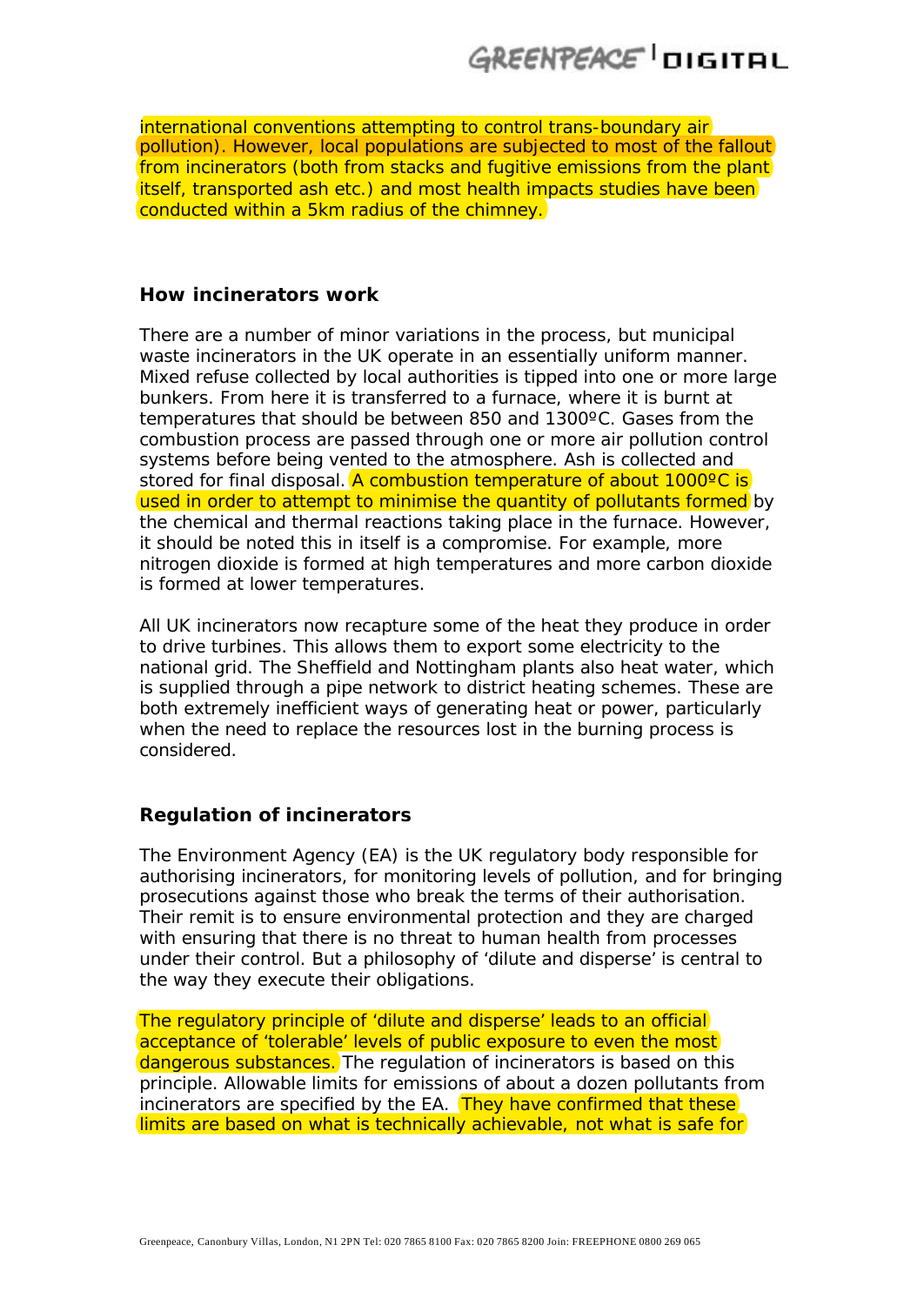human health.<sup>2</sup> It is widely accepted that the health effects of incinerators are poorly understood,<sup>3</sup> and the limited amount of studies on workers at incinerator plants and **populations living near to incinerators** have identified a wide range of associated health impacts.<sup>4</sup>

### **Efficiency of regulatory system**

Despite the fact that legal limits to emissions are based on what is technically and economically feasible, not on what is safe for human health or the environment, this report shows that no incinerator currently operating in England is able to meet the legal requirements of its license. All incinerators currently operating in England regularly breach their emission limits.

Furthermore, actual emission limits may be systematically underreported. The system relies on self-reporting of breaches. Virtually all breaches reported are of continuously monitored releases. Less than half a dozen substances are continuously monitored (generally only sulphur oxides, nitrogen oxides, carbon monoxide, hydrogen chloride and particulate matter). Poisonous metals like mercury, cadmium and lead are measured by point samples, generally once every three months. Dioxins are measured by point samples normally once every six months. The Environment Agency also send in sampling contractors up to four times a year to take measurements. These checks take place within a specified "window" of time, normally two or so weeks, agreed between the EA and the operator. $\equiv$ 



 $\overline{a}$ 

When the public registers are examined it quickly becomes apparent that, despite the enormous numbers of breaches reported for substances which are continuously monitored, there are virtually no reports of other substances exceeding legal limits. It is difficult to accept that this is truly the case. High levels of pollutants in the gases often indicate a malfunction in the system or poor combustion of waste. For example, high levels of carbon monoxide would indicate poor combustion conditions under which increased production of dioxins, particles of incomplete combustion and other pollutants might be expected. Similarly, high levels of hydrogen chloride may be the result of large amounts of chlorine in the system, which again would provide improved conditions for dioxin formation. These peaks in production of dioxins and other hazardous substances are unlikely to be recorded by sampling undertaken only for a few hours, twice a year.

Greenpeace, Canonbury Villas, London, N1 2PN Tel: 020 7865 8100 Fax: 020 7865 8200 Join: FREEPHONE 0800 269 065

 $2^{2}$  See Department of Environment Transport and Regional Affairs Committee, March 2001, Report HC 39-I, Delivering Sustainable Waste Management, Vol. 1 paragraph 93.

<sup>3</sup> *"There are...some truths which can be drawn from the debate over the health impacts of incineration. Firstly, that the health effects which result from an incinerator's emissions are not yet fully known…"* Department of Environment Transport and Regional Affairs Committee, March 2001, Report HC 39-I, Delivering Sustainable Waste Management, Vol. 1 paragraphs 97/98.

<sup>&</sup>lt;sup>4</sup> See "Incineration and Human Health", Greenpeace, March 2001, for a comprehensive review of the published scientific literature.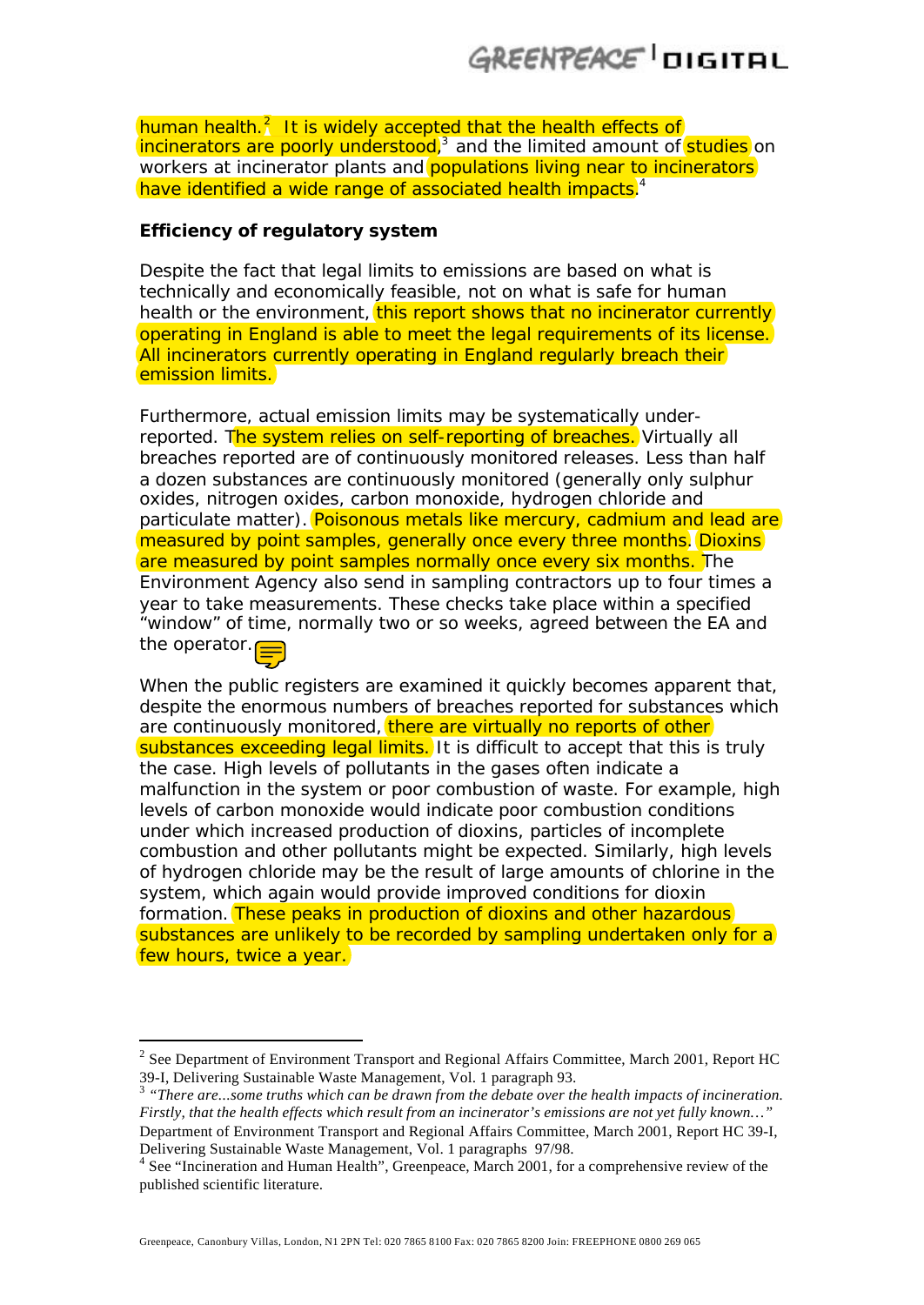### **Results**

## **Fig.1 Self-reported breaches per incinerator 1999**

| Incinerator            | dioxin         | <u>HCI</u>     | <u>SO2</u>     | <b>NOx</b>     | $\underline{CO}$ | Part           | <b>Total</b>   |
|------------------------|----------------|----------------|----------------|----------------|------------------|----------------|----------------|
| Dudley                 | 0              | 54             | $\overline{7}$ | $\mathbf 0$    | 3                | $\Omega$       | 64             |
| Wolverhampton          | 0              | 30             | 18             | $\mathbf 0$    | 5                | $\Omega$       | 53             |
| Cleveland              | $\overline{O}$ | $\Omega$       | $\overline{O}$ | $\Omega$       | 1                | 1              | $\overline{2}$ |
| Coventry               | $\Omega$       | 8              | 1              | 12             | 33               | 1              | 55             |
| Tyseley,<br>Birmingham | $\Omega$       | 4              | $\Omega$       | $\Omega$       | $\Omega$         | $\Omega$       | $\overline{4}$ |
| Nottingham             | 0              | 6              | 8              | 8              | 1                | 1              | 24             |
| Sheffield              | $\Omega$       | 17             | 8              | 6              | 64               | $\Omega$       | 95             |
| <b>Stoke</b>           | 0              | 19             | 8              | $\overline{2}$ | 1                | $\Omega$       | 30             |
| Edmonton,<br>London    | 0              | $\overline{7}$ | 1              | $\mathbf 0$    | 3                | $\mathbf 0$    | 11             |
| Lewisham,<br>London    | 0              | 4              | $\overline{2}$ | 1              | $\mathbf 0$      | $\overline{O}$ | $\overline{7}$ |
| Total                  | 0              | 149            | 53             | 29             | 111              | 3              | 345            |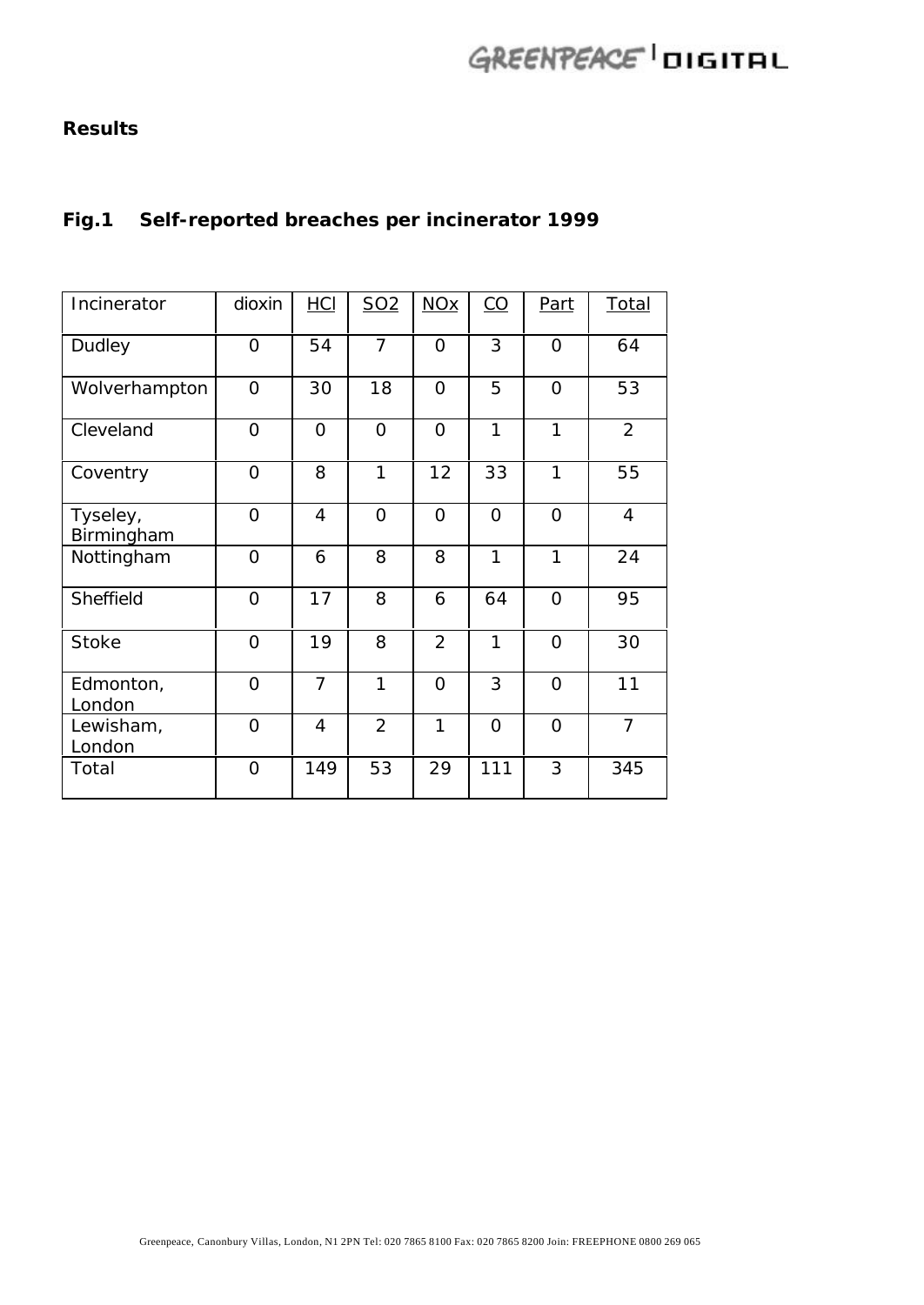| Incinerator            | dioxin         | <u>HCI</u>     | <u>SO2</u>     | $NOx$          | $\underline{CO}$ | Part           | <b>Total</b> |
|------------------------|----------------|----------------|----------------|----------------|------------------|----------------|--------------|
| Dudley                 | O              | 13             | 1              | $\overline{2}$ | $\Omega$         | $\mathbf 0$    | 16           |
| Wolverhampton          | 0              | $\overline{2}$ | 3              | 1              | $\overline{7}$   | $\overline{2}$ | 15           |
| Cleveland              | $\overline{O}$ | 1              | $\Omega$       | 0              | 4                | 4              | 9            |
| Coventry               | $\Omega$       | 11             | $\overline{7}$ | $\Omega$       | 13               | 4              | 35           |
| Tyseley,<br>Birmingham | $\Omega$       | 5              | $\Omega$       | 4              | $\overline{2}$   | $\mathbf 0$    | 11           |
| Nottingham             | 0              | $\overline{7}$ | 6              | 16             | $\Omega$         | $\Omega$       | 29           |
| Sheffield              | $\Omega$       | 16             | 4              | 5              | 35               | 1              | 61           |
| <b>Stoke</b>           | $\overline{O}$ | 9              | 3              | 1              | 3                | $\Omega$       | 16           |
| Edmonton,<br>London    | 0              | $\overline{0}$ | $\Omega$       | 0              | 6                | 2 fly<br>ash   | 8            |
| Lewisham,<br>London    | 0              | $\overline{0}$ | $\mathbf{O}$   | 1              | O                | $\Omega$       | 1            |
| Total                  | 0              | 64             | 24             | 30             | 70               | 13             | 201          |

## **Fig. 2 Self-reported breaches per incinerator 2000**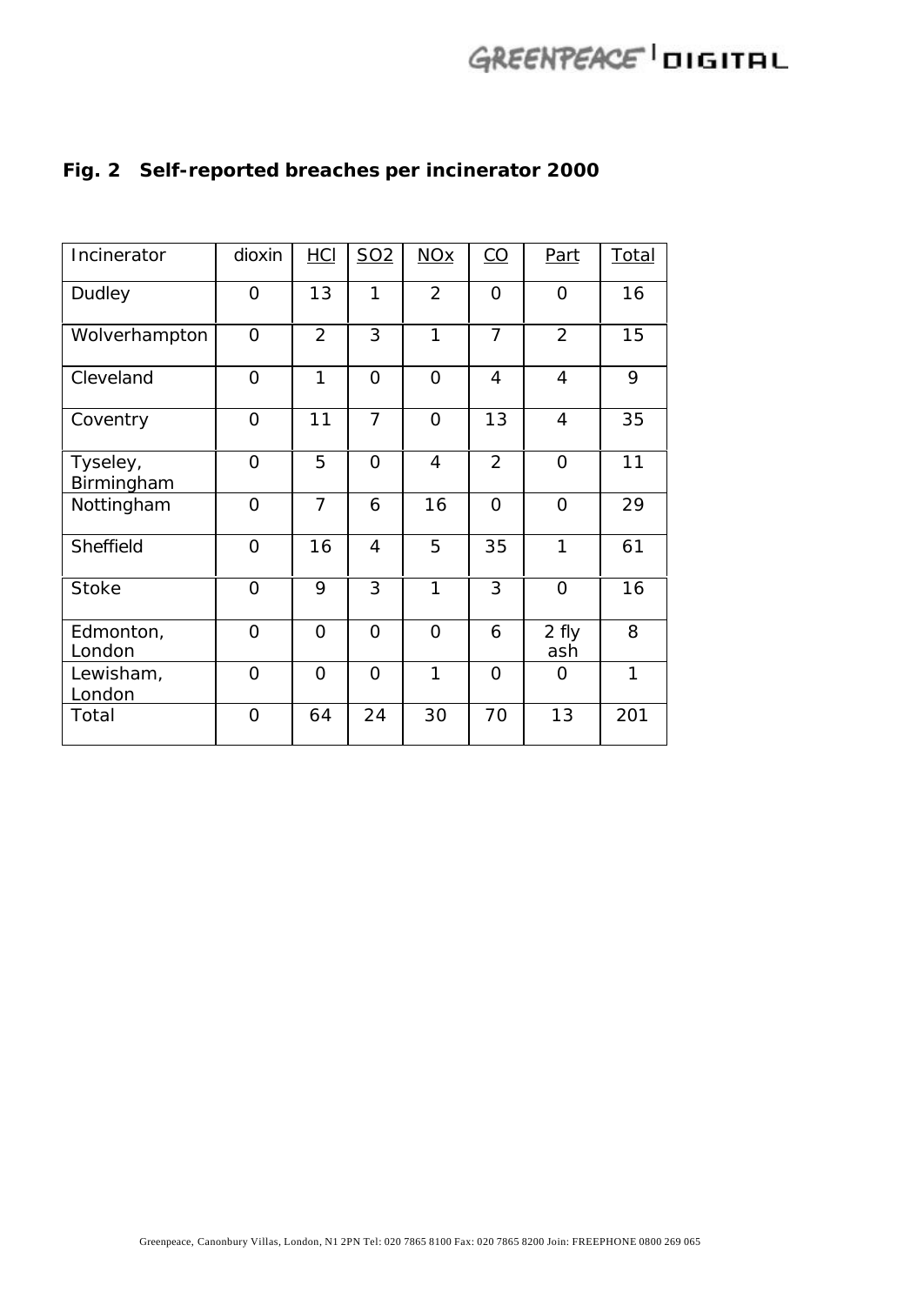| Incinerator            | dioxin       | <u>HCI</u>     | SO <sub>2</sub> | <b>NOx</b>     | $\underline{CO}$ | Part           | <u>Total</u> |
|------------------------|--------------|----------------|-----------------|----------------|------------------|----------------|--------------|
| Dudley                 | O            | 67             | 8               | $\overline{2}$ | 3                | $\mathbf 0$    | 80           |
| Wolverhampton          | $\mathbf{O}$ | 32             | 21              | 1              | 12               | $\overline{2}$ | 68           |
| Cleveland              | $\Omega$     | 1              | $\Omega$        | $\Omega$       | 5                | 5              | 11           |
| Coventry               | O            | 19             | 8               | 12             | 46               | 5              | 90           |
| Tyseley,<br>Birmingham | $\Omega$     | 9              | $\Omega$        | 4              | $\overline{2}$   | $\Omega$       | 15           |
| Nottingham             | $\mathbf{O}$ | 13             | 14              | 24             | 1                | 1              | 53           |
| Sheffield              | $\Omega$     | 33             | 12              | 11             | 99               | 1              | 156          |
| <b>Stoke</b>           | 0            | 28             | 11              | 3              | 4                | $\mathbf 0$    | 46           |
| Edmonton,<br>London    | O            | $\overline{7}$ | 1               | $\Omega$       | 9                | $\overline{2}$ | 19           |
| Lewisham,<br>London    | 0            | 4              | $\overline{2}$  | $\overline{2}$ | $\mathbf 0$      | $\Omega$       | 8            |
| Total                  | $\mathbf 0$  | 213            | 77              | 59             | 181              | 16             | 546          |

## **Fig. 3 Self-reported breaches per incinerator 1999 & 2000**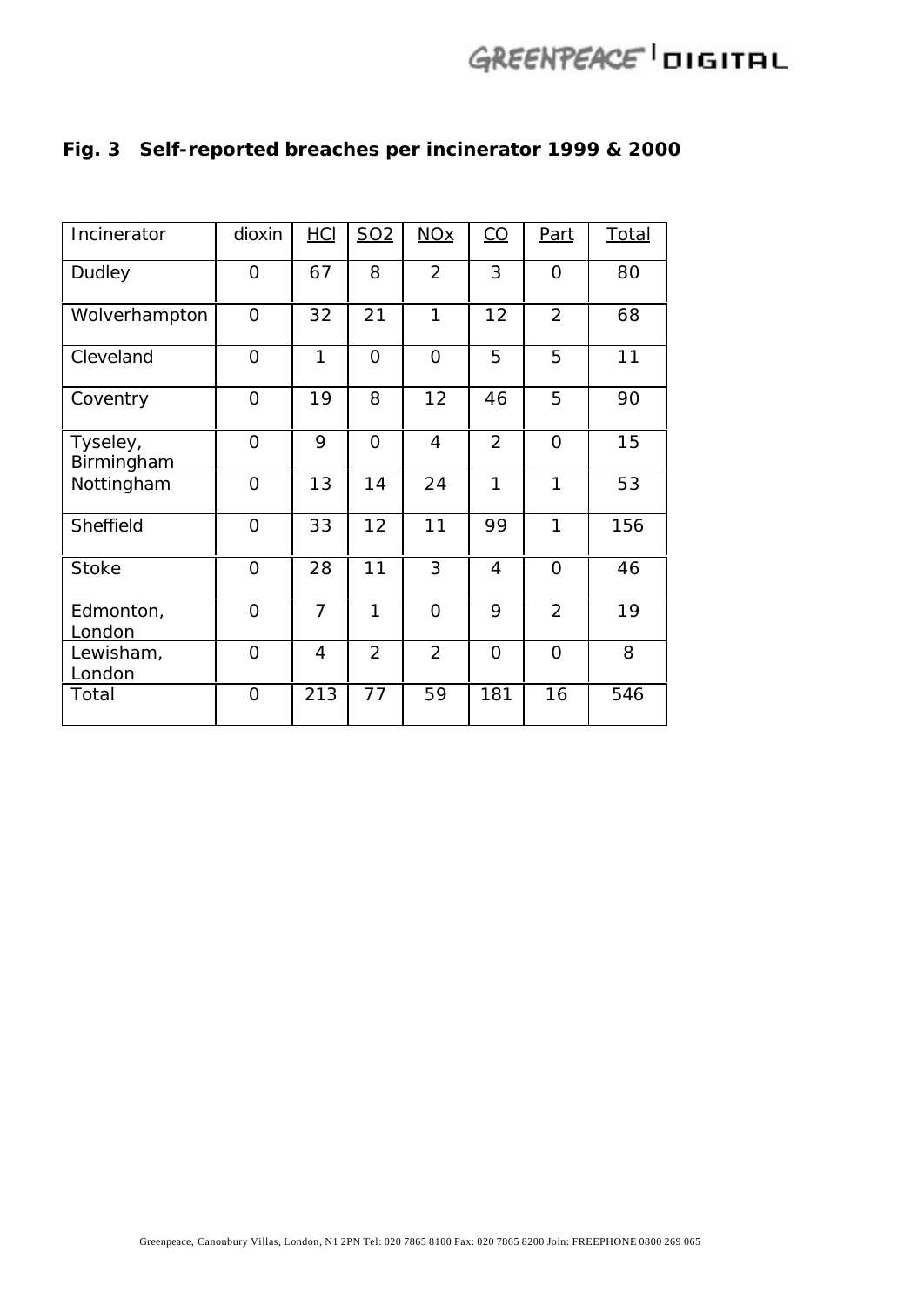## **Fig. 4 League Table**

|                | Position Incinerator | Total self-reported<br>breaches 1999 & 2000 |
|----------------|----------------------|---------------------------------------------|
| 1              | Sheffield            | 156                                         |
| $\overline{2}$ | Coventry             | 90                                          |
| 3              | Dudley               | 80                                          |
| 4              | Wolverhampton        | 68                                          |
| 5              | Nottingham           | 53                                          |
| 6              | <b>Stoke</b>         | 40                                          |
| 7              | Edmonton             | 19                                          |
| 8              | <b>Tyseley</b>       | 15                                          |
| 9              | Cleveland            | 11                                          |
| 10             | Lewisham             | 8                                           |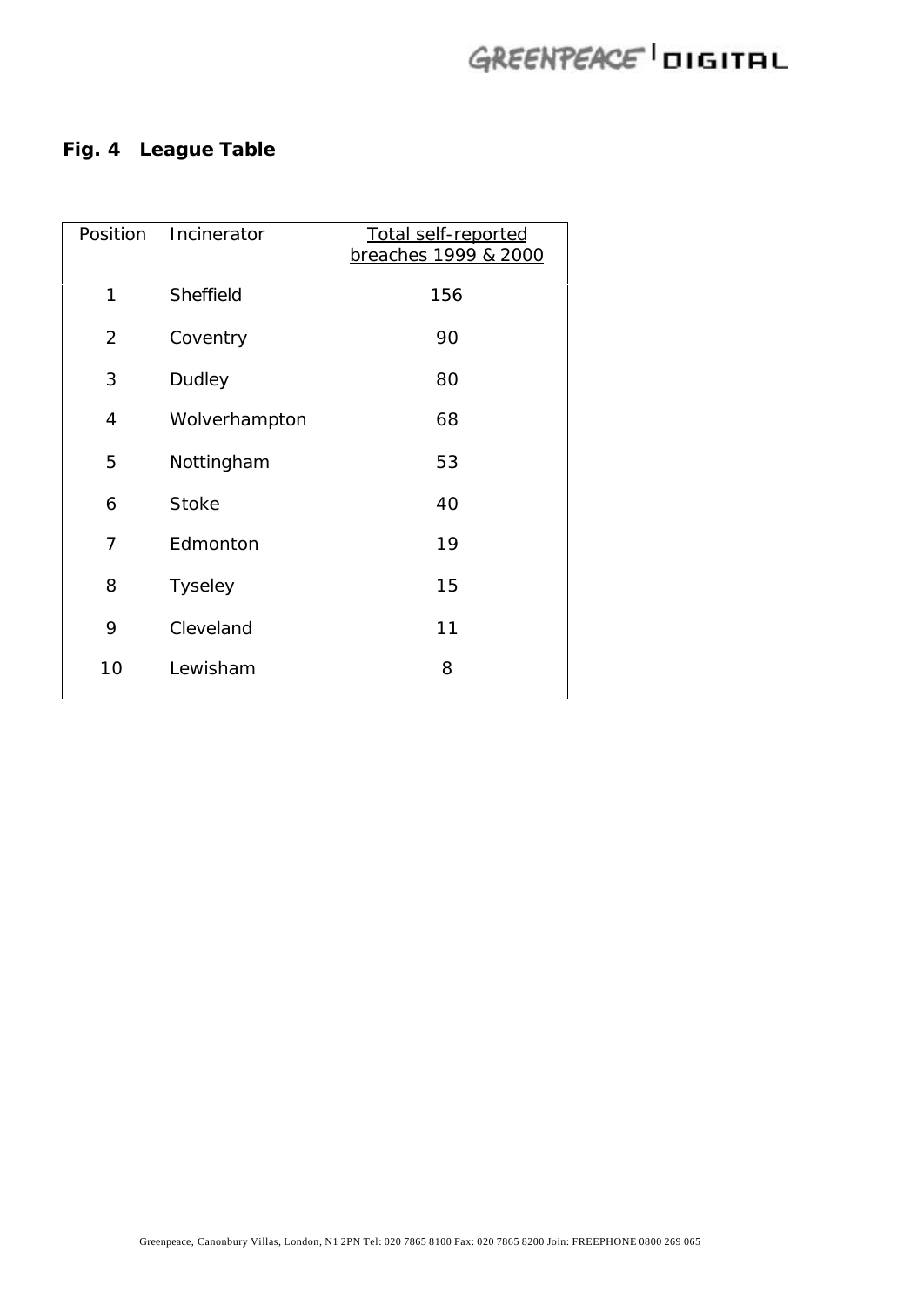### **Conclusion**

The figures in this report, provided as they are by the operators themselves, clearly demonstrate two things. Firstly, even though the parameters within which incinerators operate are based on what is technologically achievable and not on what is safe for human health, no incinerator actually operates within these limits. All of the incinerators in this survey exceed their legal pollution limits and some of them have performance records that are little short of appalling. The Sheffield incinerator, for instance, has breached its legal limits on aerial emissions 178 times in the past three years.

Secondly, the regulatory regime is clearly inadequate. The range of pollutants monitored is too narrow and the frequency of monitoring completely incapable of establishing a reasonable picture of what is entering the environment. The entire regulatory system is based on selfassessment and the penalties are virtually invisible. Of the 546 breaches of pollution limits in 1999 and 2000 there was only one prosecution for aerial pollution (Sheffield in 1999 – the City Council was fined £18,000).

The conclusion to be drawn from this report is that incineration is an unreliable and dangerous technology incapable of being regulated with proper regard to human health and the environment. Current Government proposals to permit a massive expansion in incinerator numbers in the UK are clearly misguided and should be abandoned in favour of strategies for waste reduction, reuse and recycling.

The current regulatory regime is extremely weak and needs to be completely overhauled for the period that incinerators continue to operate in the UK. Currently operating incinerators are clearly incapable of functioning safely and should be closed as soon as technically possible.

### **Annex 1**

### **Health Effects of Common Pollutants from Incinerators**

#### **Heavy Metals**

Since wastes may contain a wide range of heavy metals these can be emitted in the flue gases, waste waters and residues from incineration. Lead has been associated with learning impairment, especially in children. High levels of cadmium have been associated with lung cancer and a range of non-cancer effects. Mercury exposure has been found to affect behaviour and lead to renal damage even at low levels.

### **Acid gases**

In addition to emissions of heavy metals, dioxins and furans the incineration of waste also generates emissions of acid gases and particulate matter. Acid gases include nitrogen oxides, sulphur oxides, and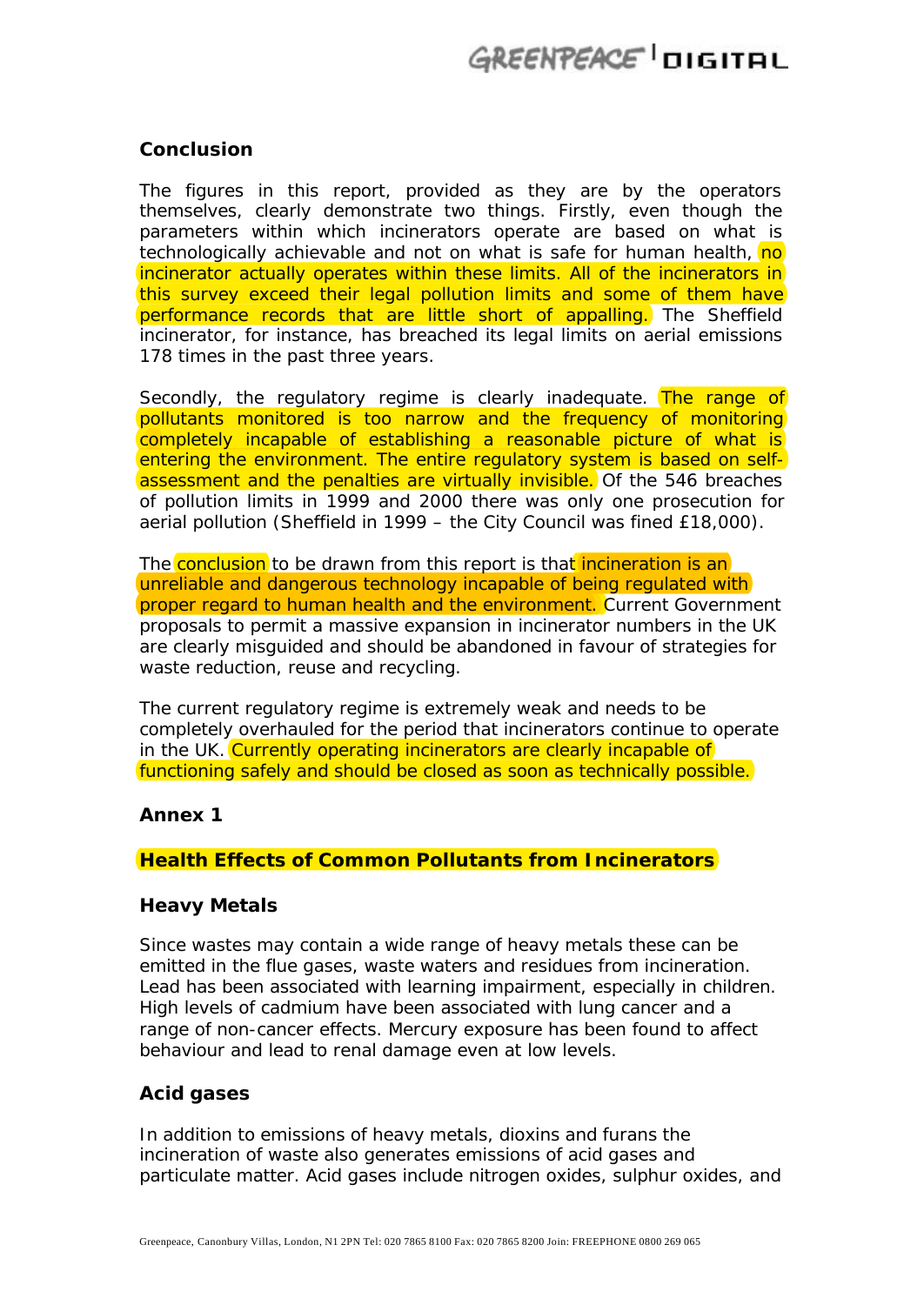hydrogen chloride. Exposure to high levels of acid gases can cause respiratory problems, while long range transport can lead to ecosystem damage by acidification. Much lower levels of toxic hydrogen fluoride can also be emitted.

At relatively high concentrations, nitrogen dioxide causes inflammation of the airways. There is evidence to show that long-term exposure to nitrogen dioxide may affect lung function and that nitrogen dioxide may enhance the response of sensitised individuals to allergens. Studies have reported associations between respiratory hospital admissions and nitrogen dioxide levels but it is unclear whether this effect is due to nitrogen dioxide itself or to particles which often increase at the same time as nitrogen dioxide.

In addition to the acidification of ecosystems and potential acute and chronic effects of high levels of nitrogen dioxide, oxides of nitrogen play a significant role in the production of low level ozone. Ozone is a dangerous irritant to eyes, throat and lungs and is a component of photochemical smog.

### **Particulates**

Particulate matter in the atmosphere has been associated with large-scale chronic adverse effects on human health although the mechanisms by which it acts are not fully understood. Emissions of acid gases can lead to formation of secondary particulate matter and this may contribute to adverse health effects.

Incineration gives rise to emissions of particulate matter. The nature of the

particulates depends on the waste and the technology used for combustion and emissions control. Poorly controlled incineration plants can emit high levels of particulate matter and contribute to local environmental problems.

### **Dioxins and Furans**

Although a wide range of organic compounds is emitted from incinerators, most attention is focused on dioxins and furans. The most toxic dioxin  $(2,3,7,8 - \text{TCDD})$  is a known human carcinogen. The compounds are known to produce chloracne at high exposures and a wide range of noncancer effects are thought to occur at extremely low levels of chronic exposure, including adverse effects on reproduction, impacts on the development of the unborn foetus and associations with impaired mental ability.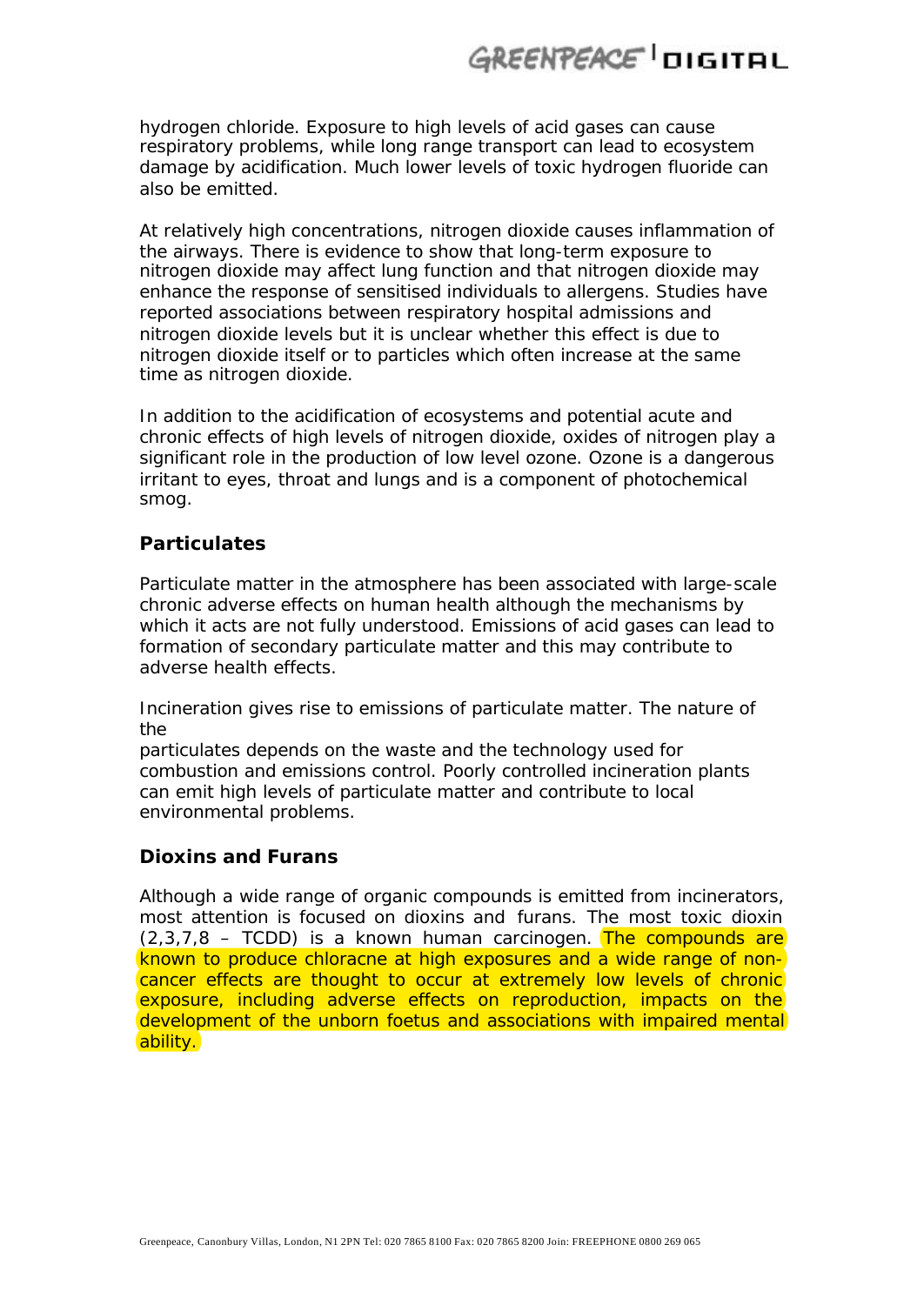### **Annex 2**

### **Note on incinerators which have been excluded**

Neither Byker incinerator or the Isle of Wight incinerator are currently operating and so are excluded from this survey. Bolton incinerator and Dundee incinerator have only very recently begun operation and there is not yet enough data to make an assessment of their compliance with legal pollution limits.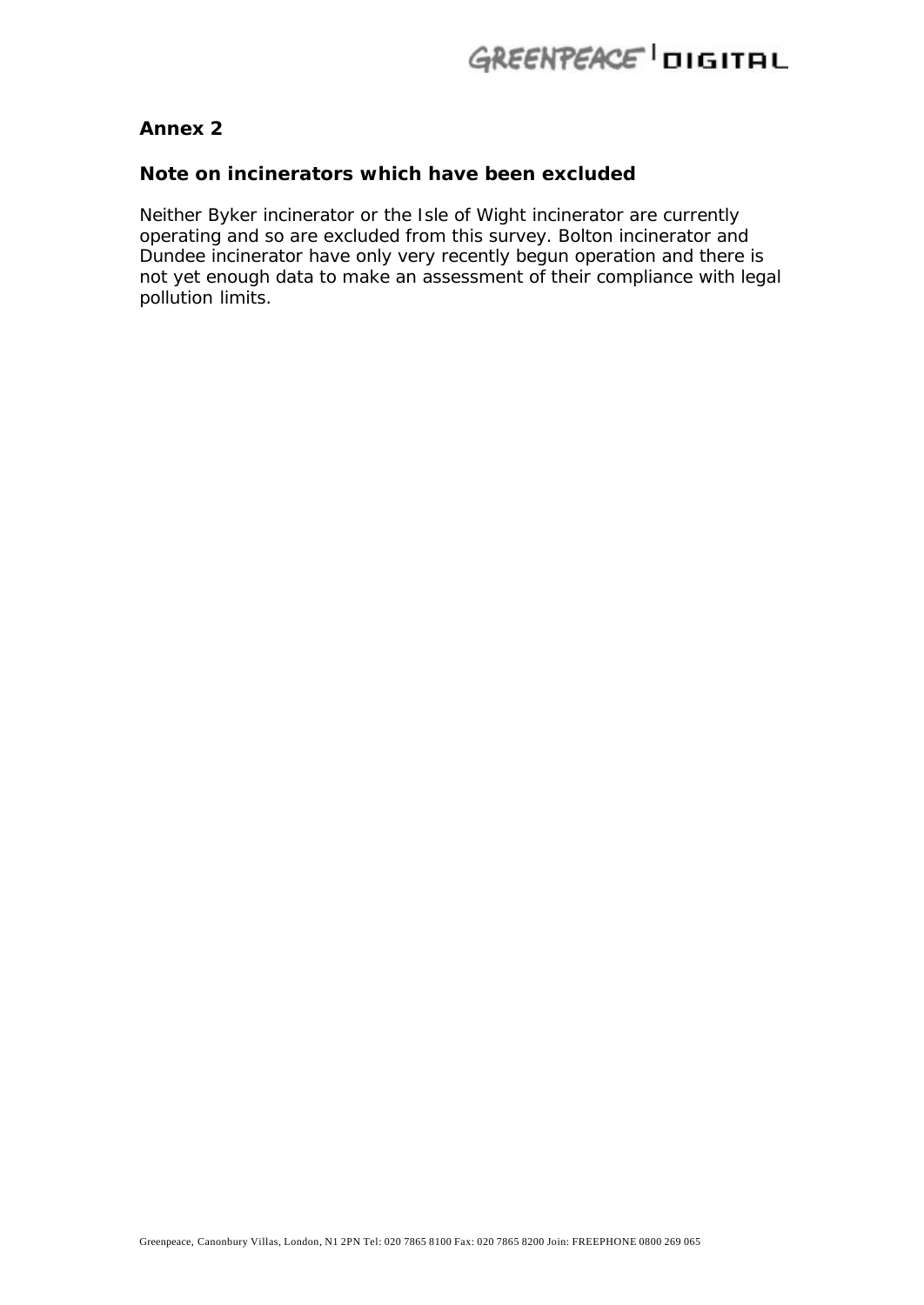### **Plant name: Eastcroft Incinerator**

- **Authorisation No:** AH0653 Variations: AZ8196, BJ6755, BF2129, BE1445, AX9109
- **Address:** Incinerator Road Off Cattle Market Road Nottingham NG2 3AF
- **Operator:** WasteNotts (Reclamation) Ltd. Parent company is Waste Recycling Group PLC.
- **Owned by:** Waste Recycling Group PLC
- **Capacity:** 150 000 tonnes per year
- **Waste burnt:** Municipal, clinical and light trade waste.
- **Process:** The municipal waste incinerator comprises two incineration streams each capable of burning 11.5 tonnes per hour of municipal and light trade waste. As with all MSW incinerators, steam is generated to produce electricity. In addition heat is used to support a district heating scheme in Nottingham city centre.

Waste is tipped into 2 refuse silos, each capable of holding 1250 tonnes (4 days' supply). The waste is transferred by grab crane onto feed chutes (one for each combustion chamber). Hot gases are passed through dust hoppers and material collected here is discharged directly into ash quenching troughs. Gases are cooled to about 130ºC to achieve the correct temperature for acid gas treatment. Each incinerator stream has its own flue gas treatment system. Gases are dosed with a mixture of hydrated lime powder, activated carbon powder and recirculated reagent, in order to reduce acid gases, organic compounds and mercury. The exhaust gases and reagent particles are then passed through a fabric filter to reduce the dust burden, before being discharged from the 91m high chimney. Fly ash from the dust filters is collected and discharged to a silo. Some of the flyash is used with the recirculated reagent. The silo is emptied into skips and transferred to a hazardous waste landfill site. Bottom ash from the furnaces is disposed of in ordinary landfill.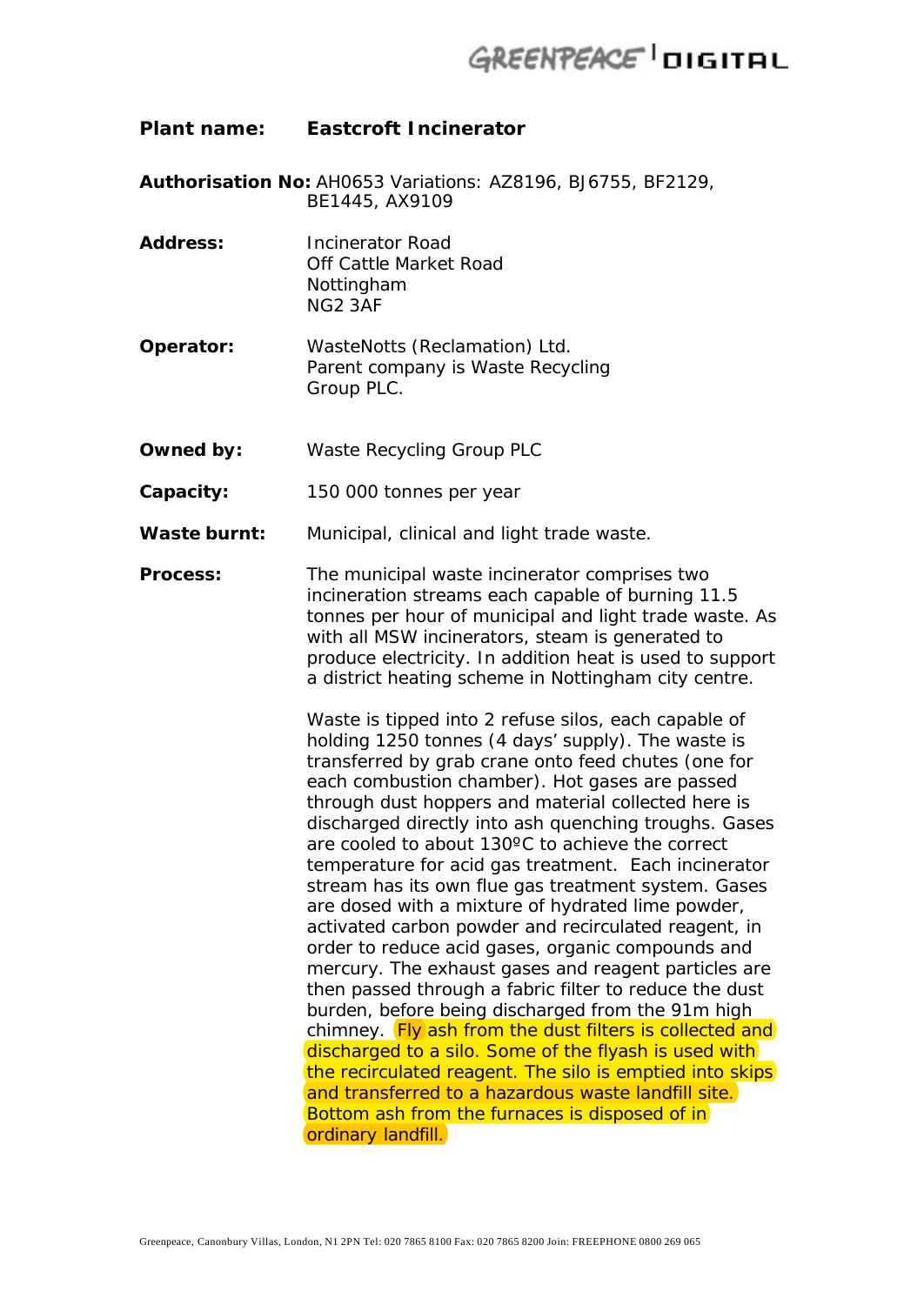The clinical waste incinerator is capable of burning up to 750 kg/hour of clinical waste.

#### **EA office responsible:**

Lower Trent Area Office (Midlands Region) Trentside Offices Scarrington Road West Bridgford Nottingham NG2 5FA

**Public Register at:**EA office, as above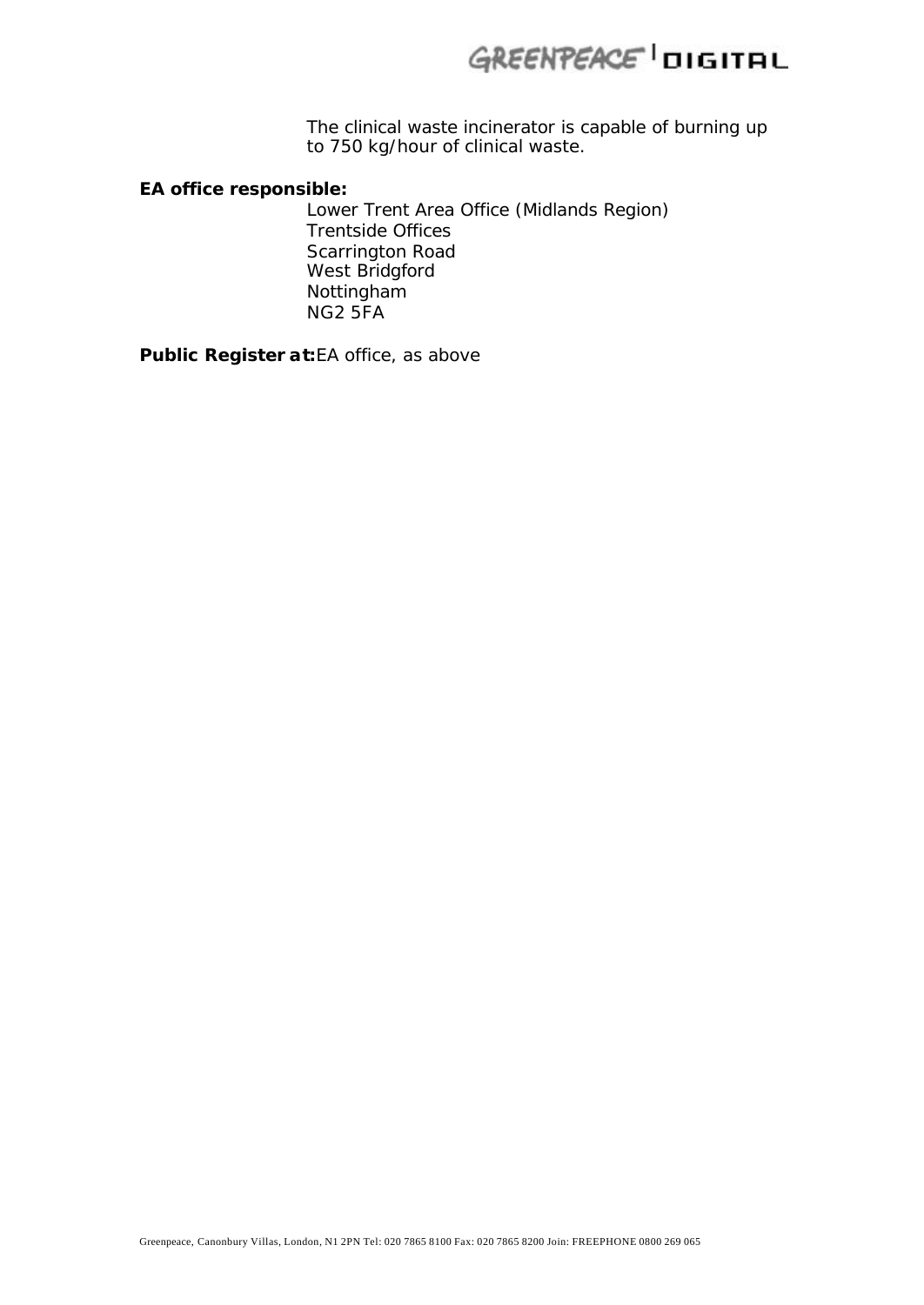## **Most recent self-reported emissions to air**

### **For 1999**

| Hydrogen chloride                | 7.4 t                         |
|----------------------------------|-------------------------------|
| Mercury                          | $5$ kg                        |
| Cadmium                          | $4.8$ kg                      |
| Lead no figures given            | (< 10 kg reported, no figures |
| given)                           |                               |
| Carbon monoxide                  | < 10 t (No figures given)     |
| Oxides of Nitrogen               | 307 t                         |
| Volatile organic compounds 2.7 t |                               |
| Particulates No figures          | $<$ 10 t reported             |
| PM <sub>10s</sub>                | Not reported                  |
| Dioxins (TEQ)                    | 0.01g                         |
| Sulphur dioxide                  | 22 t                          |

### **Releases to land**

| Bottom ash to landfill                               | 34,465 t |
|------------------------------------------------------|----------|
| Flue gas treatment residue to special waste landfill | 5117.9 t |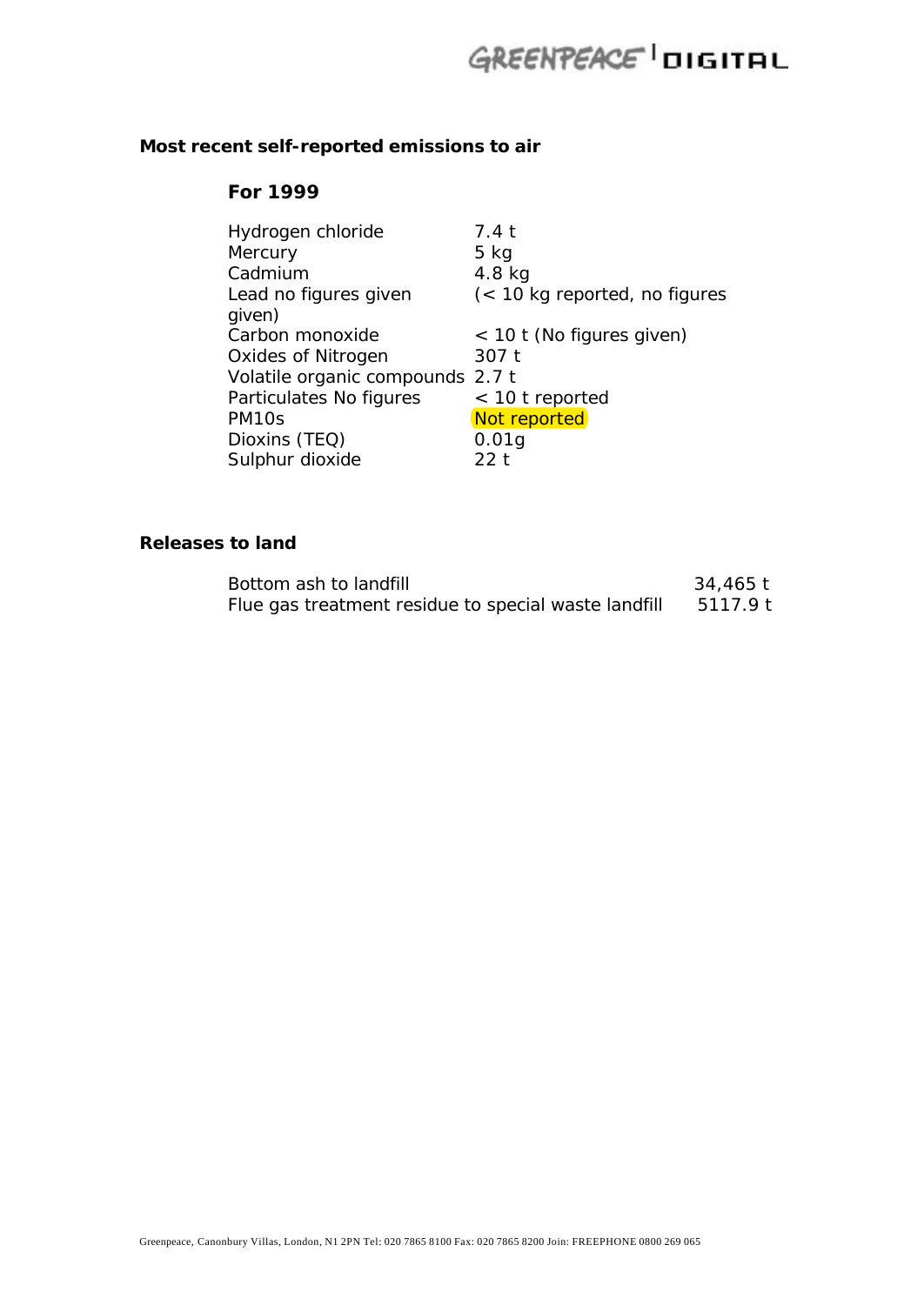## **Self-reported breaches in the last 3 years:**

|                      | <b>Authorised release</b>                            | <b>Reason given</b>                                                                                                                                |
|----------------------|------------------------------------------------------|----------------------------------------------------------------------------------------------------------------------------------------------------|
| 06.12.00             | Use of fabric filter bypass vent                     | Lost seal in ash discharger. Heat economiser trip                                                                                                  |
| 12.09.00             | <b>NOx</b>                                           | Identified from extractive test, not continuous monitoring                                                                                         |
| 24.08.00             | HCI, SO <sub>2</sub>                                 | Rubber on grate (possibly due to tyres being present in waste                                                                                      |
| 23.08.00             | HCI                                                  | None given. "Operators to scrutinise waste feed"                                                                                                   |
| 23.07.00             | Use of fabric filter bypass vent                     | <b>Operator error</b>                                                                                                                              |
| 17.06.00<br>14.06.00 | Use of fabric filter bypass vent                     | ID fan tripped due to high temp on inverter drive                                                                                                  |
| 13/14.06.00          | NOx.<br>Use of fabric filter bypass vent             | Broken grate bars due to molten metal in waste - unable to control combustion<br>ID fan inverter drive failed completely                           |
| 12.06.00             | Use of fabric filter bypass vent                     | High inverter drive temp. and/or contamination caused ID fan trip                                                                                  |
| 07.06.00             | <b>NOx</b>                                           | Monitoring equipment suspected inaccurate                                                                                                          |
| 06.06.00             | NO <sub>x</sub>                                      | None given                                                                                                                                         |
| 27.05.00             | NO <sub>x</sub>                                      | Exceedance due to green garden refuse                                                                                                              |
| 23.05.00             | <b>NO<sub>x</sub></b>                                | Exceedance due to green garden refuse                                                                                                              |
| 22.05.00             | <b>NO<sub>x</sub></b>                                | Exceedance due to green garden refuse deposited in bins at weekend                                                                                 |
| 06.05.00             | Use of fabric filter bypass vent                     | Firedown caused by faulty PLC                                                                                                                      |
| 03.05.00             | <b>NOx</b>                                           | Large content of wet garden waste in refuse following bank holiday                                                                                 |
| 20.04.00             | Use of fabric filter bypass vent                     | ID fan tripped - reason unknown                                                                                                                    |
| 20.04.00             | Use of fabric filter bypass vent                     | Bypass partially opened whilst incinerator being brought online                                                                                    |
| 22.03.00<br>20.03.00 | <b>NO<sub>x</sub></b>                                | Monitoring equipment suspected inaccurate                                                                                                          |
| 03/04.03.00          | NO <sub>x</sub><br><b>NO<sub>x</sub></b>             | Monitoring equipment suspected inaccurate<br>Monitoring equipment suspected inaccurate                                                             |
| 01/02.03.00          | <b>NOx</b>                                           | Monitoring equipment suspected inaccurate                                                                                                          |
| 28/29.02.00          | <b>NOx</b>                                           | Monitoring equipment suspected inaccurate                                                                                                          |
| 25.02.00             | <b>NOx</b>                                           | Monitoring equipment suspected inaccurate                                                                                                          |
| 23.02.00             | <b>NO<sub>x</sub></b>                                | Monitoring equipment suspected inaccurate                                                                                                          |
| 21.02.00             | Use of fabric filter bypass vent                     | High differential pressure during inspection to find cause of NOx exceedances                                                                      |
| 02.02.00             | SO <sub>2</sub> , HCI                                | None found. Abnormal waste suspected                                                                                                               |
| 01.02.00             | HCI                                                  | Abnormal waste suspected                                                                                                                           |
| 01.02.00             | SO <sub>2</sub> , HCI                                | Black smoke visible on grate. Abnormal waste suspected                                                                                             |
| 24.01.00             | <b>NO<sub>x</sub></b>                                | None given                                                                                                                                         |
| 09.11.99             | NO <sub>x</sub>                                      | Monitoring equipment suspected inaccurate                                                                                                          |
| 01.11.99             | SO <sub>2</sub> , HCI                                | Thought to be caused by sulphur in waste, but no unusual waste identified                                                                          |
| 12.10.99<br>01.10.99 | Use of fabric filter bypass vent<br>EVS opened (CWI) | Air line connection blew off<br>EVS opened with waste still smouldering due to fault on water sprays                                               |
| 13.09.99             | SO <sub>2</sub> , HCI                                | Two tyres burning on grate                                                                                                                         |
| 10.09.99             | SO <sub>2</sub>                                      | Thought to be due to unusual waste. No unusual deliveries identified                                                                               |
| 05.09.99             | EVS opened (CWI)                                     | ID fan inverter panel over temperature                                                                                                             |
| 21.08.99             | S <sub>02</sub>                                      | Thought to be due to unusual waste                                                                                                                 |
| 10.08.99             | Use of fabric filter bypass vent                     | Accidental use of ID fan emergency stop button                                                                                                     |
| 02.08.99             | EVS opened (CWI)                                     | High bag filter inlet temperature                                                                                                                  |
| 30.07.99             | <b>NO<sub>x</sub></b>                                | None given                                                                                                                                         |
| 29.07.99             | <b>NO<sub>x</sub></b>                                | None given - "unit being adjusted to achieve steady burning conditions"                                                                            |
| 28.07.99             | <b>NO<sub>x</sub></b>                                | None given - "unit being adjusted to achieve steady burning conditions"                                                                            |
| 27.07.99             | Use of fabric filter bypass vent                     | ID fan failure. Reason could not be identified, software suspected (2nd event)                                                                     |
| 27.07.99             | Use of fabric filter bypass vent                     | ID fan failure. Reason could not be identified                                                                                                     |
| 27.07.99<br>26.07.99 | NO <sub>x</sub><br><b>NOx</b>                        | None given - "unit being adjusted to achieve steady burning conditions"<br>None given - "unit being adjusted to achieve steady burning conditions" |
| 23.07.99             | <b>NO<sub>x</sub></b>                                | Unit back on line after overhaul. Unit being adjusted to get steady burning                                                                        |
| 23.07.99             | Use of fabric filter bypass vent                     | Fractures air pipe damaged whilst clearing a screw conveyor blockage                                                                               |
| 03.07.99             | Use of fabric filter bypass vent                     | Lighting storm caused loss of power                                                                                                                |
| 14.06.99             | Use of fabric filter bypass vent                     | ID fan shut down - due to software fault (line 1). Open 51 mins                                                                                    |
| 14.06.99             | Use of fabric filter bypass vent                     | ID fan shut down - due to software fault (line 2). Open 3hrs 31 mins                                                                               |
| 16.06.99             | Use of fabric filter bypass vent                     | ID fan trip - faulty trip switch on inverter cabinet door                                                                                          |
| 03.06.99             | Use of fabric filter bypass vent                     | ID fan trip caused by electrician while fault finding                                                                                              |
| 31.05.99             | Use of fabric filter bypass vent                     | ID fan failure due to dirty contacts caused by cooling fan vibration                                                                               |
| 27.05.99             | Use of fabric filter bypass vent                     | ID fan failure due to dirty contacts caused by cooling fan vibration                                                                               |
| 21.05.99             | Use of fabric filter bypass vent                     | ID fan trip, probably due to a flare on the grate, possibly from a gas cylinder                                                                    |
| 16.05.99             | EVS opened (CWI)                                     | <b>Electrical failure</b>                                                                                                                          |
| 21.04.99<br>24.03.99 | Use of fabric filter bypass vent<br>EVS opened (CWI) | ID fan tripped. Unable to identify the cause<br>Electrical failure led to slight emission of black smoke                                           |
| 19.03.99             | Black smoke from EVS stack                           | Leak in draft control valve + compressor failure (CWI)                                                                                             |
| 26.03.99             | SO <sub>2</sub>                                      | Thought to be due to unusual waste. No unusual deliveries found                                                                                    |
| 26.03.98(?)          | SO2 (line 2)                                         | Unusual waste. Date misprint? Notification dated 30.03.99                                                                                          |
|                      |                                                      |                                                                                                                                                    |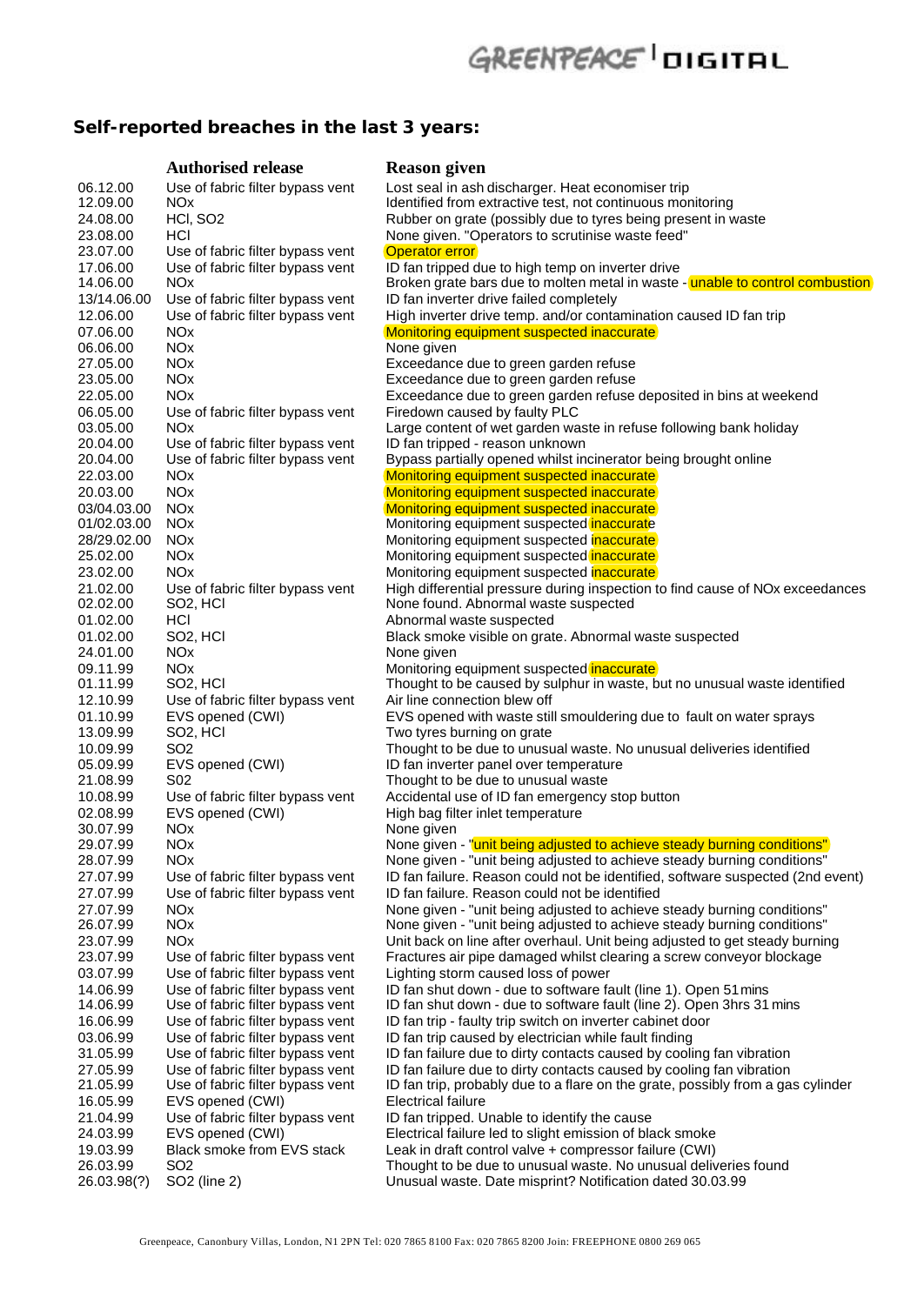| 12.03.98(?) | S02 (line 1)                     | Burst boiler tube caused blockage. (Date misprint? Notification dated 15.03.99) |
|-------------|----------------------------------|---------------------------------------------------------------------------------|
| 24.02.99    | CO, Particulates                 | Monitor fault due to contaminated air supply to the instrument                  |
| 29.01.99    | Use of fabric filter bypass vent | Access door opened during maintenance works                                     |
| 29.01.99    | Use of fabric filter bypass vent | Emergency stop button inadvertently pressed by contractors                      |
| 27.01.99    | Use of fabric filter bypass vent | Heat exchanger blocked                                                          |
| 08.01.99    | Use of fabric filter bypass vent | Mistake during routine filterbag check                                          |
| 04.01.99    | Plant abort (Clinical WI)        | Suspected draught sensor fault. Smoke coming from Emergency Vent Stack          |
| 22.12.98    | Effluent to sewer                | PH too high (12.2). Regulations relaxed to allow higher PH discharges           |
| 21.12.98    | Plant abort (Clinical WI)        | Waste smouldering while plant shut down and EVS open                            |
| 26.11.98    | Plant abort (Clinical WI)        | Emergency vent valve opened when plant stopped for boiler clean                 |
| 12.11.98    | SO <sub>2</sub>                  | Closed cardboard boxes containing PVC cheque book covers caused breach          |
| 03.11.98    | Use of fabric filter bypass vent | Control fault on turbine passout system                                         |
| 13.10.98    | <b>Effluent to sewer</b>         | PH value 11.5 for 25 hours                                                      |

Environment Agency pollution registers are often kept in a state of extreme disorder and this can sometimes result in researchers underestimating the actual number of breaches that have occurred. The breaches listed above are not necessarily all those known to the Environment Agency. In March 2001, a parliamentary answer by Environment Minister Michael Meacher gave some Environment Agency data on pollution breaches and where these figures are greater than those discovered by our field researchers, we have taken the higher figures as the true ones

### **Comments**

Persistent use of the fabric filter bypass must raise questions over the quantity of particulate matter being vented to atmosphere during these periods (the fabric filters are there primarily to reduce the amount of particulate matter in the exhaust gases). Similarly opening of the Emergency Vent Stacks on the medical waste incinerator means that gases are being emitted totally unabated during this time.

In 1998 White Rise Environmental applied to burn radioactive substances (from clinical and university waste and "several large commercial companies"). White Rose have plans for Eastcroft to become the "second major northern plant" for burning this kind of waste. White Rose state they are "currently very pro-active in the sales market to secure radioactive incineration business in order to make the company more commercially viable." Greenpeace has been unable to find a variation granting permission to burn radioactive waste on the public register, however the Environment Agency have informed us over the phone that permission to burn radioactive waste has been granted but not yet used. They added that the incinerator may start burning C14, tritium and iodide waste after June.

#### **Enforcement notices/warnings**

On 30<sup>th</sup> May 1997 an EA inspector placed a notice on the public register regarding large peaks in the amount of **hydrogen chloride** (hydrochloric acid) that the Eastcroft incinerator emitted from its stack on the 12<sup>th</sup>, 16<sup>th</sup> and 19<sup>th</sup> May. The agency states that these peaks appeared to be the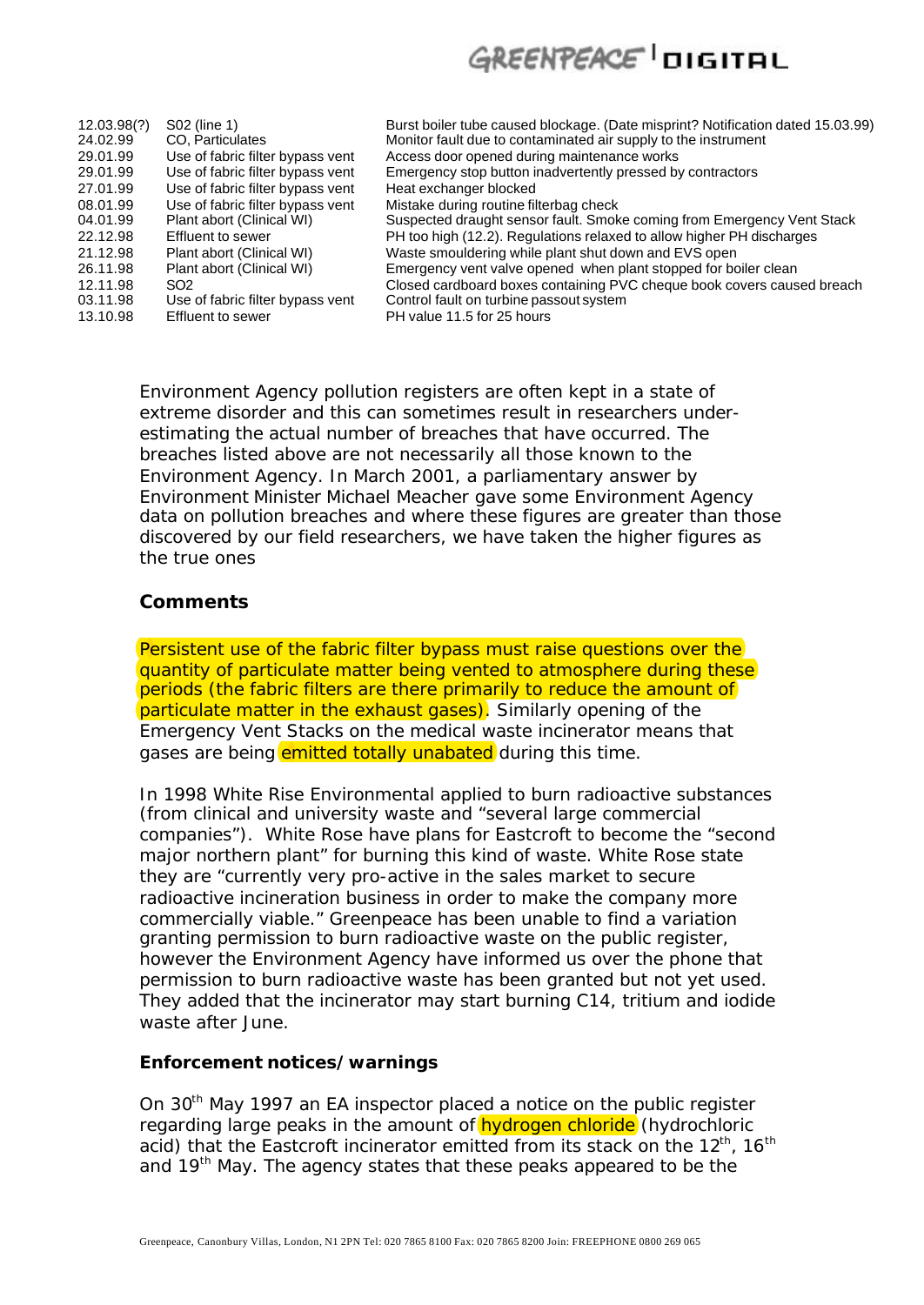result of the lime dosing system being unable to neutralise the large quantities of acid gas generated from burning trade waste containing high levels of **PVC.** The agency concludes, "the company delivering waste has been denied access to Eastcroft until it can demonstrate that its waste is free of these problematic materials. Since this action was taken (approximately one week ago) there have been no further breaches of the HCl limit. The Agency is satisfied that the operator has taken appropriate action in order to prevent these sort of high HCl emissions. Since these actions have achieved the same end as a formal enforcement notice, such action by the agency is not required at the present time."

**Prosecutions:** None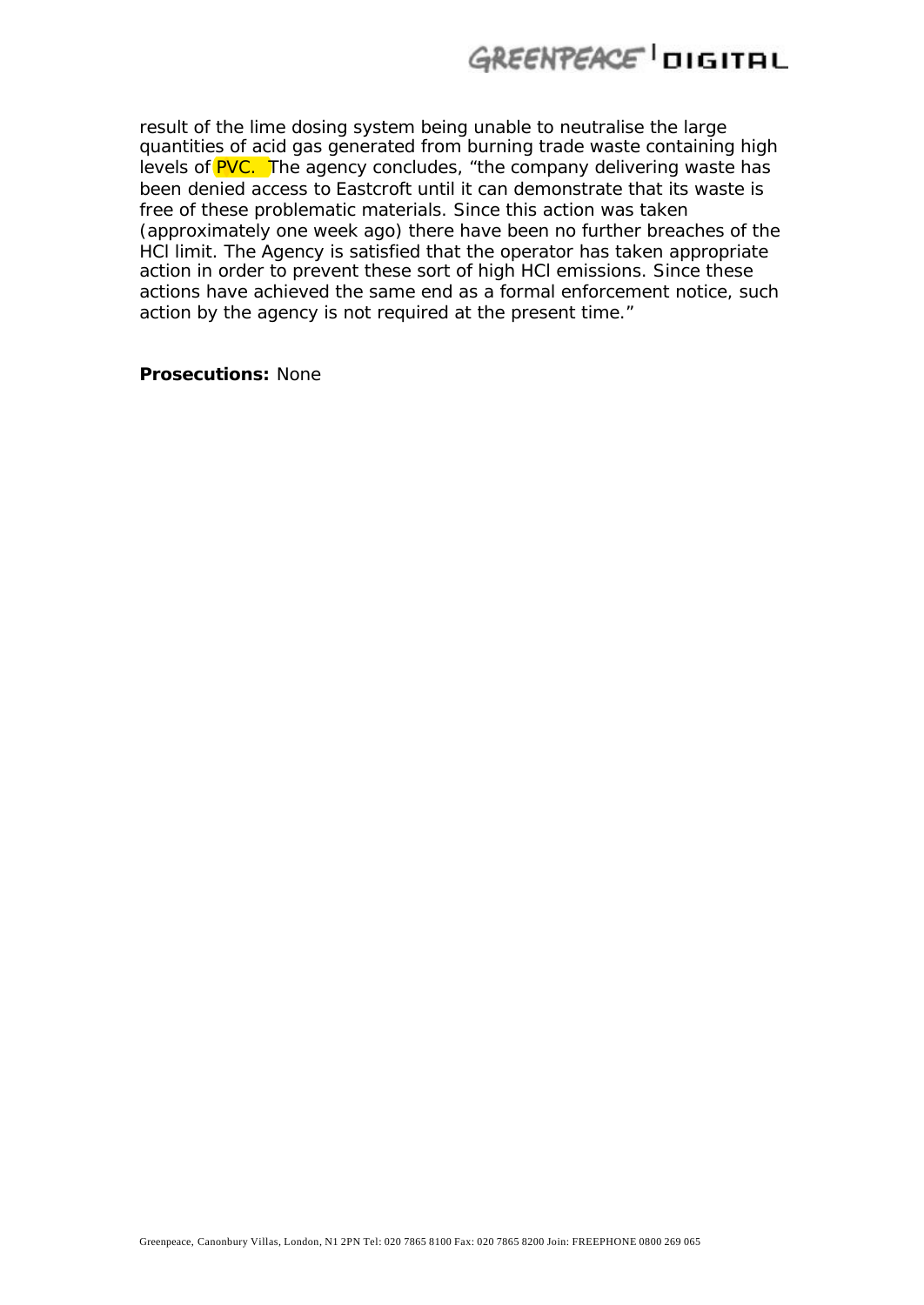### **Plant name: South East London Combined Heat and Power (SELCHP)**

**Authorisation No:** AE 7236

**Address:** Landmann Way London SE14 5RS

**Operator:** SELCHP

**Owned By:** Onyx

**Waste Burnt:** Household waste from Lewisham, Greenwich, Southwark and Westminster boroughs, and limited clinical waste.

- **Capacity:** 420 000 tonnes per annum
- **Process:** Mass burn. Two incinerator lines are used, raising steam to generate electricity. Resultant combustion gases are treated with activated carbon to reduce organic species, lime to reduce acid gases, ammonia to reduce oxides of nitrogen and a bag filter system to remove particulates.

Solid combustion grate residues, bottom ash, are quenched in water, and ferrous metals are extracted for reclamation. Some bottom ash has been used as an ingredient in road surfacing material. Both bottom ash and flyash from the bag filters is collected and stored onsite prior to disposal in a landfill. Water is recycled onsite into the process, for instance as ash quench water.

#### **E.A. office responsible:**

Thames Region South East Area

#### **Public register at:**

Kings Meadow Reading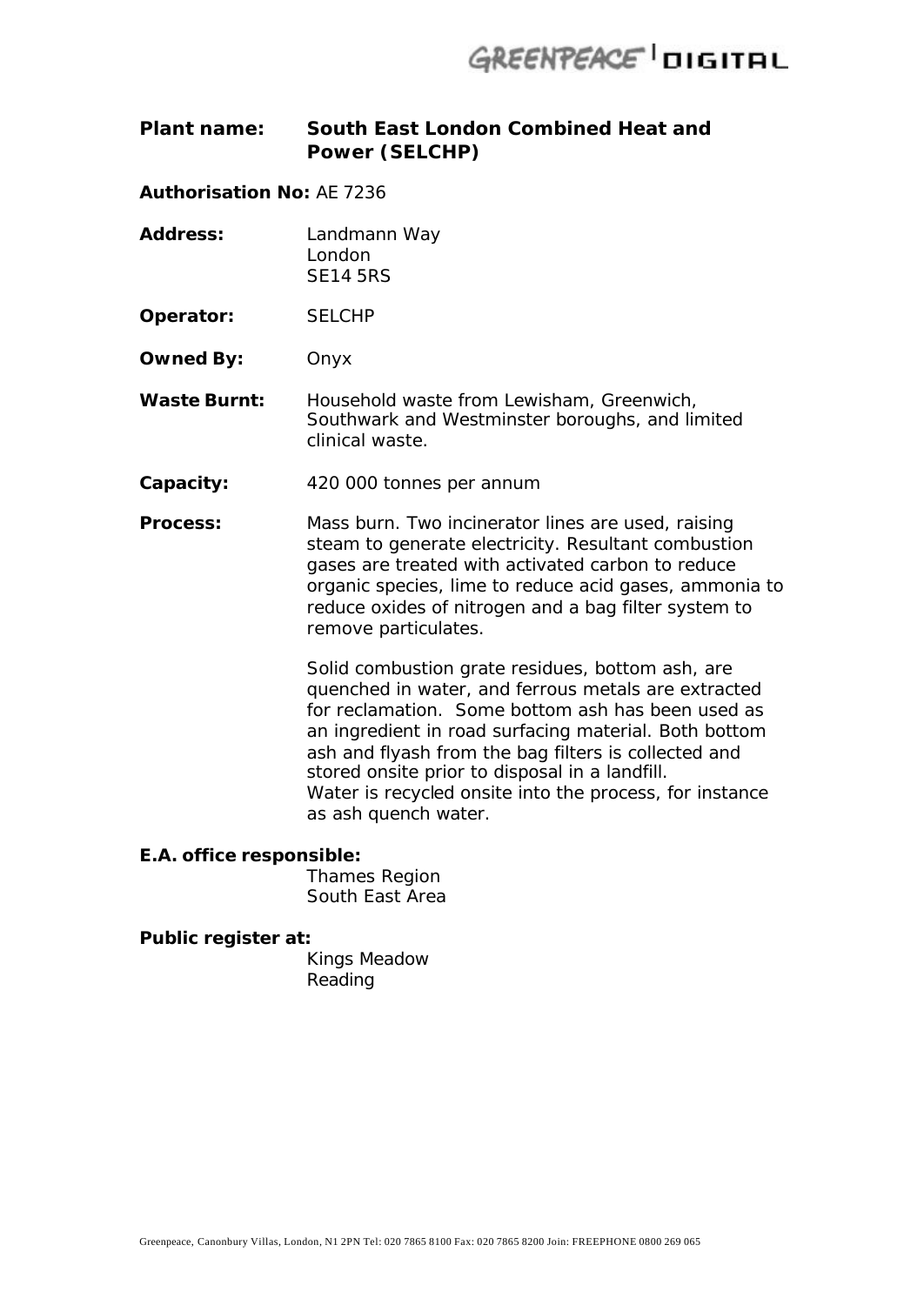### **Most recent self-reported emissions to air:**

### **For 2000**

| Cadmium                             | < 1.35 kg      |
|-------------------------------------|----------------|
| Carbon dioxide                      | 303,657 t      |
| Carbon monoxide                     | 19.15t         |
| Dioxin                              | 0.039q         |
| Hydrogen chloride                   | 22.7t          |
| Oxides of nitrogen (as NO2) 567.3 t |                |
| PM <sub>10s</sub>                   | $2.15$ t       |
| Sulphur dioxide                     | BRT $(< 10 t)$ |
| Bottom ash                          | 111,342 t      |
| Fly ash                             | 14,932 t       |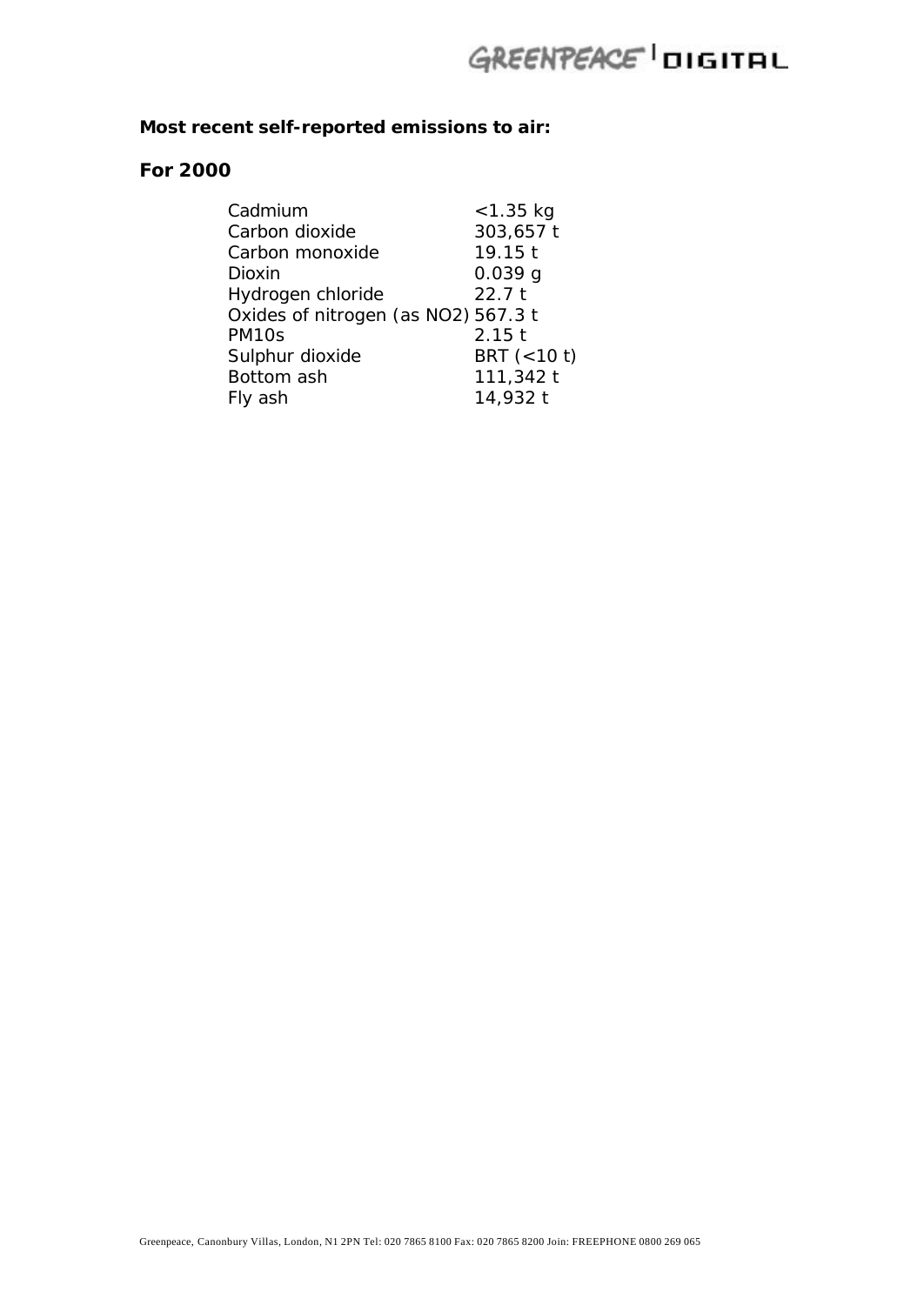#### **Self-reported breaches in last 3 years:**

#### **Unauthorised release Reason given**

| 14.02.01 | Particulates (dust)   | Venting of boiler gas feed bypass valve    |
|----------|-----------------------|--------------------------------------------|
| 25.04.00 | <b>NO<sub>x</sub></b> | Ammonia system problems                    |
| 20.12.99 | HCI                   | Waste content problem                      |
| 04.12.99 | SO <sub>x</sub>       | Possible waste content problem             |
| 07.05.99 | HCI                   | Possible waste content problem             |
| 30.03.99 | HCI                   | Waste content problem                      |
| 28.01.99 | HCI                   | Waste content problem                      |
| 18.01.99 | <b>NO<sub>x</sub></b> | Boiler startup problem                     |
| 22.10.98 | HCI                   | Waste content problem                      |
| 27.09.98 | <b>NO<sub>x</sub></b> | Ammonia pump failure, alarm system failure |
| 28.08.98 | SO <sub>x</sub>       | Waste content problem                      |
| 02.07.98 | HCI                   | Waste content problem                      |
| 16.06.98 | SO <sub>x</sub>       | Re-incineration of boiler tube cleanings   |
| 08.03.98 | HCI                   | Waste content problem                      |
| 08.03.98 | SO <sub>x</sub>       | Waste content problem                      |
| 30.01.98 | HCI                   | Waste content problem                      |
| 20.01.98 | HCI                   | Waste content problem                      |
| 27.12.97 | SO <sub>x</sub>       | Waste content problem                      |
| 04.11.97 | Particulates (dust)   | Soot cleaning fault                        |
| 11.11.97 | HCI                   | Waste content problem                      |
| 22.10.97 | HCI                   | Waste content problem                      |

Environment Agency pollution registers are often kept in a state of extreme disorder and this can sometimes result in researchers underestimating the actual number of breaches that have occurred. The breaches listed above are not necessarily all those known to the Environment Agency. In March 2001, a parliamentary answer by Environment Minister Michael Meacher gave some Environment Agency data on pollution breaches and where these figures are greater than those discovered by our field researchers, we have taken the higher figures as the true ones.

#### **Comments**

SELCHP has experienced 15 acid gas (SOx / HCl) exceedances since October 1997, all of which have been due to waste composition, but on no occasion has it proved possible for the nature or source of the waste responsible to be identified.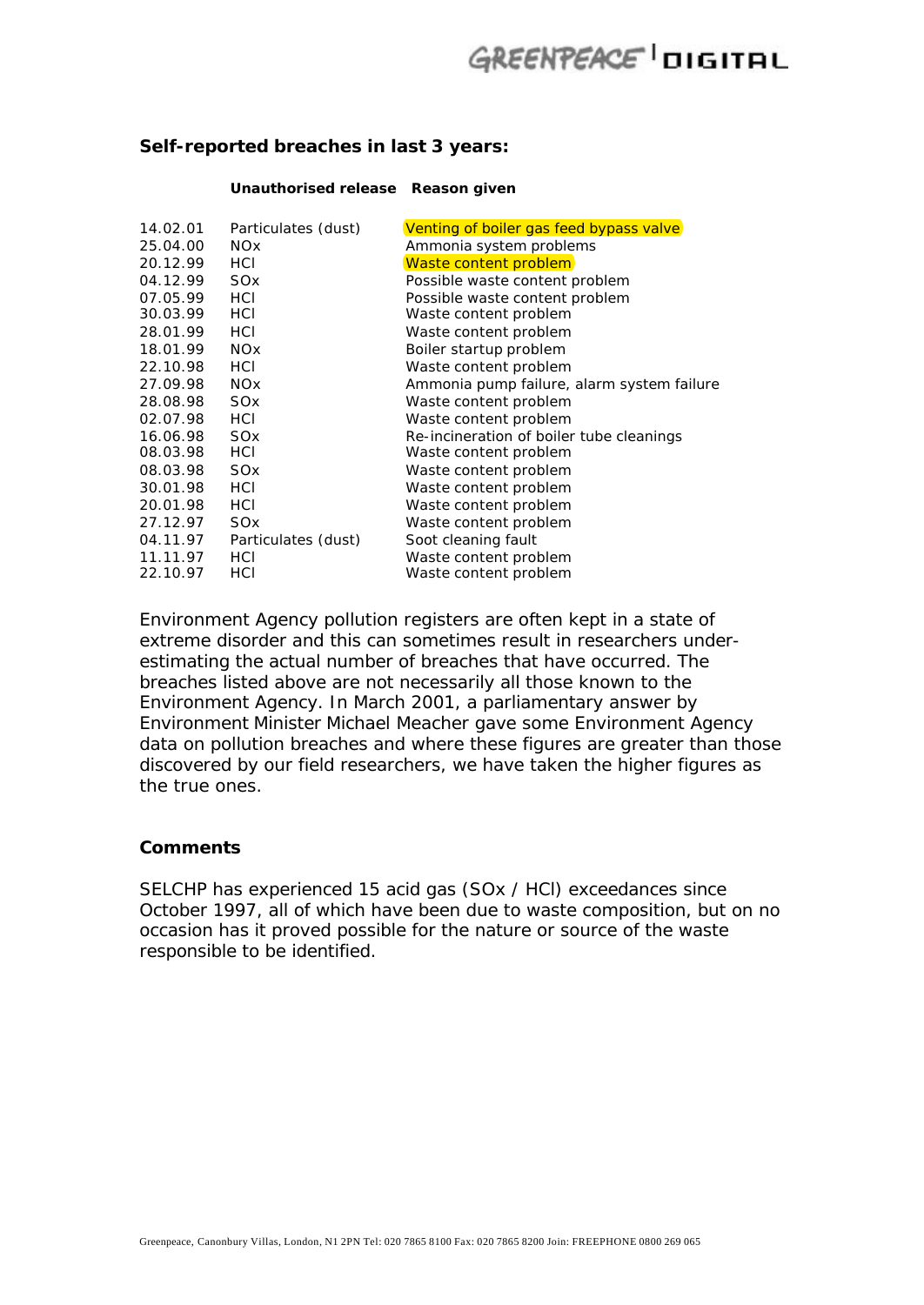### **Plant name: Sheffield, Bernard Road Incinerator**

**Authorisation No:** BJ6496

- Address: Bernard Road **Sheffield** S4 7YX
- **Operator:** Sheffield City Council
- **Owned by:** Sheffield City Council
- **Waste Burnt:** Sheffield City Council burns rubbish collected from 200 000 households in Sheffield, clinical waste (4000 tonnes per year)from Sheffield Area Health Authority, Bassetlaw Area Health Authority and surrounding cities, and small amounts of trade waste.
- **Capacity:** Approx. 150 000 tonnes per year

**Process:** The municipal waste incinerator consists of two separate furnaces. Gases from the fires are passed through a flue gas treatment system employing dry lime and activated carbon to reduce acid gas content. Each municipal waste furnace has its own flue gas treatment system. The clinical waste incinerator can be connected to share either of the two flue gas treatment systems in the municipal waste incinerator. Gases are also passed through filters to remove some of the dust before being discharged from the 75m chimney. Heat from burning the waste produces steam to generate electricity and hot water is fed to a district heating scheme. The incinerator bottom ash, contaminated lime, carbon and dust from the filters are stored in silos on site before being taken by road to landfill sites. Process water (used to quench hot ashes and dampen filter dusts) is discharged to sewer after recycling.

## **EA office responsible:** Rotherham

**Public Register at:** Environment Agency Phoenix House Global Avenue Millshaw, Beeston Ring Road Leeds LS11 8PG Sheffield City Council also hold a copy.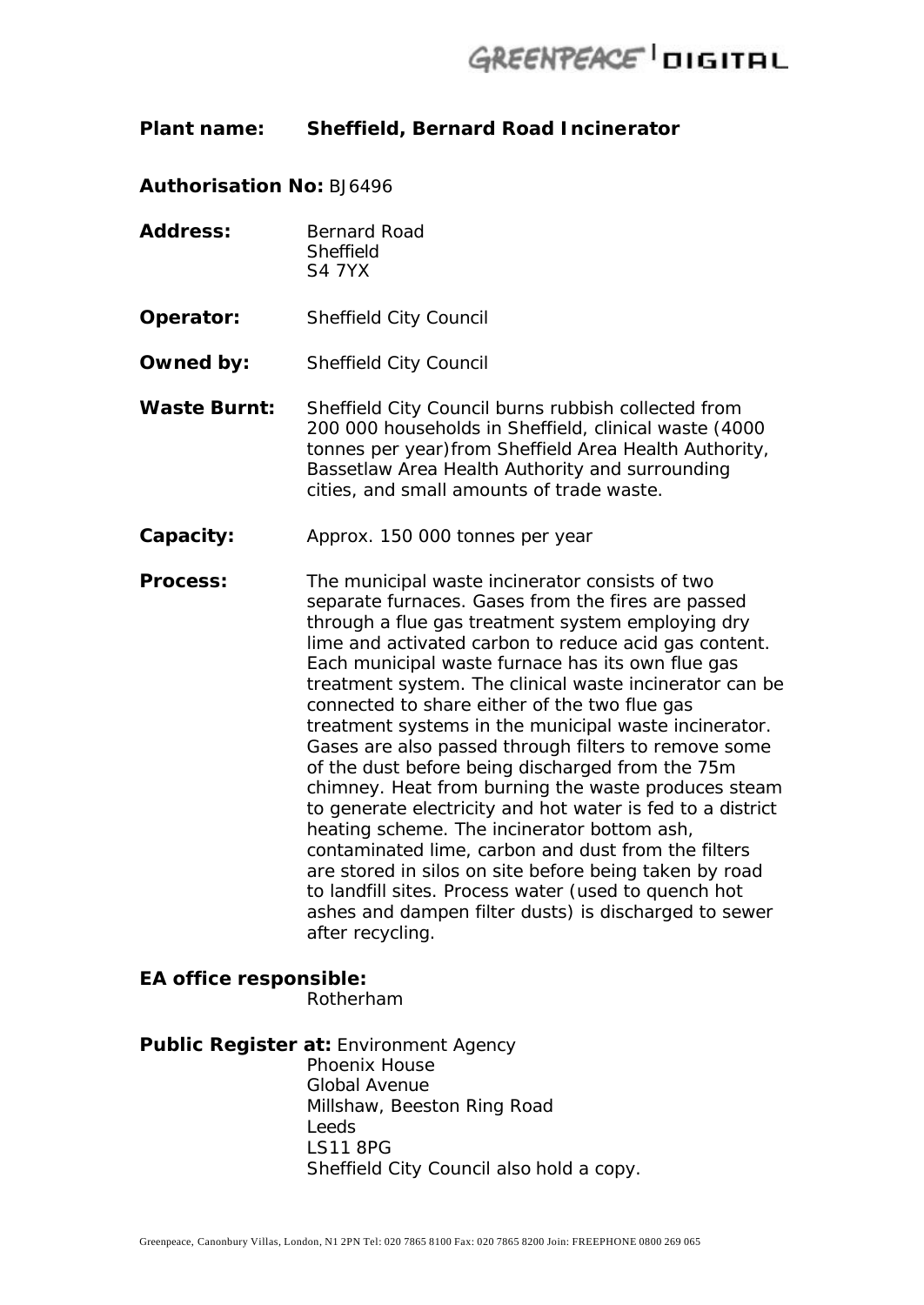### **Most recent self-reported emissions to air:**

### **For 2000**

| Cadmium                     | $1.24$ kg |
|-----------------------------|-----------|
| Carbon dioxide              | 110,305 t |
| Carbon monoxide             | 20.279 t  |
| <b>Dioxin</b>               | $0.326$ g |
| Hydrogen chloride           | 11.54t    |
| Mercury                     | $0.22$ kg |
| Oxides of Nitrogen (as NO2) | 170.43 t  |
| PM <sub>10s</sub>           | 43.24 t   |
| Sulphur dioxide             | 18.02 t   |

This is in addition to some 50 000 tonnes of contaminated solid waste sent to landfill.

Between 27<sup>th</sup> September and 3<sup>rd</sup> October 1999, Sheffield City Council reported discharging 995 cubic metres of effluent to the sewer system, although they claim that due to heavy rain this figure is probably not a true reflection of the normal amount discharged.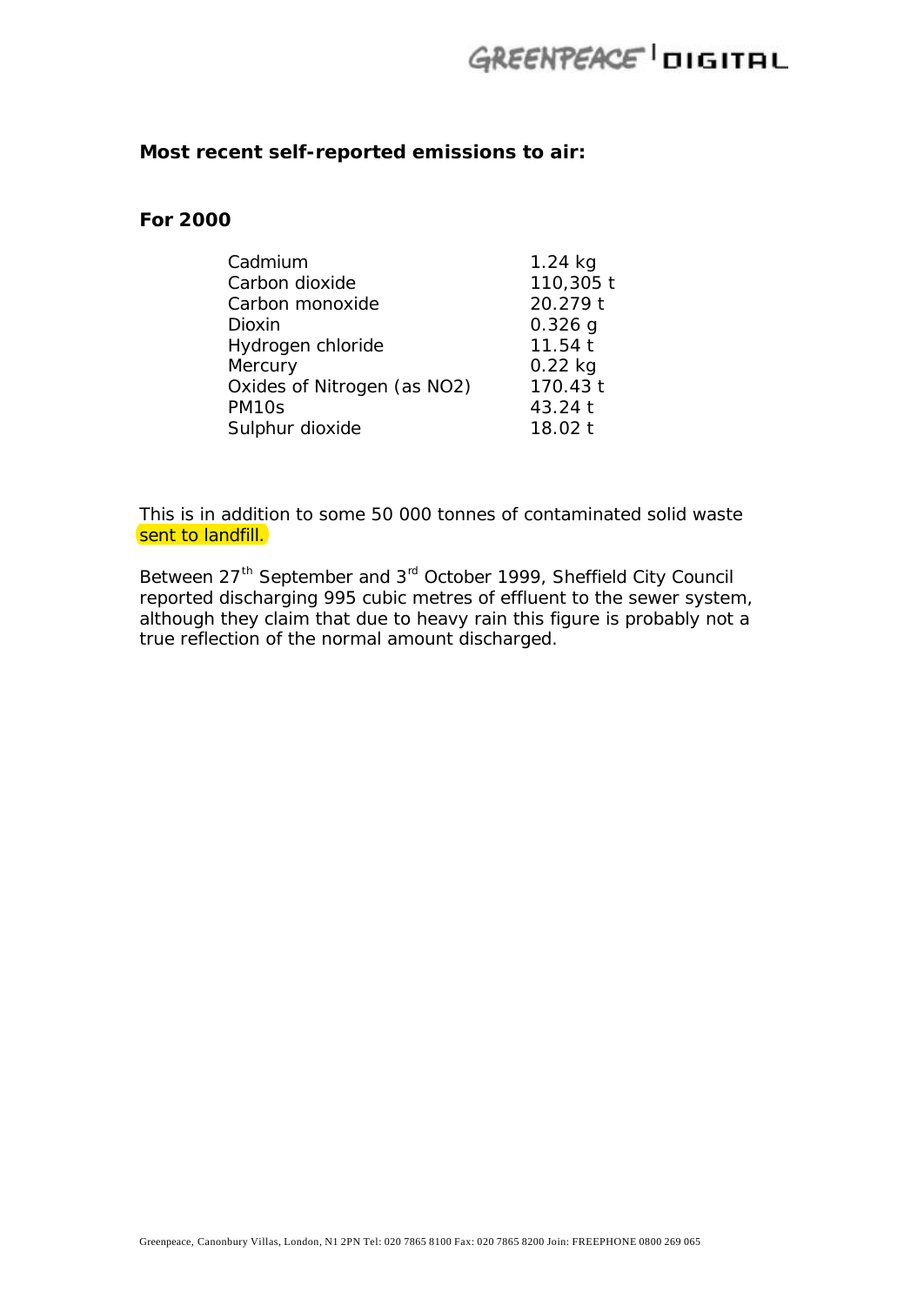## **Self – reported breaches in the last 3 years:**

| Date     | <b>Authorised release</b> | <b>Reason given</b>                                     |
|----------|---------------------------|---------------------------------------------------------|
| 07.01.01 | CO                        | Damage to feed belt sides                               |
| 05.01.01 | unspecified               | Power cut caused CWI gases to be vented directly to air |
| 02.01.01 | CO                        | Difficulty in feeding wet waste                         |
| 31.12.00 | CO                        | Fan group trip caused loss of control of the fires      |
| 12.11.00 | NOx & CO                  | Unknown                                                 |
| 30.10.00 | CO                        | Ash pit blocked                                         |
| 18.10.00 | CO                        | Ash pit blocked                                         |
| 17.10.00 | <b>HCI</b>                | Suspected faulty monitoring equipment                   |
| 13.09.00 | CO                        | High temperature in CWI                                 |
| 30.08.00 | CO                        | On start up                                             |
| 30.08.00 | CO                        | Fan group tripped causing a further exceedance          |
| 30.08.00 | HCI                       | Lime feed blockage                                      |
| 30.08.00 | SO <sub>2</sub>           | Suspected faulty monitoring equipment                   |
| 30.08.00 | CO                        | Suspected faulty monitoring equipment                   |
| 14.08.00 | CO                        | Suspected faulty monitoring equipment                   |
| 14.08.00 | HCI                       | Suspected faulty monitoring equipment                   |
| 13.08.00 | CO                        | Refuse burning in ash pit                               |
| 13.08.00 | CO                        | Suspected faulty monitoring equipment                   |
| 13.08.00 | HCI                       | Suspected faulty monitoring equipment                   |
| 12.08.00 | CO                        | Suspected faulty monitoring equipment                   |
| 12.08.00 | HCI                       | Suspected faulty monitoring equipment                   |
| 07.08.00 | CO                        | Relighting fire                                         |
| 06.08.00 | CO                        | Air fan failure                                         |
| 31.07.00 | CO                        | Feed ram fault                                          |
| 31.07.00 | HCI                       | Unknown                                                 |
| 31.07.00 | CO                        | Feed ram fault                                          |
| 30.07.00 | CO                        | Relighting fire                                         |
| 30.07.00 | HCI                       | Lime feed blockage                                      |
| 28.07.00 | CO                        | Re lighting No. 1 boiler                                |
| 25.07.00 | CO                        | Suspected faulty monitoring equipment                   |
| 23.07.00 | CO                        | Ash pit blocked                                         |
| 20.07.00 | HCI                       | Lime feed blockage                                      |
| 20.07.00 | SO <sub>2</sub>           | Lime feed blockage                                      |
| 09.06.00 | CO                        | Re-lighting unit                                        |
| 28.05.00 | CO                        | Excessive green waste in refuse                         |
| 23.05.00 | CO                        | Excessive green waste in refuse                         |
| 23.05.00 | <b>NO<sub>x</sub></b>     | Excessive green waste in refuse                         |
| 23.05.00 | HCI                       | Excessive green waste in refuse                         |
| 22.05.00 | CO                        | Excessive green waste in refuse                         |
| 21.05.00 | CO                        | Excessive green waste in refuse                         |
| 21.05.00 | <b>NO<sub>x</sub></b>     | Excessive green waste in refuse                         |
| 19.05.00 | HCI                       | Defective reagent fan                                   |
| 18.05.00 | HCI                       | Reagent fan motor burnt out                             |
| 08.05.00 | CO                        | Unknown                                                 |
| 08.05.00 | <b>HCI</b>                | Suspected faulty monitoring equipment                   |
| 08.05.00 | <b>NO<sub>x</sub></b>     | Suspected faulty monitoring equipment                   |
| 08.05.00 | SO <sub>2</sub>           | Suspected faulty monitoring equipment                   |
| 07.05.00 | CO                        | Excessive green waste in refuse                         |
| 07.05.00 | HCI                       | Lime feed blockage                                      |
| 05.05.00 | HCI                       | Lime feed blockage                                      |
| 04.05.00 | HCI                       | Lime feed blockage                                      |
|          |                           |                                                         |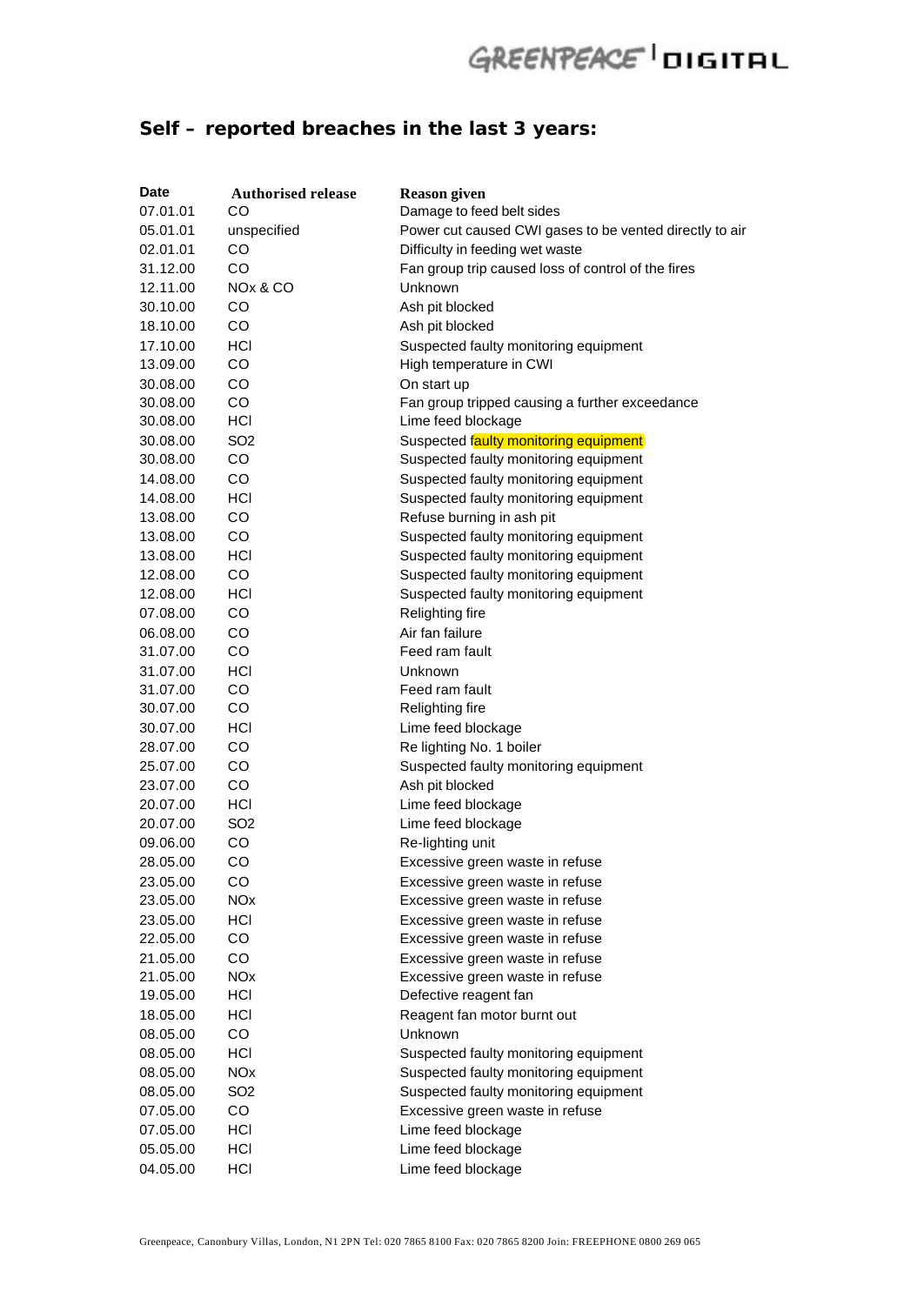| 04.05.00 | CO                   | Poor burning of green waste No. 2 stream |
|----------|----------------------|------------------------------------------|
| 02.05.00 | CO                   | Poor combustion in boiler                |
| 01.05.00 | SO2                  | Suspected faulty monitoring equipment    |
| 23.04.00 | NOx, dust            | Suspected faulty monitoring equipment    |
| 07.04.00 | HCI                  | Lime feed blockage                       |
| 19.03.00 | CO                   | Lime feed blockage                       |
| 19.02.00 | CO                   | Suspected faulty monitoring equipment    |
| 17.02.00 | CO                   | Destruction of contaminated sweets       |
| 10.02.00 | CO                   | Fan group tripped, power unit failed     |
| 09.02.00 | CO                   | Turbine tripped, low water conditions    |
| 09.02.00 | CO                   | Feed ram fault                           |
| 07.02.00 | CO                   | Large piece of plywood jammed feed ram   |
| 20.12.99 | <b>HCI</b>           | Lime feed blockage                       |
| 18.12.99 | HCI, SO <sub>2</sub> | Lime feed blockage                       |
| 15.12.99 | CO                   | Loss of fan group                        |
| 14.12.99 | CO                   | Power cut, loss of control on fire       |
| 11.12.99 | <b>HCI</b>           | Lime feed blockage                       |
| 01.12.99 | CO                   | Feed blockage                            |
| 01.12.99 | CO                   | Close down for boiler cleaning           |
| 17.11.99 | CO                   | Optimisation test on CWI                 |
| 01.11.99 | CO                   | Ram stopping                             |
| 24.10.99 | CO                   | Furnace inspection                       |
| 22.10.99 | CO                   | Oil leak, hydraulic system               |
| 21.10.99 | unspecified          | Ash pit blocked                          |
| 19.10.99 | CO                   | Blockage in ash pit                      |
| 19.10.99 | CO                   | Loading of clinical waste into the CWI   |
| 18.10.99 | CO & HCI             | Lime feed blockage                       |
| 15.10.99 | CO                   | Failed Ash conveyor                      |
| 14.10.99 | CO, HCI & SO2        | Lime feed blockage                       |
| 11.10.99 | CO                   | Turbine tripped high water levels        |
| 10.10.99 | CO                   | High furnace temp with low O2 levels     |
| 06.10.99 | CO                   | Poor waste self feeding                  |
| 05.10.99 | CO                   | Poor waste self feeding                  |
|          |                      | Self feeding of poor quality refuse      |
| 03.10.99 | CO                   |                                          |
| 03.10.99 | CO & Nox             | Reagent fan failed                       |
| 29.09.99 | CO                   | Loss of sealing plate                    |
| 29.09.99 | <b>HCI &amp; SO2</b> | Lime feed blockage                       |
| 26.09.99 | CO                   | ID trip                                  |
| 18.09.99 | CO                   | Poor waste                               |
| 11.09.99 | CO                   | Unknown                                  |
| 10.09.99 | CO                   | Unknown                                  |
| 06.09.99 | CO                   | Riddlings hopper blocked                 |
| 24.08.99 | CO                   | Blockage                                 |
| 24.08.99 | CO                   | Fan group tripping                       |
| 15.08.99 | CO                   | Routine boiler clean                     |
| 10.08.99 | CO                   | Climate switch failure                   |
| 10.08.99 | CO                   | Clinker build up                         |
| 07.08.99 | CO                   | Ash pit blocked                          |
| 06.08.99 | CO                   | Feed ram failure                         |
| 29.07.99 | CO                   | Optimisation test on CWI                 |
| 29.07.99 | <b>HCI</b>           | Suspected faulty monitoring equipment    |
| 27.07.99 | CO & HCI             | tripped boiler fans                      |
| 12.07.99 | CO                   | Limit Switch failure                     |
| 06.07.99 | CO                   | Unknown                                  |
| 05.07.99 | CO & Nox             | Ash pit blocked                          |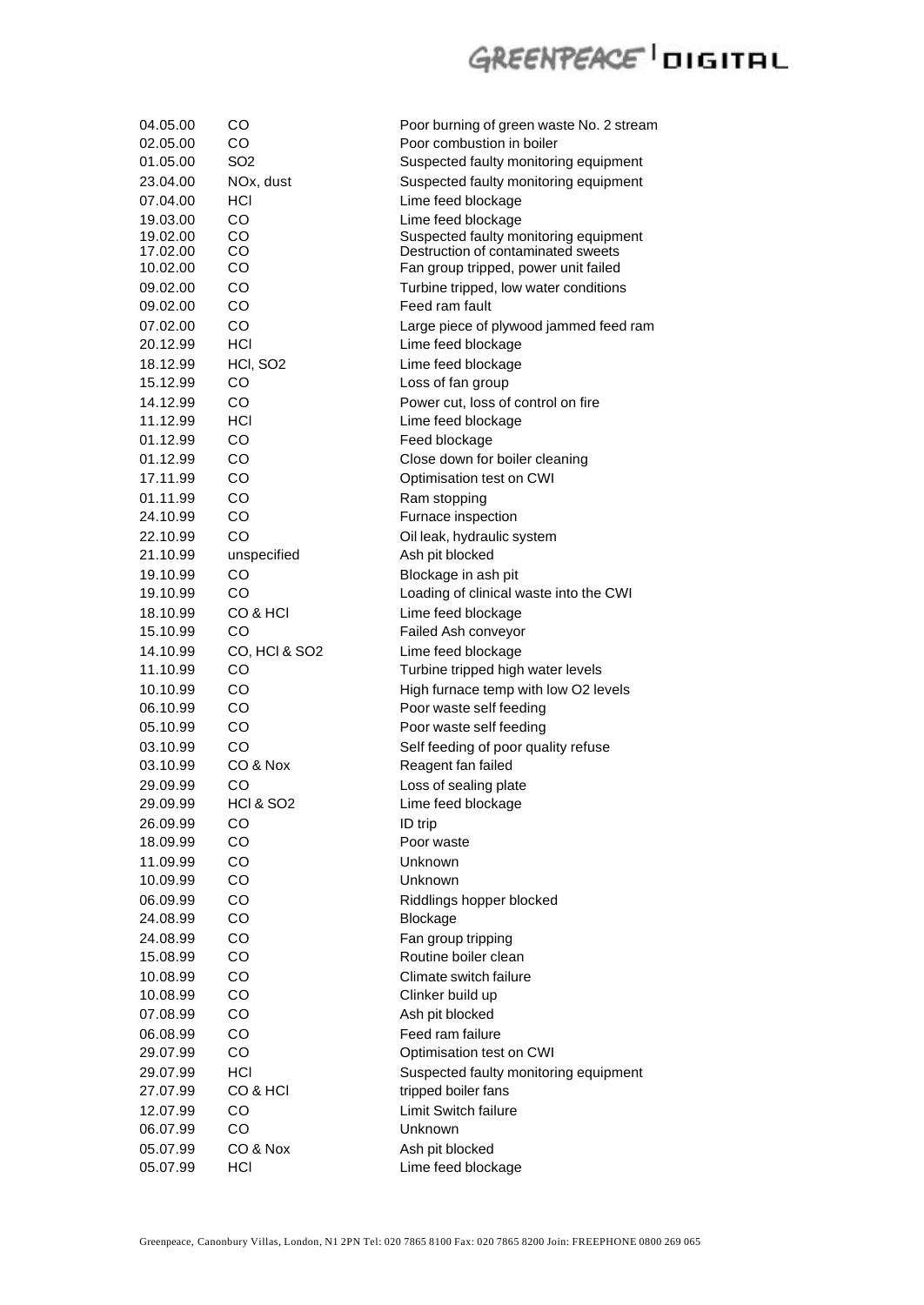| 04.07.99<br>20.06.99 | CO<br>CO             | Self feeding refuse<br>Poor waste & ram stopped |
|----------------------|----------------------|-------------------------------------------------|
| 18.06.99             | CO                   | Boiler feed ram stopping                        |
| 09.06.99             | CO                   | Boiler feed chute                               |
| 09.06.99             | HCI                  | Suspected faulty monitoring equipment           |
| 09.06.99             | CO                   | 14.00hrs poor waste                             |
| 09.06.99             | CO                   | 17.00hrs poor waste                             |
| 06.06.99             | CO                   | CWI plant                                       |
| 06.06.99             | CO                   | Ash pit blocked                                 |
| 02.06.99             | CO                   | Ash pit blocked                                 |
| 23.05.99             | <b>HCI &amp; SO2</b> | Lime feed blockage                              |
| 22.05.99             | <b>HCI &amp; SO2</b> | Limit switch failure on CWI                     |
| 21.05.99             | CO                   | Clinical waste problem                          |
| 20.05.99             | CO & HCI             | Thermocouple failure                            |
| 10.05.99             | SO <sub>2</sub>      | Lime feed blockage                              |
| 06.05.99             | CO                   | Suspected faulty monitoring equipment           |
| 05.05.99             | CO                   | Following burner service                        |
| 04.05.99             | not specified        | <b>Combustion difficulties</b>                  |
| 03.05.99             | not specified        | Combustion difficulties                         |
| 03.05.99             | not specified        | <b>Burners</b> failed                           |
| 02.05.99             | not specified        | <b>Burners failed</b>                           |
| 01.05.99             | not specified        | Feeder ram stopped 04.00 hrs                    |
| 01.05.99             | not specified        | Combustion difficulties 07,00hrs                |
| 01.05.99             | not specified        | Combustion difficulties 19.00hrs                |
| 28.04.99             | CO                   | Suspected faulty monitoring equipment           |
| 28.04.99             | CO & HCI             | Stopped feeder ram                              |
| 17.04.99             | CO                   | Turbine tripped                                 |
| 14.04.99             | CO                   | <b>Blocked feed belt</b>                        |
| 12.04.99             | CO                   | "Slug" of refuse, self feeding                  |
| 27.03.99             | CO                   | Suspected faulty monitoring equipment           |
| 26.03.99             | CO                   | Lime feed blockage                              |
| 20.03.99             | not specified        | Lime feed blockage                              |
| 17.03.99             | CO                   | Stopped feeder ram                              |
| 12.03.99             | CO                   | 06.00hrs feed ram stopped                       |
| 12.03.99             | CO                   | 16.00hrs feed ram stopped                       |
| 02.03.99             | CO                   | 15.45hrs Turbine trip                           |
| 02.03.99             | CO                   | 16.45hrs Turbine trip                           |
| 01.03.99             | CO                   | Test running                                    |
| 21.02.99             | CO & SO <sub>2</sub> | Lime feed blockage                              |
| 31.12.98             | CO                   | Blocked particulate line                        |
| 25.12.98             | CO                   | High temperature in furnace                     |
| 25.12.98             | CO                   | Roller jammed                                   |
| 25.12.98             | CO & HCI             | Power cut                                       |
| 24.12.98             | CO & HCI             | "Difficulties"                                  |
| 13.12.98             | CO, Nox & Hcl        | Startekno's optimization of the furnaces        |
| 12.12.98             | CO, Nox & Hcl        | Startekno's optimization of the furnaces        |
| 11.12.98             | CO, Nox & Hcl        | Startekno's optimization of the furnaces        |
| 10.12.98             | CO, Nox & Hcl        | Startekno's optimization of the furnaces        |
| 09.12.98             | CO, Nox & Hcl        | Startekno's optimization of the furnaces        |
| 08.12.98             | CO, Nox & Hcl        | Startekno's optimization of the furnaces        |
| 07.12.98             | CO, Nox & Hcl        | Startekno's optimization of the furnaces        |
| 06.12.98             | CO, Nox & Hcl        | Startekno's optimization of the furnaces        |
| 05.12.98             | CO, Nox & Hcl        | Startekno's optimization of the furnaces        |
| 04.12.98             | CO, Nox & Hcl        | Startekno's optimization of the furnaces        |
| 03.12.98             | CO, Nox & Hcl        | Startekno's optimization of the furnaces        |
| 02.12.98             | CO, Nox & Hcl        | Startekno's optimization of the furnaces        |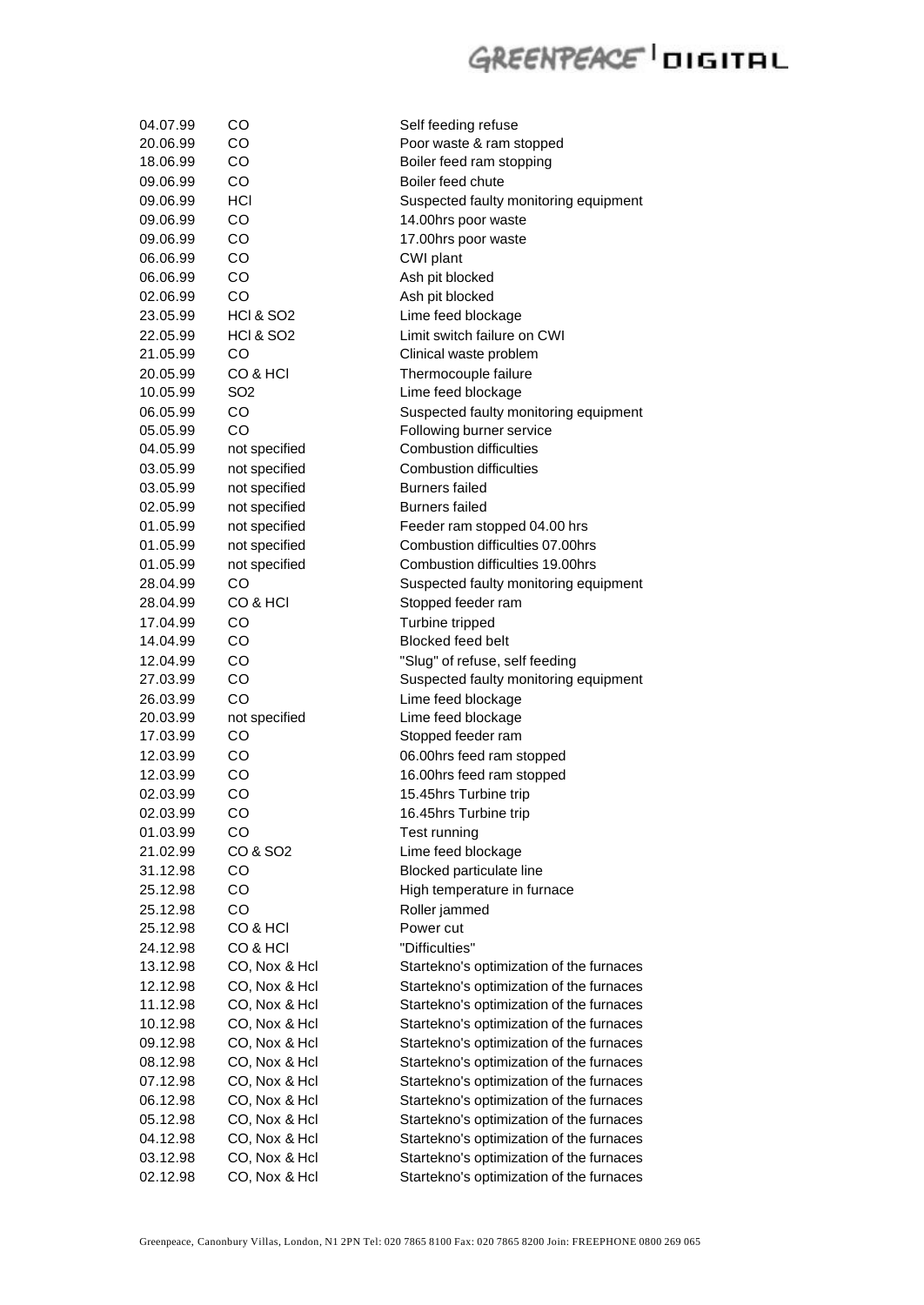| 01.12.98 | CO, Nox & Hcl              | Startekno's optimization of the furnaces                   |
|----------|----------------------------|------------------------------------------------------------|
| 30.11.98 | CO, Nox & Hcl              | Startekno's optimization of the furnaces                   |
| 27.11.98 | CO                         | Lighting of the furnace                                    |
| 27.11.98 | CO & Nox                   | Feeder ram gearbox failure                                 |
| 20.11.98 | CO                         | Feed chute blockage                                        |
| 14.11.98 | CO.                        | Plant closed pending burner adjustments                    |
| 13.11.98 | <b>Nox</b>                 | Plant closed pending burner adjustments                    |
| 09.07.98 | CO.                        | Gas burner fault on start up                               |
| 09.07.98 | CO.                        | Lime feed blockage                                         |
| 08.07.98 | CO.                        | NNC engineer error                                         |
| 23.05.98 | <b>Nox</b>                 | Ineffective modifications by NNC                           |
| 23.05.98 | CO.                        | Ineffective modifications by NNC                           |
| 12.05.98 | CO                         | No fault found therefore plant closed down 13.00-14.00 hrs |
| 12.05.98 | CO.                        | No fault found therefore plant closed down 15.00-16.00 hrs |
| 28.04.98 | NO <sub>2</sub> , CO, dust | Damaged O2 monitor                                         |

Environment Agency pollution registers are often kept in a state of extreme disorder and this can sometimes result in researchers underestimating the actual number of breaches that have occurred. The breaches listed above are not necessarily all those known to the Environment Agency. In March 2001, a parliamentary answer by Environment Minister Michael Meacher gave some Environment Agency data on pollution breaches and where these figures are greater than those discovered by our field researchers, we have taken the higher figures as the true ones.

### **Comments**

In December 1999 Sheffield City Council was fined £18,000 for persistently failing to ensure that its incinerator complied with legal emissions limits. The most frequent exceedances were for a range of acid gases and carbon monoxide. Carbon monoxide breaches indicate poor combustion conditions and are likely to mean that other pollutants (that are not continuously monitored) are also being emitted in greater than usual quantities. Similarly HCl (hydrogen chloride) breaches indicate the availability of large amounts of chlorine for dioxin formation, but increased levels of dioxin will not be recorded because it is only measured once a year.

According to Environmental Data Services the council has spent over £25 million on trying to improve the incinerator and on the landfilling of waste and alternative fuels for the district heating scheme during the frequent plant shut downs (ENDS Report 299, Dec. 1999).

On 8<sup>th</sup> February 2000, the EA wrote to Sheffield City Council again stating, "I must express my disappointment at the length of time it has taken to discharge this improvement programme…The completion of the improvement programme to a satisfactory standard must now be discharged… without further qualification. If the satisfactory operation of the Clinical Waste Incineration Plant still can not be demonstrated I shall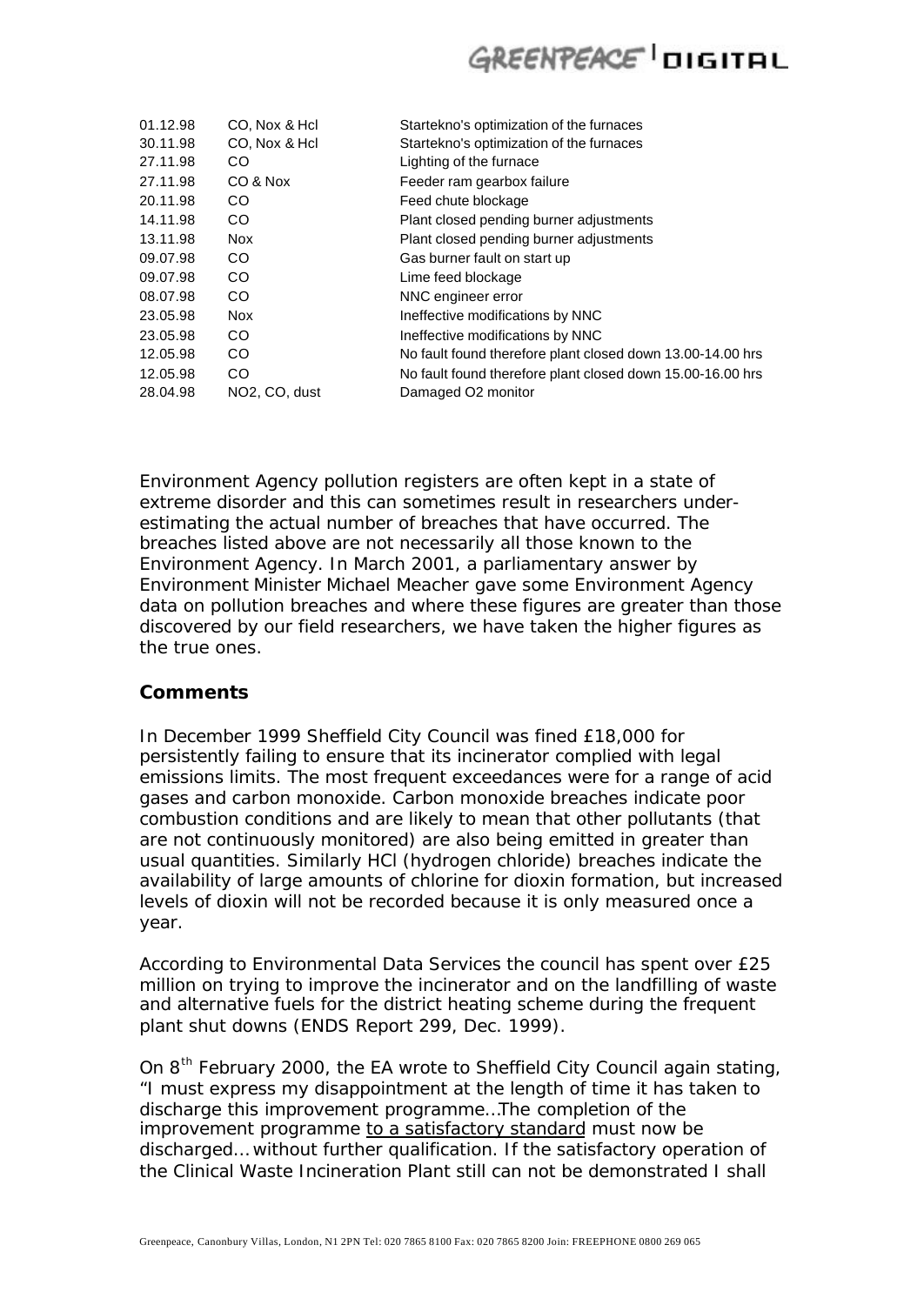have to consider whether the authorisation of such a plant is still appropriate." (Emphasis in original.)

However, as can be seen from the self-reported breaches table the Sheffield incinerator continues to consistently exceed the legal emission limits for a variety of serious pollutants.

### **Enforcement Notices**

11<sup>th</sup> Jan 1999. The Environment Agency served a notice requiring the operators to remedy three conditions of their authorisation, which the agency considered they were contravening, or were likely to be contravening. These were Part 2 – Releases to Air, Part 7 – Reporting Requirements and Part 8 – Improvement Programme.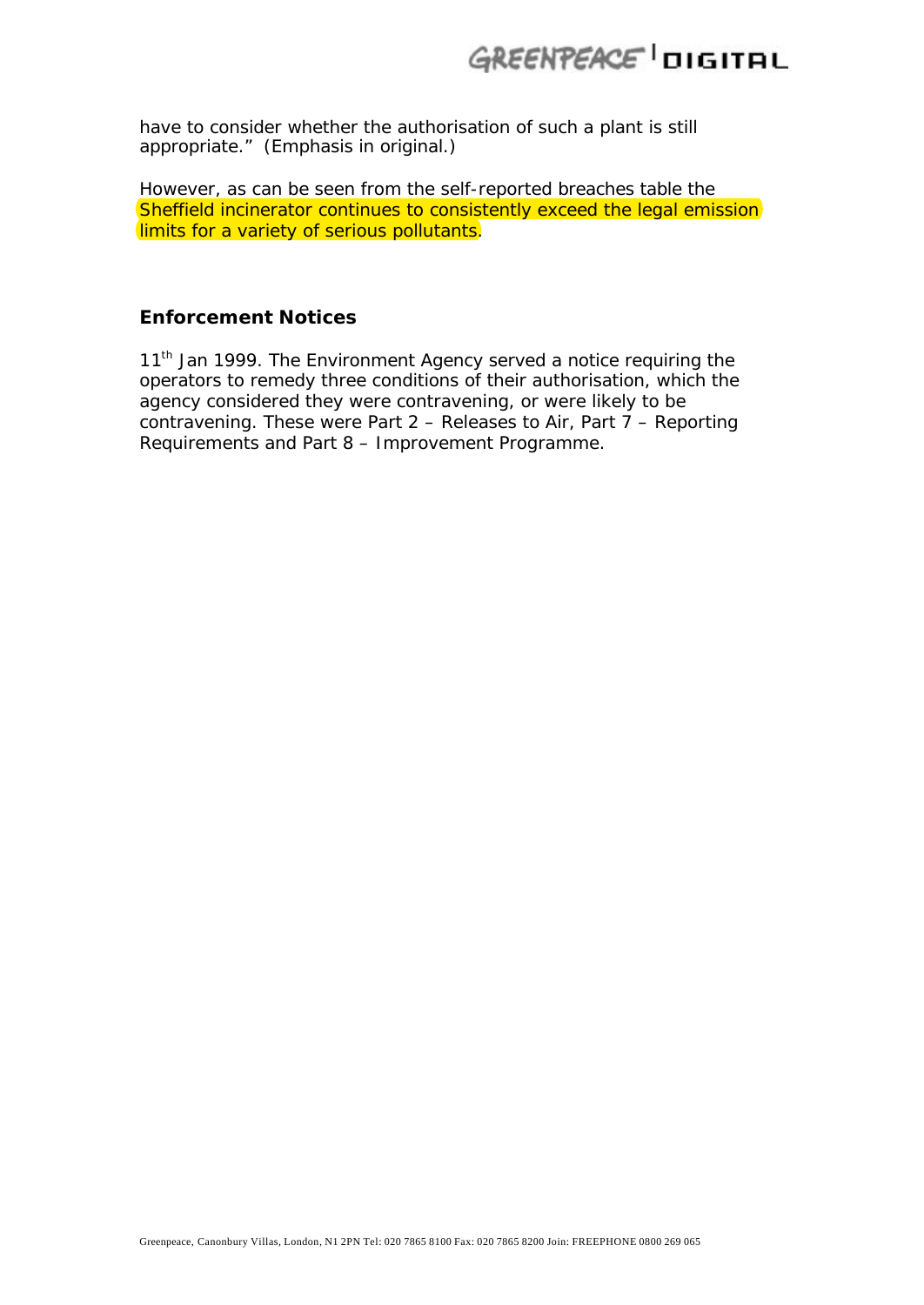### **Plant name: Stoke Waste to Energy Plant**

#### **Authorisation No:**AG7903

- **Address:** Campbell Road Sideway Stoke on Trent ST4 4DX 01902 352 864
- **Operator:** Hanford Waste Services
- **Owned By:** Martin Engineering Systems, Ltd.
- **Waste Burnt:** Household and commercial waste of a similar nature from the Stoke on Trent and Stafford municipalities, and some commercial waste from other locations. No special or clinical waste is taken.
- **Capacity:** 200 000 tonnes per annum
- **Process:** Mass burn. Two combustion lines raise steam for electricity generation. Both fresh air and re-circulated flue gases are fed into the burners. Gases are treated with urea to reduce NOx, activated carbon to reduce heavy metals and organic species, lime to reduce acid gases and a bag filter system to remove particulates. Flue gases are then released to the air via a 76m chimney.

Solid residues from the combustion grate, bottom ash, are quenched in water, and have ferrous metals removed by electromagnets. The ferrous metals are stored on site prior to reclamation by an offsite contractor. Remaining bottom ash residues are wetstored onsite prior to removal to a landfill site for disposal. Fly ash from the bag filters is collected continuously, and stored in an onsite silo prior to offsite disposal in a landfill. Wastewater is treated and recycled into the process. In abnormal conditions, water is to be discharged to foul water sewers.

#### **E.A. office responsible:**

Midlands Region Upper Trent office.

**Public register at:**Sentinel House Wellington Crescent Fradley Park Lichfield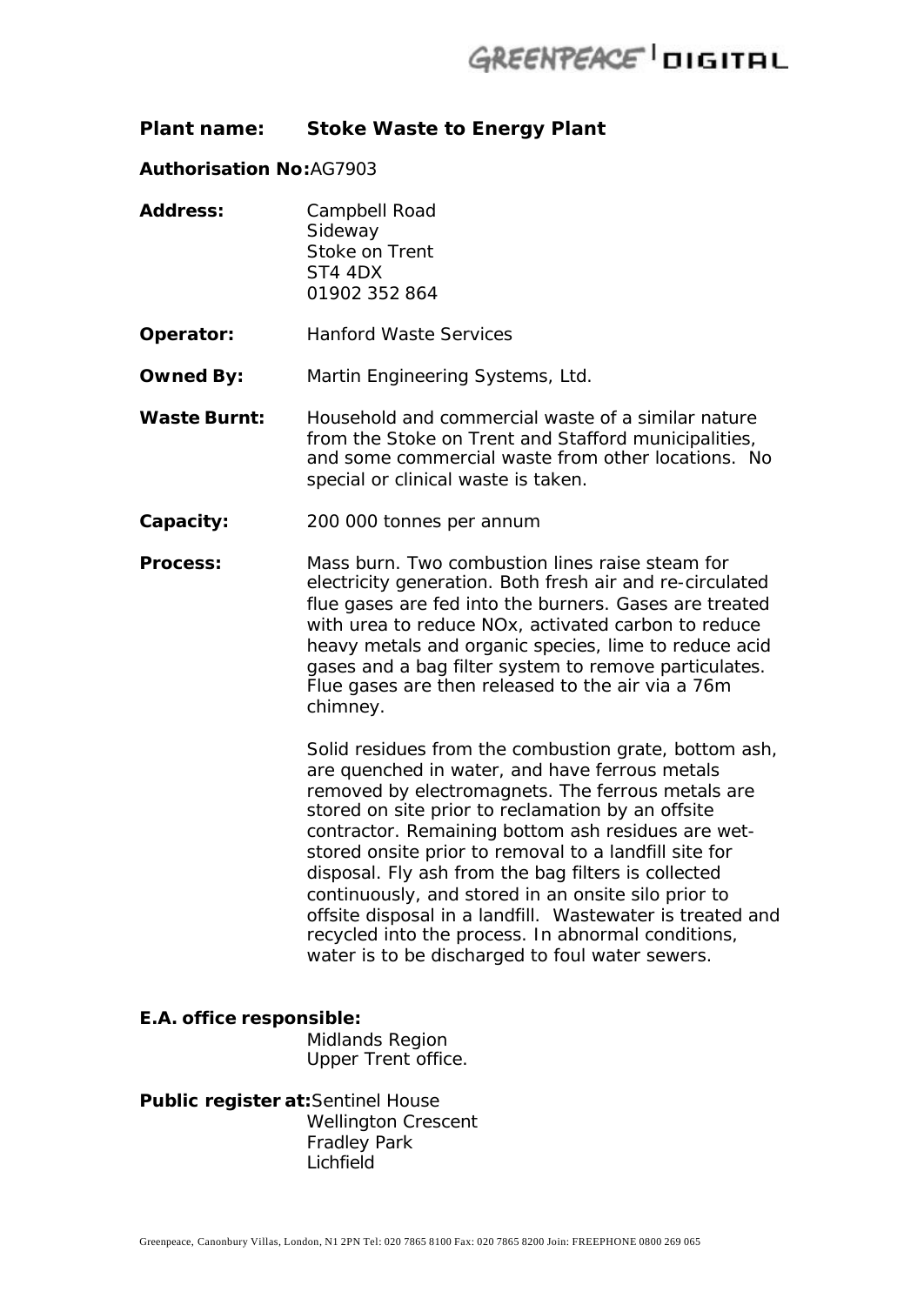## **Most recent self-reported emissions to air:**

#### **For 1999**

| Cadmium                     | 0.9712 kg      |
|-----------------------------|----------------|
| Carbon dioxide              | 237,923 t      |
| Carbon monoxide             | 27t            |
| <b>Dioxins</b>              | $0.278$ g      |
| Hydrogen chloride           | 15 tonnes      |
| Mercury                     | 15.7 kg        |
| Oxides of nitrogen (as NO2) | 294 t          |
| PM <sub>10s</sub>           | 3 <sub>t</sub> |
| Sulphur dioxide             | 30 t           |
|                             |                |

### **Releases to landfill**

| Bottom ash | 51.080 t  |
|------------|-----------|
| Fly ash    | $6,873$ t |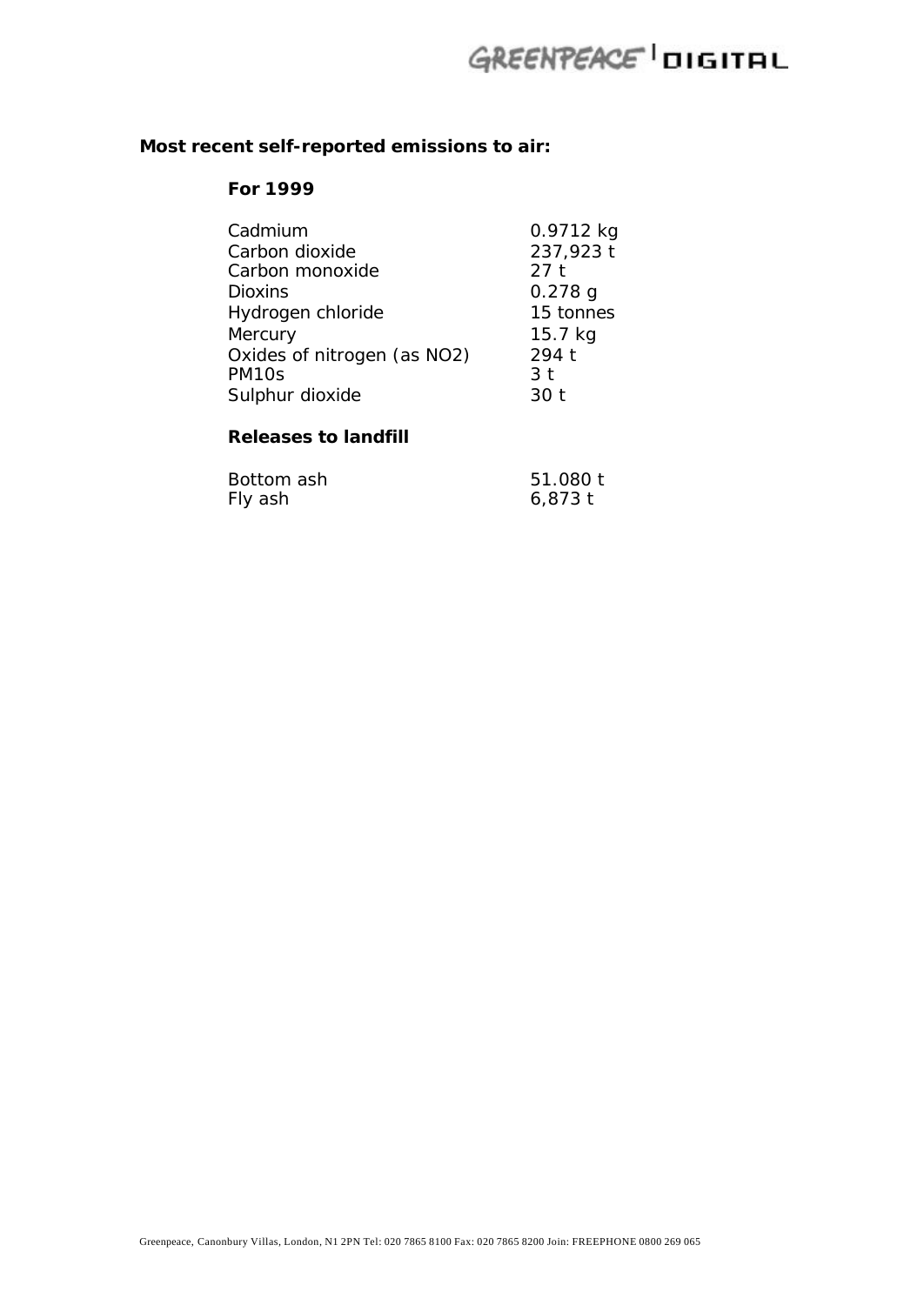#### **Self-reported breaches in last 3 years:**

| Date        | <b>Unauthorised release</b> | Reason given                                   |
|-------------|-----------------------------|------------------------------------------------|
| 07.01.01    | HCI                         | Lime system blockages                          |
| 05.01.01    | <b>HCI</b>                  | Lumpy lime mix causing lime system blockages   |
| 21.12.00    | <b>NOx</b>                  | Urea system blockage                           |
| 18.12.00    | <b>HCI</b>                  | Weak lime mix                                  |
| 20.11.00    | HCI                         | Weak lime mix                                  |
| 14.11.00    | CO.                         | Feed chute blockage                            |
| 02.10.00    | HCI                         | Lime turbine changeover problems.              |
| 10.08.00    | CO.                         | <b>PLC</b> failure                             |
| 24.07.00    | HCI                         | Waste content                                  |
| 15-16.06.00 | <b>CO</b>                   | Boiler trips and baghouse purge valve failure  |
| 02.06.00    | HCI                         | Lime turbine fault                             |
| 20.05.00    | SO <sub>2</sub>             | High wood content in feed waste                |
| 15.05.00    | HCI                         | Lime turbine fault                             |
| 16.04.00    | HCI                         | Lime feed blockage                             |
| 11.04.00    | HCI                         | Lime turbine blockage                          |
| 02.02.00    | <b>HCI</b>                  | Lime feed blockage                             |
| 31.01.00    | SO <sub>2</sub>             | Lime slurry flow fault                         |
| 27.12.99    | HCI                         | Lime turbine changeover problems               |
| 24.11.99    | SO <sub>2</sub>             | Contractor accidentally shut down lime turbine |
| 24.11.99    | HCI                         | Contractor accidentally shut down lime turbine |
| 31.10.99    | HCI                         | Lime feed screw failure                        |
| 10.10.99    | HCI                         | Weak lime mix                                  |
| 08.10.99    | HCI                         | Weak lime mix                                  |
| 20.09.99    | <b>HCI</b>                  | Lime feed blockage                             |
| 20.09.99    | CO.                         | Oil burner air supply fault                    |
| 12.09.99    | HCI                         | Lime feed screw failure                        |
| 02.09.99    | HCI                         | Lime feed system blockage                      |
| 31.08.99    | HCI                         | Lime feed system blockage                      |
| 24.08.99    | HCI                         | Lime turbine changeover problems               |
| 13.08.99    | <b>NOx</b>                  | Urea system blockage                           |
| 09.08.99    | HCI                         | Lime turbine changeover problems               |
| 17.07.99    | SO <sub>2</sub>             | Waste content                                  |
| 07.07.99    | <b>NO<sub>x</sub></b>       | Urea system blockage                           |
| 02.07.99    | HCI                         | Lime system faults                             |
| 21.05.99    | Smoke                       | Baghouse trip                                  |
| 19.05.99    | HCI                         | Lime system blockage                           |
| 14.04.99    | <b>NO<sub>x</sub></b>       | Urea system blockage                           |
| 15.03.99    | SO <sub>2</sub>             | Waste content                                  |
| 13.03.99    | SO <sub>2</sub>             | Waste content                                  |
| 03.03.99    | SO <sub>2</sub>             | Waste content                                  |
| 14.02.99    | SO <sub>2</sub>             | Waste content                                  |
| 13.02.99    | SO <sub>2</sub>             | System blockage                                |
| 02.02.99    | HCI                         | Lime prep tank overfill                        |
| 02.02.99    | SO <sub>2</sub>             | Lime prep tank overfill.                       |
| 25.01.99    | NH                          | Waste content                                  |
| 20.01.99    | HCI                         | Weak lime mix                                  |
| 10.01.99    | HCI                         | Unalarmed lime turbine trip                    |
| 27-28.12.98 | HCI                         | Lime prep problems                             |

Environment Agency pollution registers are often kept in a state of extreme disorder and this can sometimes result in researchers underestimating the actual number of breaches that have occurred. The breaches listed above are not necessarily all those known to the Environment Agency. In March 2001, a parliamentary answer by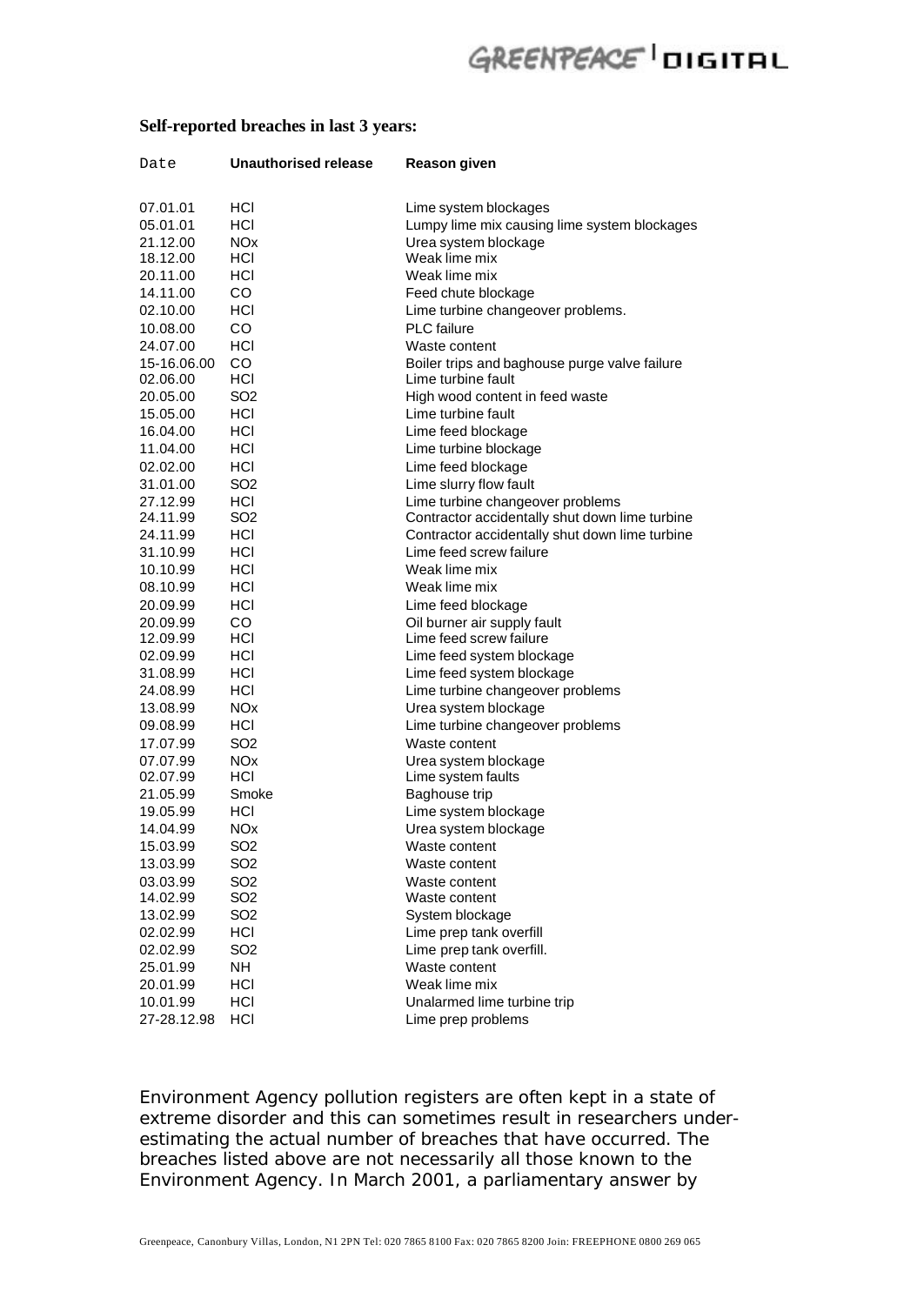Environment Minister Michael Meacher gave some Environment Agency data on pollution breaches and where these figures are greater than those discovered by our field researchers, we have taken the higher figures as the true ones.

#### **Comments**

In common with MES plants in Wolverhampton and Dudley, the Stoke plant has experienced ongoing problems with its lime system, and has as a result exceeded its authorised release limits for acid gases, most commonly HCl, on numerous occasions. These episodes have been persistent, but not to the same degree as those experienced at both Dudley and Wolverhampton, and the Environment Agency has not taken action similar to that which it deemed necessary in the case of these two plants.

Investigations were carried out by MES as a result of E.A. action on Dudley and Wolverhampton. MES concluded, on January 26<sup>th</sup> 1999 in a letter to IPC/RAS Inspector Andrew Bond, that a majority of these lime system problems arose from the quality of the lime that they were receiving from a new supplier. Action on the issue was taken, and the problems have lessened in number, but have not been eliminated.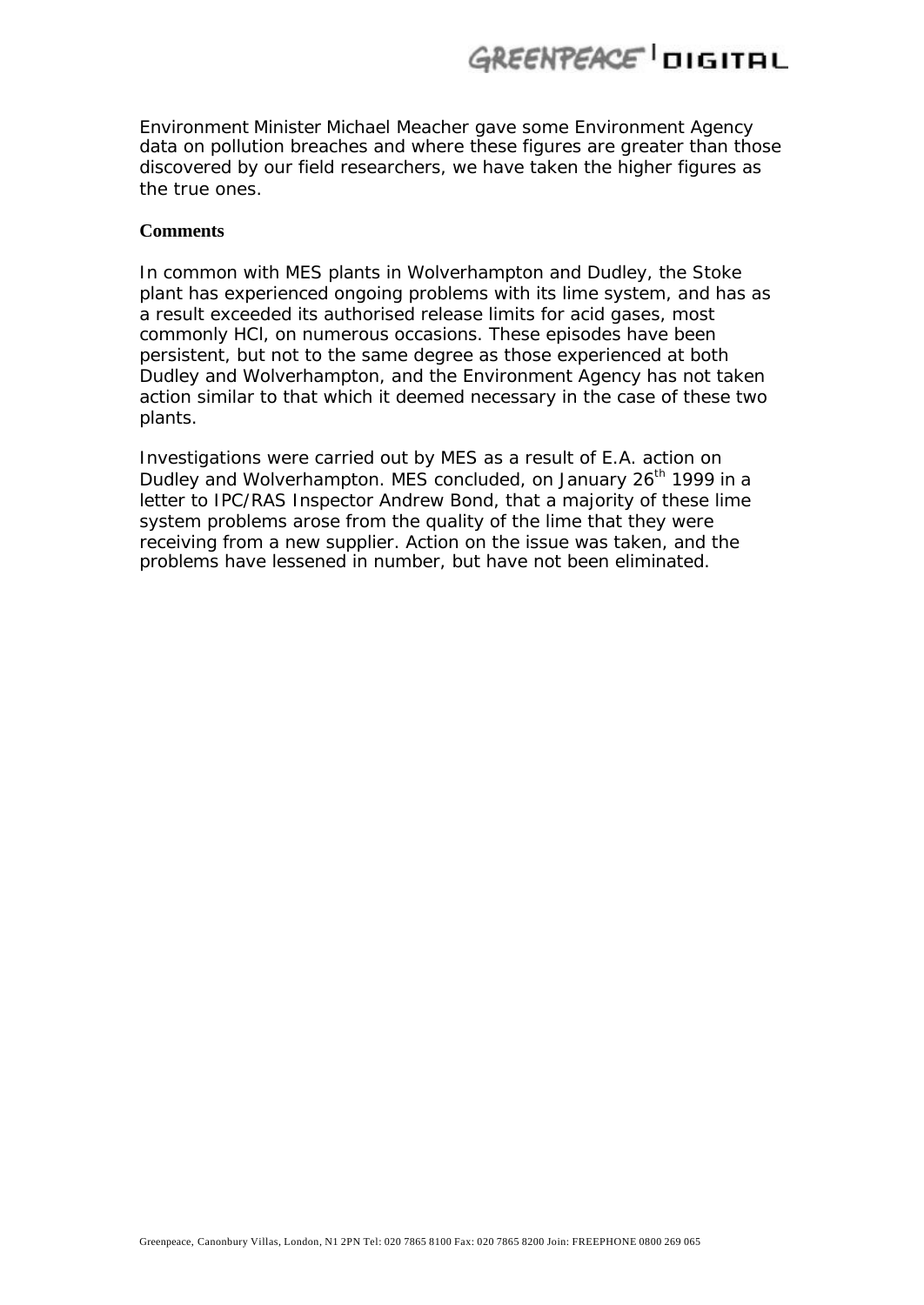### **Plant name: Teeside Energy from Waste Plant**

#### **Authorisation No:** AM 4380

**Address:** Haverton Hill Road Billingham Teeside TS23 1PY 01642 202300

**Operator:** Cleveland Waste Management Ltd.

- **Owned By:** S.I.T.A. Holdings UK, Ltd.
- **Waste Burnt:** Mainly municipal waste from East Cleveland, though also some commercial waste.
- **Capacity:** 312 000 tonnes per annum
- **Process:** Mass burn. Two incinerator lines raise steam for electricity generation. Resultant combustion gases are treated with activated carbon to reduce organic species and metals and lime to reduce acid gases. A pulse jet, fabric bag filter system is used to reduce particulates, and the remaining gases are released to air via a 70 metre chimney.

Solid grate residues, bottom ash, riddlings and clinker, are quenched in water, and metals are removed for reclamation. The remaining residues are wet-stored onsite prior to offsite disposal. Particulates resulting from bag filtration are stored in closed containers prior to offsite disposal.

Cooling water for the boilers is drawn from the River Tees, and dosed with biocides. Wastewater is treated onsite, then discharged to a public sewer.

#### **E.A. office responsible:**

Northeast region Dales Area.

#### **Public register at:**

Coverdale House Amy Johnson Way Clifton Moor York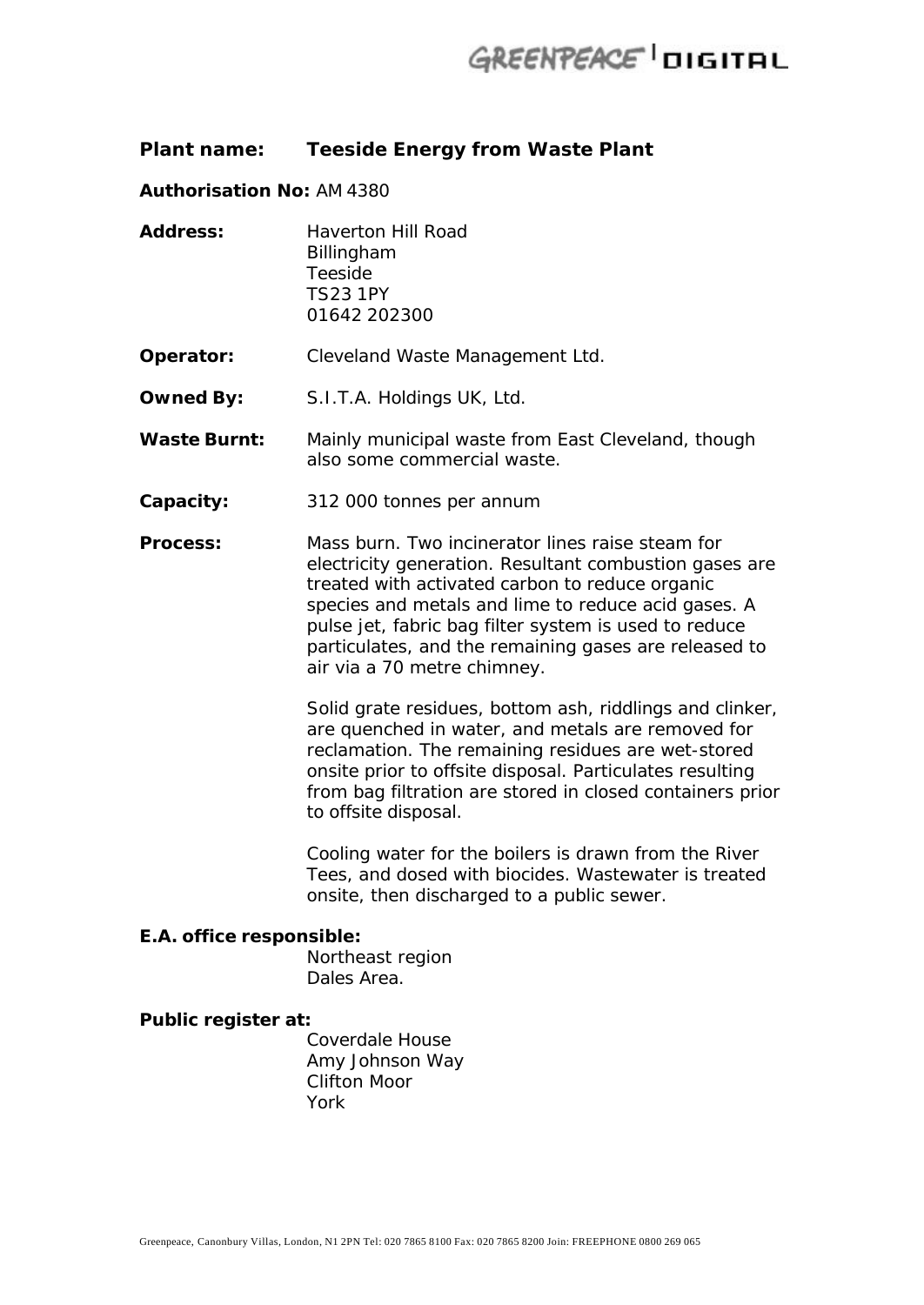## **Most recent self-reported emissions to air:**

### **For 1999**

| Cadmium                             | 7.3 kg       |
|-------------------------------------|--------------|
| Carbon dioxide                      | 263,304 t    |
| Carbon monoxide                     | 4.9t         |
| Dioxin                              | 0.06g        |
| Hydrogen chloride                   | 48.1 t       |
| Oxides of nitrogen (as NO2) 265.1 t |              |
| PM10s                               | BRT $(<1$ t) |
| Sulphur dioxide                     | 78.3 t       |
| Bottom ash, (to landfill)           | 69,985 t     |
| Fly ash (to landfill)               | 5,894 t      |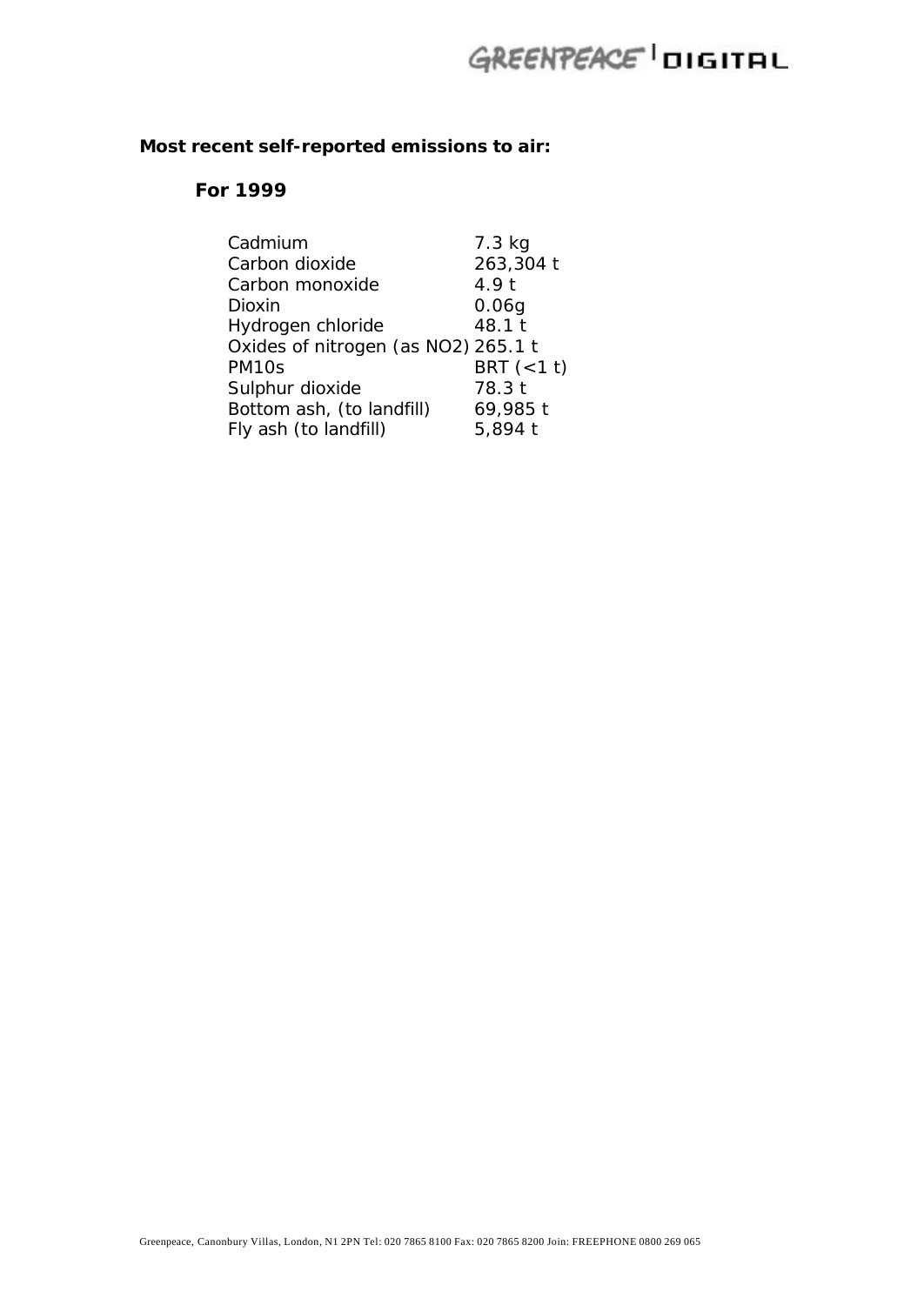#### **Breaches in last 3 years:**

| Date     | Unauthorised release Reasons given |                                                                |
|----------|------------------------------------|----------------------------------------------------------------|
| 20.01.01 | CO                                 | Line shutdown problems                                         |
| $17 -$   | CO                                 | Shutdown resulting from superheater flow restriction           |
| 18.01.01 |                                    |                                                                |
| $17 -$   | Particulates (dust)                | Baghouse bypass valve engaged due to excess moisture           |
| 18.01.01 |                                    |                                                                |
| $22 -$   | Particulates (dust)                | Boiler water tube rupture                                      |
| 23.01.01 |                                    |                                                                |
| $22 -$   | CO                                 | Boiler water tube rupture                                      |
| 23.01.01 |                                    |                                                                |
| $03 -$   | Particulates (dust)                | Line shutdown problems                                         |
| 06.12.00 |                                    |                                                                |
| $02 -$   | CO                                 | Line shutdown problems                                         |
| 03.12.00 |                                    |                                                                |
| $22 -$   | Particulates (dust)                | Line shutdown problems                                         |
| 24.11.00 |                                    |                                                                |
| $21 -$   | CO                                 | Line shutdown problems                                         |
| 22.11.00 |                                    |                                                                |
| $07 -$   | CO                                 | Cooling water intake from River Tees blocked                   |
| 08.11.00 |                                    |                                                                |
| $07 -$   | Particulates (dust)                | Cooling water intake from River Tees blocked                   |
| 08.11.00 |                                    |                                                                |
| $12 -$   | HCI                                | Line shutdown problems                                         |
| 13.08.00 |                                    |                                                                |
| $12 -$   | CO                                 | Line shutdown problems                                         |
| 13.08.00 |                                    |                                                                |
| $12 -$   | Particulates (dust)                | Line shutdown problems                                         |
| 13.08.00 |                                    |                                                                |
| 06.10.99 | Mercury                            | None determined, blamed on localised source in household waste |
| 27.07.99 | CO                                 | Burner oil lance wrongly positioned - no waste being burned    |
| $15 -$   | Particulates (dust)                | None given                                                     |
| 16.03.99 |                                    |                                                                |
| 01.05.98 | Hydrogen flouride                  | Lime slurry injector fluctuations                              |

Environment Agency pollution registers are often kept in a state of extreme disorder and this can sometimes result in researchers underestimating the actual number of breaches that have occurred. The breaches listed above are not necessarily all those known to the Environment Agency. In March 2001, a parliamentary answer by Environment Minister Michael Meacher gave some Environment Agency data on pollution breaches and where these figures are greater than those discovered by our field researchers, we have taken the higher figures as the true ones.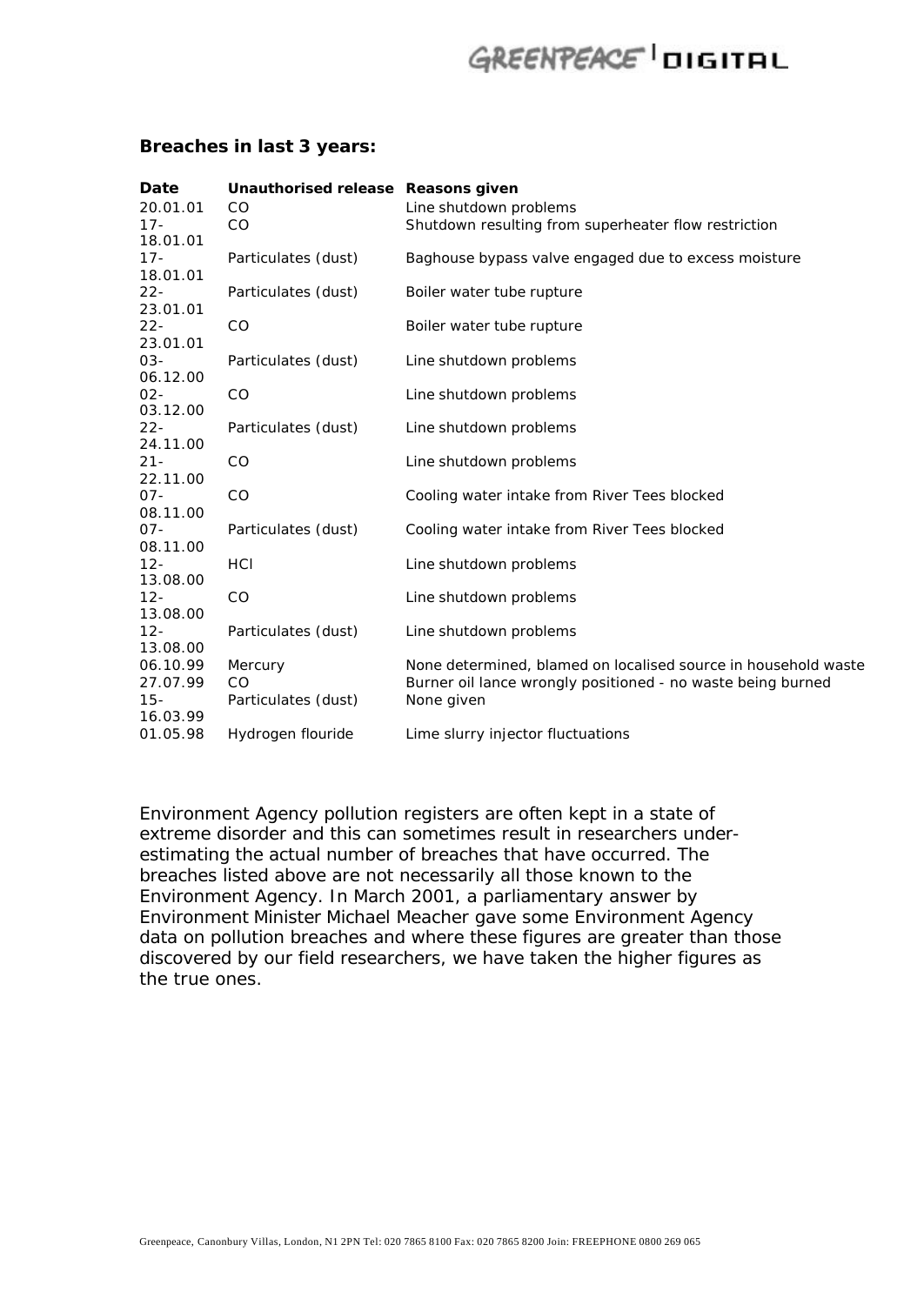### **Comments**

While breaches have been numerically small compared to other similar plants in the UK, two points should be made. Firstly, a series of CO / particulate exceedances have arisen in the last six months as a result of lines being shut down, a process that should be fully under the control of the plant operators.

Secondly, two exceedances have been reported in separate spot emission checks – for mercury and hydrogen fluoride. These raise questions as to the ability of the extant monitoring systems to detect such exceedances in the course of normal operation. This is more disturbing due to the nature of the two substances released, and the possible consequences for the accuracy of the annual release inventory statistics for them.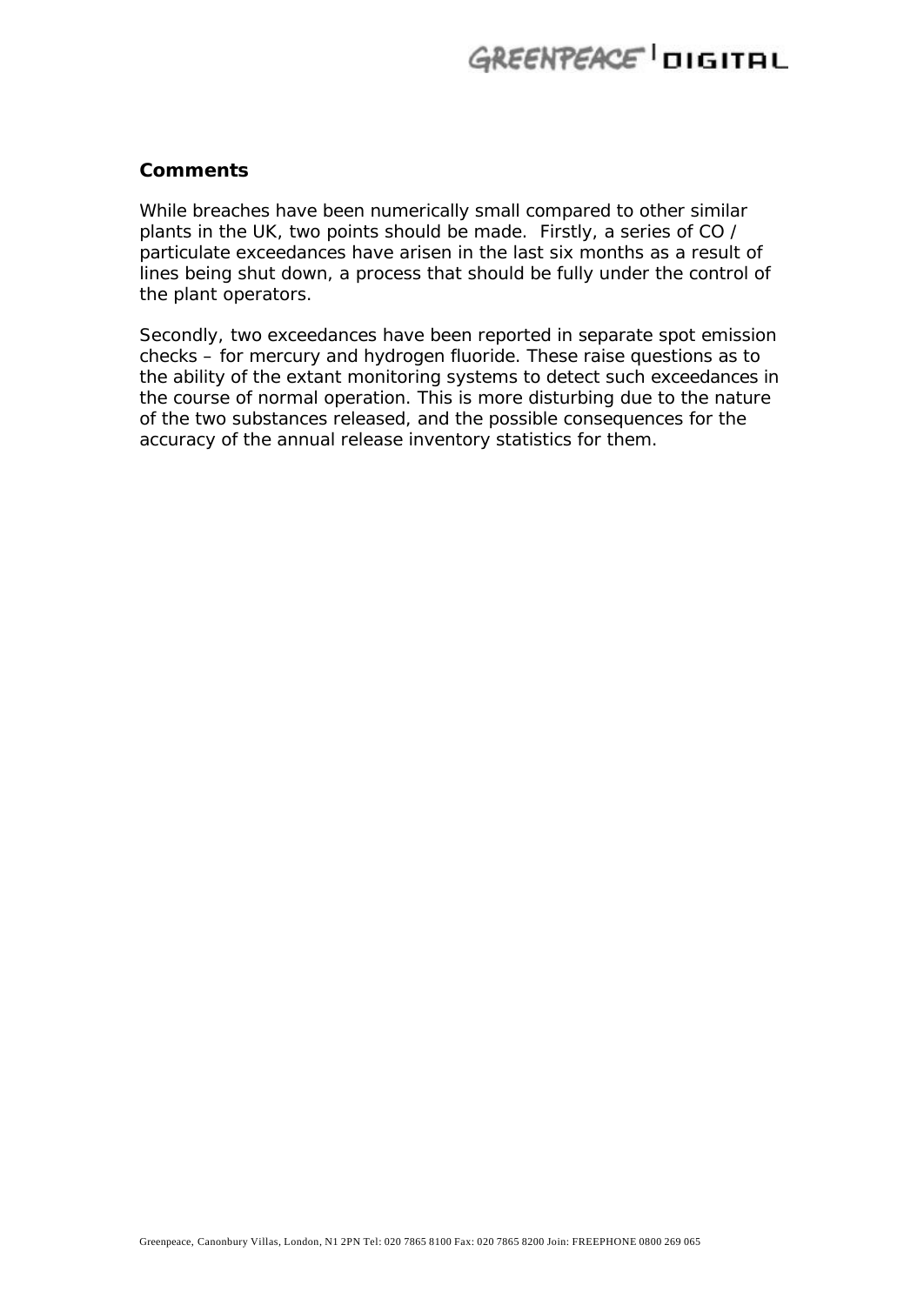| <b>Plant name:</b>       | <b>Tyseley Energy from Waste Plant</b>                                                                                                                                                                                                                                                                                                                                                                                                                                                                                                                                                                                                                                                                                                                                                                                                                                                                                                                                                                                                                                                                                                                                                                                                                                                                             |
|--------------------------|--------------------------------------------------------------------------------------------------------------------------------------------------------------------------------------------------------------------------------------------------------------------------------------------------------------------------------------------------------------------------------------------------------------------------------------------------------------------------------------------------------------------------------------------------------------------------------------------------------------------------------------------------------------------------------------------------------------------------------------------------------------------------------------------------------------------------------------------------------------------------------------------------------------------------------------------------------------------------------------------------------------------------------------------------------------------------------------------------------------------------------------------------------------------------------------------------------------------------------------------------------------------------------------------------------------------|
| <b>Authorisation No:</b> | AS9216 Variations BJ6399, BE4924, BB4081                                                                                                                                                                                                                                                                                                                                                                                                                                                                                                                                                                                                                                                                                                                                                                                                                                                                                                                                                                                                                                                                                                                                                                                                                                                                           |
| <b>Address:</b>          | James Road<br><b>Tyseley</b><br>Birmingham<br><b>B11 2BA</b>                                                                                                                                                                                                                                                                                                                                                                                                                                                                                                                                                                                                                                                                                                                                                                                                                                                                                                                                                                                                                                                                                                                                                                                                                                                       |
| Operator:                | <b>Tyseley Waste Disposal Limited</b>                                                                                                                                                                                                                                                                                                                                                                                                                                                                                                                                                                                                                                                                                                                                                                                                                                                                                                                                                                                                                                                                                                                                                                                                                                                                              |
| Owned by:                | Onyx Aurora and Birmingham City Council                                                                                                                                                                                                                                                                                                                                                                                                                                                                                                                                                                                                                                                                                                                                                                                                                                                                                                                                                                                                                                                                                                                                                                                                                                                                            |
| Capacity:                | 350 000 tonnes per year                                                                                                                                                                                                                                                                                                                                                                                                                                                                                                                                                                                                                                                                                                                                                                                                                                                                                                                                                                                                                                                                                                                                                                                                                                                                                            |
| <b>Waste burnt:</b>      | Municipal and clinical. A separate clinical waste<br>incinerator shares the gas cleaning equipment<br>and flues with the main plant. Birmingham City<br>Council is tied into a 25 year contract to supply<br>a guaranteed tonnage of waste to feed the<br>incinerator.                                                                                                                                                                                                                                                                                                                                                                                                                                                                                                                                                                                                                                                                                                                                                                                                                                                                                                                                                                                                                                             |
| <b>Process:</b>          | There are 2 furnaces in the municipal solid<br>waste plant each designed to burn 23.5 tonnes<br>of waste per hour. Waste vehicles deposit refuse<br>into a common bunker from where cranes load it<br>onto a feed chute. Moving grates agitate the<br>waste. Hot gases are maintained at a minimum<br>of 850C for two seconds before passing to the<br>boiler and pollution abatement plant. Each<br>furnace has its own gas cleaning equipment<br>consisting of a scrubber and bag filter. In the<br>scrubber slaked lime slurry (to neutralise acid<br>gases) and activated carbon (to adsorb some of<br>the heavy metals and organic species such as<br>dioxins) are mixed with the gases. The<br>baghouse on each furnace stream has 2840<br>bags each 4.4 meters long with a diameter of<br>15cm. These filters remove some of the<br>particulates produced by burning the waste and<br>those added by the scrubber. Contaminated<br>dust from the bags falls into a collection hopper<br>for disposal to landfill. The gases are then<br>released to atmosphere via an 80m stack.<br>The clinical waste incinerator is a separate unit<br>handling up to one tonne per hour of clinical<br>waste. Gases are fed to one of the municipal<br>waste abatement plants before being vented via<br>the same stack. |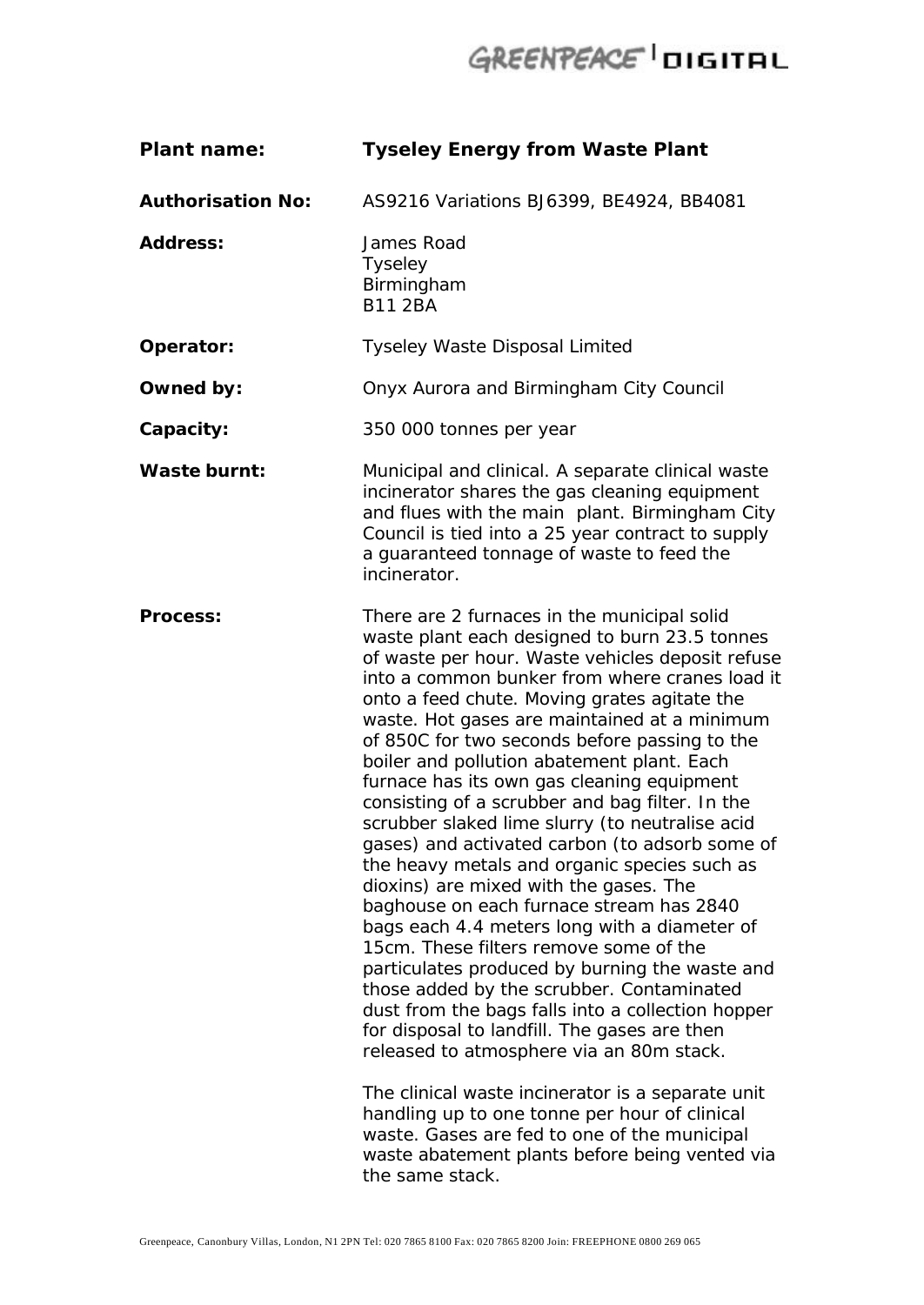#### **EA office responsible:**

Upper Trent Sentinel House Wellington Crescent Fradley Park Lichfield WS13 8RR Tel 01543 444141

### **Public Register at:**

EA Lichfield office Birmingham City Council

#### **Most recent self-reported emissions to air:**

#### **For 1999**

| Particulate matter             | 15 <sub>t</sub> |
|--------------------------------|-----------------|
| Sulphur Dioxide                | 19 <sub>t</sub> |
| Oxides of Nitrogen (as $NO2$ ) | 473 t           |
| Carbon monoxide                | 19 <sub>1</sub> |
| Dioxins (TEQ)                  | 0.14 g          |
| Lead                           | 200 kg          |

#### **Releases to land**

Approximately 90,000 tonnes of bottom ash and over 8,000 tonnes of fly ash are produced each year. Fly ash is heavily contaminated with toxic substances including high concentrations of lead, cadmium, arsenic and other metals, dioxins and other organic compounds. Bottom ash also contains elevated levels of these substances, though in lesser concentrations than the fly ash. In June 1998 Onyx began disposing of Tyseley's bottom ash my mixing it with construction aggregates. Up to half of the annual output is disposed of in this way. According to Environmental Data Services it has been used in asphalt manufactured by Bardon Aggregates and by Birmingham City Council paving works (ENDS Report 290, March 1999). Bottom ash not used in this way is sent to ordinary landfill. All fly ash goes to hazardous waste landfill sites.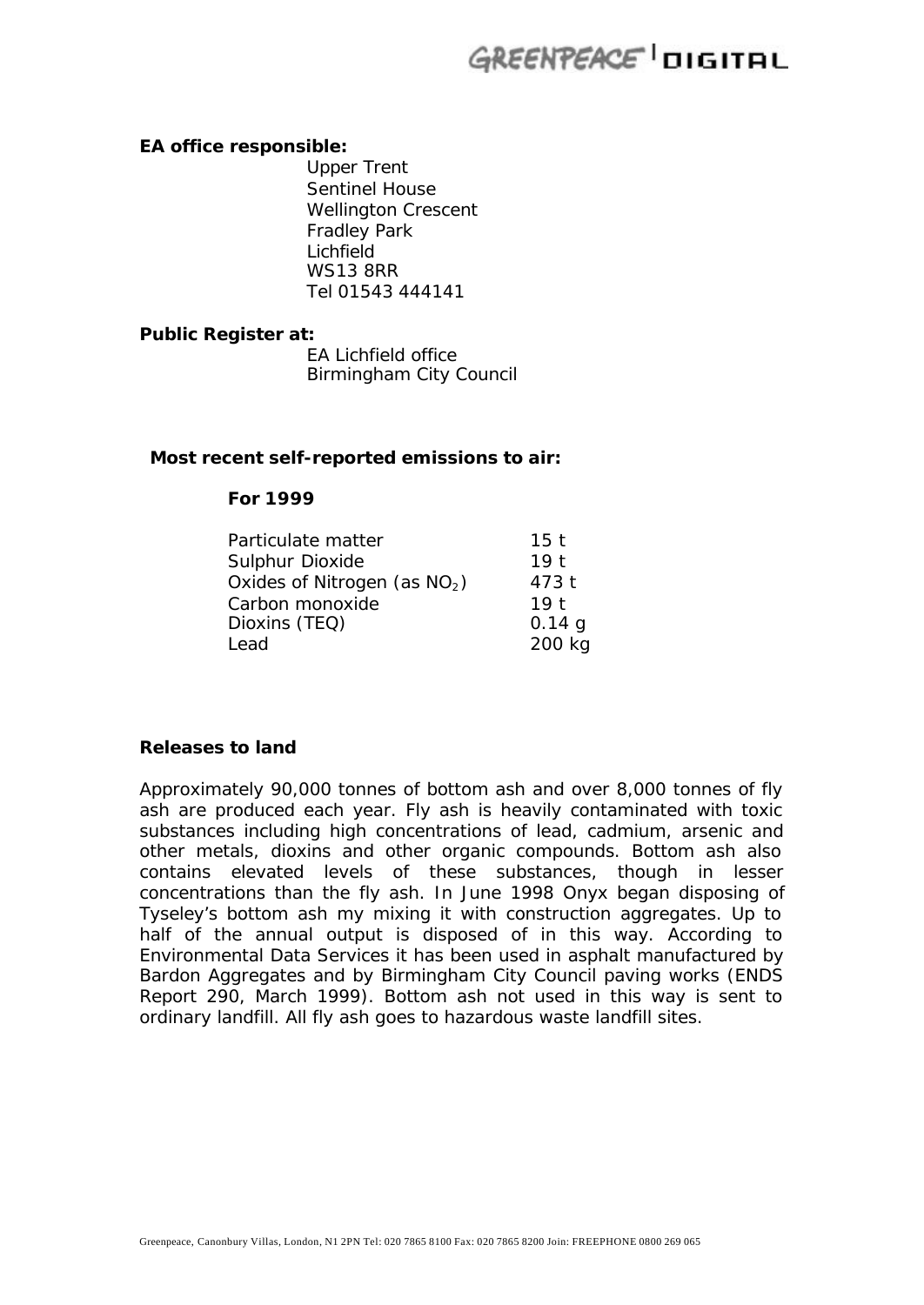### **Self-reported breaches in the last 3 years:**

|              | <b>Authorised release</b> | <b>Reason given</b>                               |
|--------------|---------------------------|---------------------------------------------------|
| 08.02.01     | CO.                       | Combustion problem possibly caused by boiler tube |
|              |                           | <b>leak</b>                                       |
| 01.02.01     | <sub>CO</sub>             | Combustion problem                                |
| 20.09.00     | HCI                       | Blocked lime slurry system                        |
| 18.09.00 HCI |                           | Lime supply problem                               |
| 09.07.00 NOx |                           | Jammed refuse feeder                              |
| 15.05.00     | <sub>CO</sub>             | Problems in ash discharger caused poor combustion |
| 03.05.00     | <b>NO<sub>x</sub></b>     | "Unknown. An investigation is ongoing into recent |
|              |                           | high NO <sub>x</sub> levels"                      |
| 09.04.00     | <b>NOx</b>                | None given. Investigation underway.               |
| 07.04.00     | <b>NO<sub>x</sub></b>     | None given                                        |
| 17.03.00 HCI |                           | Blocked lime slurry system during startup         |
| 13.02.00 HCI |                           | Lime slurry flow difficulties                     |
| 29.01.99     | <b>HCI</b>                | Lime slurry line blockages                        |
| 28.01.99     | <b>HCI</b>                | Lime slurry line blockages                        |
| 25.01.99     | HCI                       | Distribution Control System fault                 |
| 13.11.98     | <sub>CO</sub>             | Feeder trip on main plant caused poor combustion  |
| 10.11.98     | <sub>CO</sub>             | Feeder trip on main plant caused poor combustion  |
| 10.08.98     | <sub>CO</sub>             | Clinical waste incinerator combustion conditions  |
| 09.02.98     | HCI                       | Unknown refuse component responsible for high HCI |
|              |                           | levels                                            |
| 30.01.98     | HCI                       | Slurry supply problems                            |

Environment Agency pollution registers are often kept in a state of extreme disorder and this can sometimes result in researchers under-estimating the actual number of breaches that have occurred. The breaches listed above are not necessarily all those known to the Environment Agency. In March 2001, a parliamentary answer by Environment Minister Michael Meacher gave some Environment Agency data on pollution breaches and where these figures are greater than those discovered by our field researchers, we have taken the higher figures as the true ones.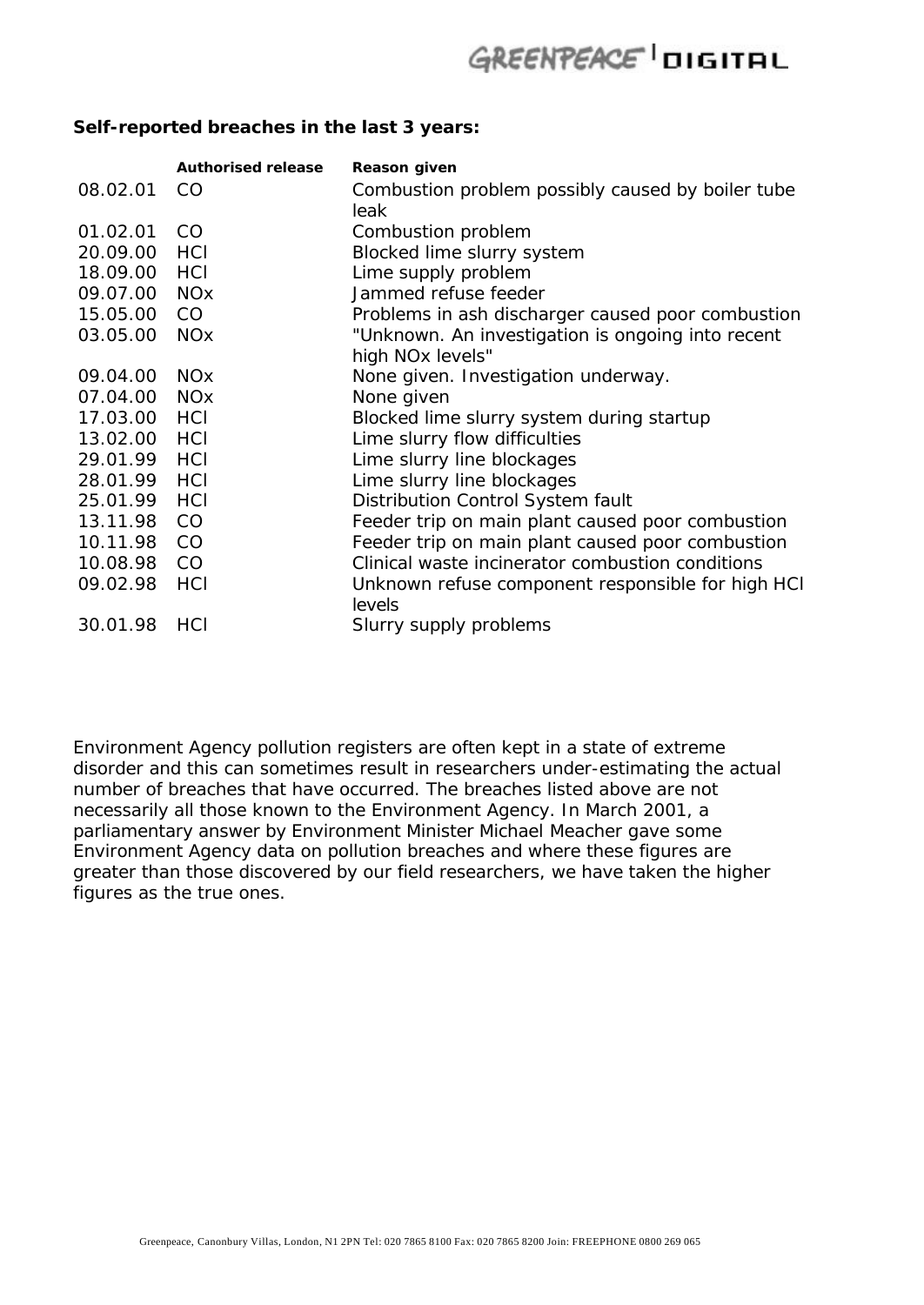### **Comments**

When Greenpeace examined the public register (in April 2001) the most recent monitoring report (28<sup>th</sup> June 2000) showed the Tyseley incinerator to be releasing 5g of mercury to the atmosphere every hour. This is ten times more than any other incinerator in the country (but still does not break the limit allowed by the Environment Agency). Mercury is an extremely toxic metal that is vaporised by incineration. Long term inhalation has been associated with loss of memory, excitability, severe depression and personality changes. Once mercury is in the environment it is converted by micro-organisms into methyl-mercury. In this form it can quickly enter the human food chain.

#### **Enforcement notices/warnings**

7<sup>th</sup> September 1999. Tyseley Waste Disposal Ltd were served an Enforcement Notice for contravening sections 1.2 and 1.7 of their authorisation (relating to fly ash in storage silos and reporting of unauthorised releases respectively). The notification was served as a result of fly ash overflowing the storage silo and the failure of the operator to notify the EA of an unauthorised release of a substance which might cause harm.

### **Prosecutions**

In August 1998, Tyseley Waste Disposal Ltd was fined £120,000 for three offences relating to the loss of two radioactive substances. In the course of demolition of the old incinerator in 1995 two radioactive sources went missing and were never traced. The court, sentencing the company, added that Tyseley Waste Disposal failed to heed warnings about the need to manage carefully the handling of the radioactive sources.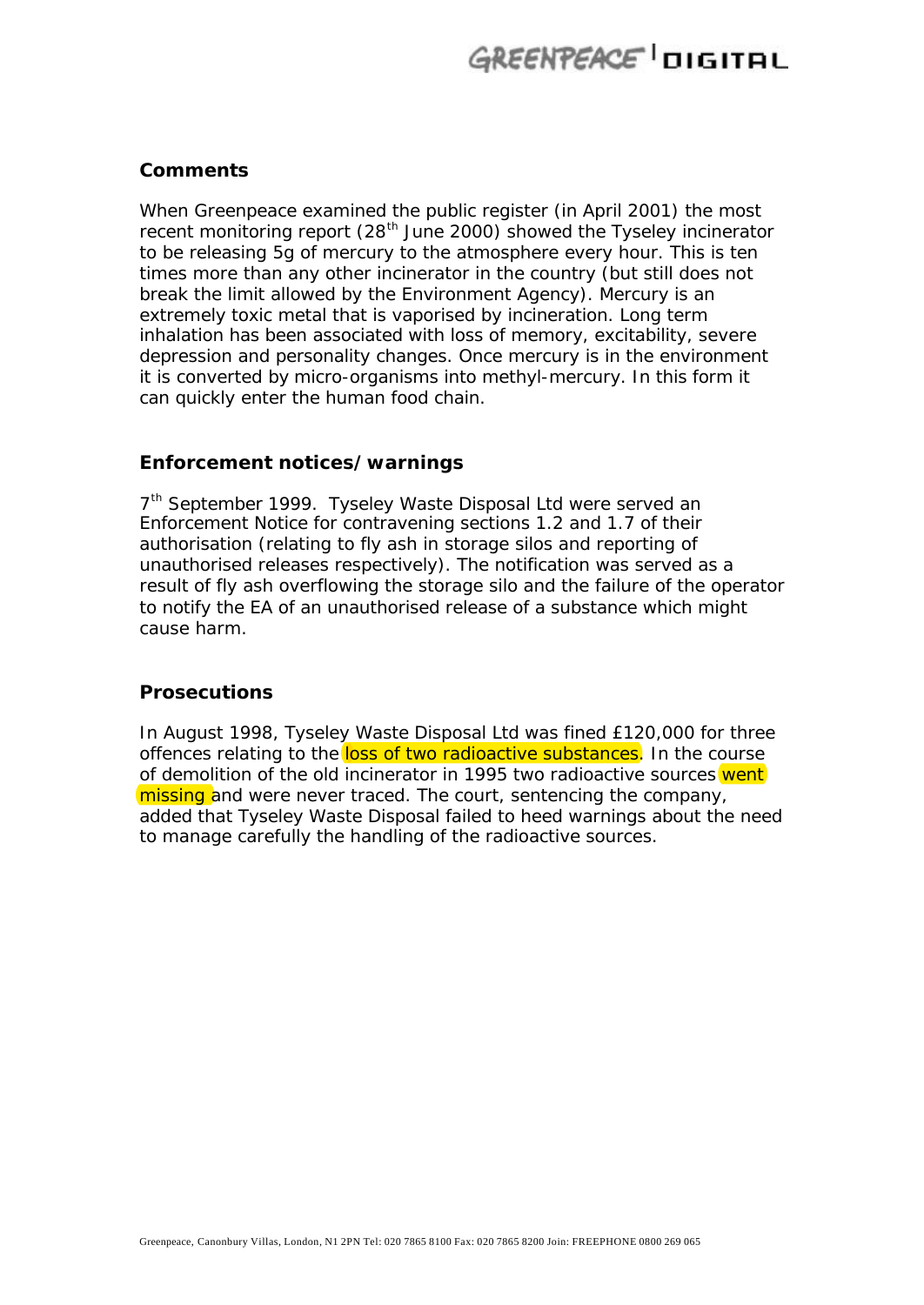### **Plant name: Wolverhampton Waste to Energy Plant**

#### **Authorisation No:** AX7563

| <b>Address:</b> | <b>Corporation Yard</b> |
|-----------------|-------------------------|
|                 | Crown Street            |
|                 | Wolverhampton           |
|                 | <b>WV1 1QB</b>          |
|                 | 01902 352864            |

**Operator:** Wolverhampton Waste Services

**Owned By:** Martin Engineering Systems, Ltd.

- Waste Burnt: Controlled waste including household, commercial and industrial waste. No clinical, special or chemical waste is taken. The household waste is derived from the Wolverhampton municipality, commercial waste from clients in the UK, but mainly from the local area.
- **Capacity:** 105 000 tonnes per annum

**Process:** Mass burn. Two boiler lines operate, raising steam for the generation of electricity. Flue gases are treated with urea to reduce NOx, activated carbon to reduce heavy metals and organic compounds, semi-dry scrubbing using lime to reduce acid gases and bag filters to capture particulates. The remaining gases are released to the air via a 76m chimney. Solids, bottom ash, originating from the grate are quenched with water, have ferrous metal removed with electromagnets and the residue wet stored on site prior to disposal offsite at a landfill site. Fly ash residues from the bag filters are stored onsite in polypylene bags prior to offsite disposal at a landfill. Wastewater is treated, and recycled into the process. In abnormal conditions, water will be discharged to foul water sewers.

#### **E.A. office responsible:**

Midlands Region Upper Trent Office.

#### **Public register at:**

Sentinel House Wellington Crescent Fradley Park Lichfield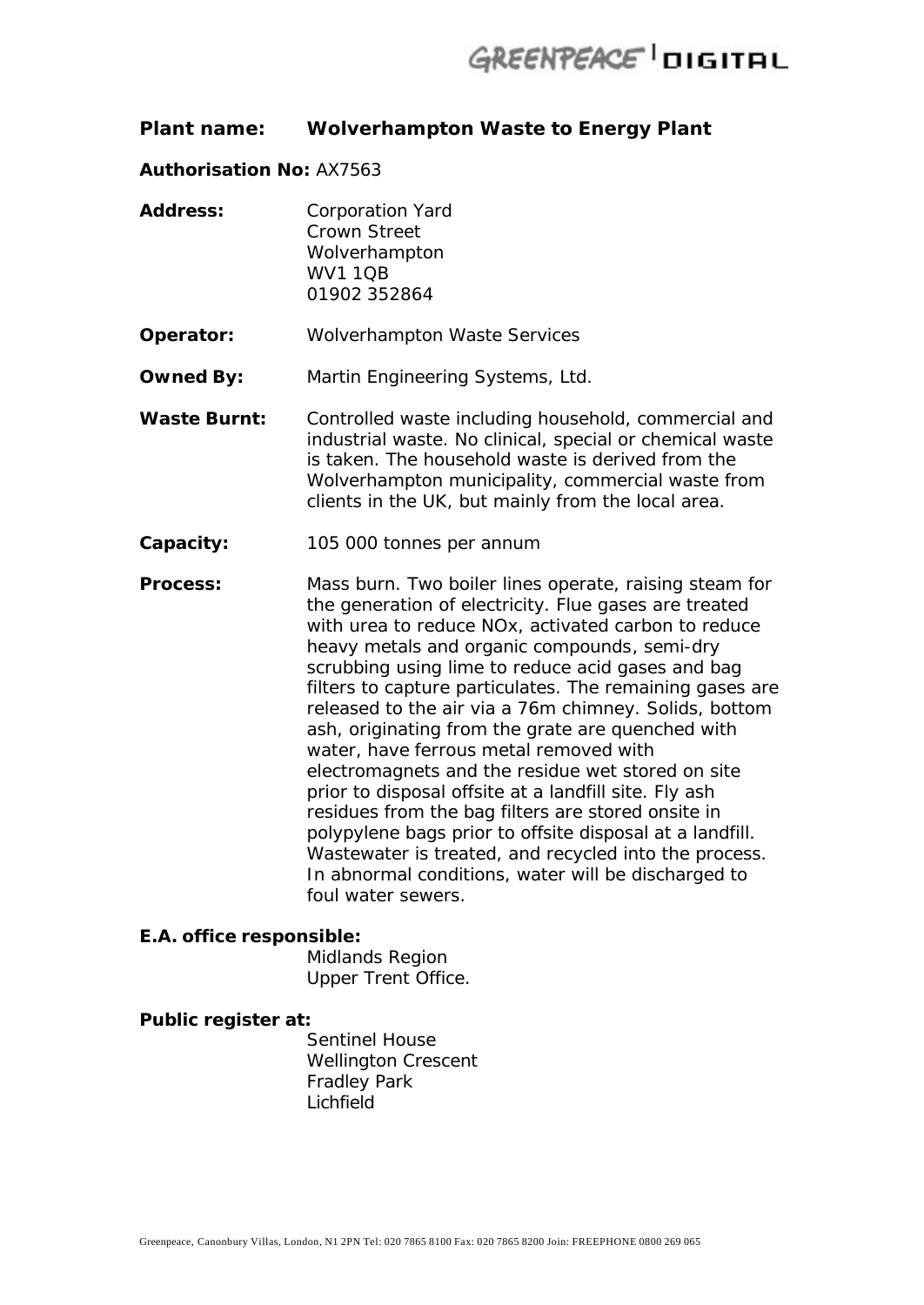## **Most recent self-reported emissions to air:**

### **For 2000**

| Carbon dioxide                     | 147,000 t       |
|------------------------------------|-----------------|
| Carbon monoxide                    | 29 <sub>t</sub> |
| Dioxin                             | $0.225$ g       |
| Hydrogen chloride                  | 5.7t            |
| Oxides of nitrogen (as NO2) 98.2 t |                 |
| PM <sub>10s</sub>                  | 12.14 t         |
| Sulphur dioxide                    | 22 <sub>t</sub> |
| Bottom ash                         | 28,830 t        |
| Fly ash                            | 4,650 t         |
|                                    |                 |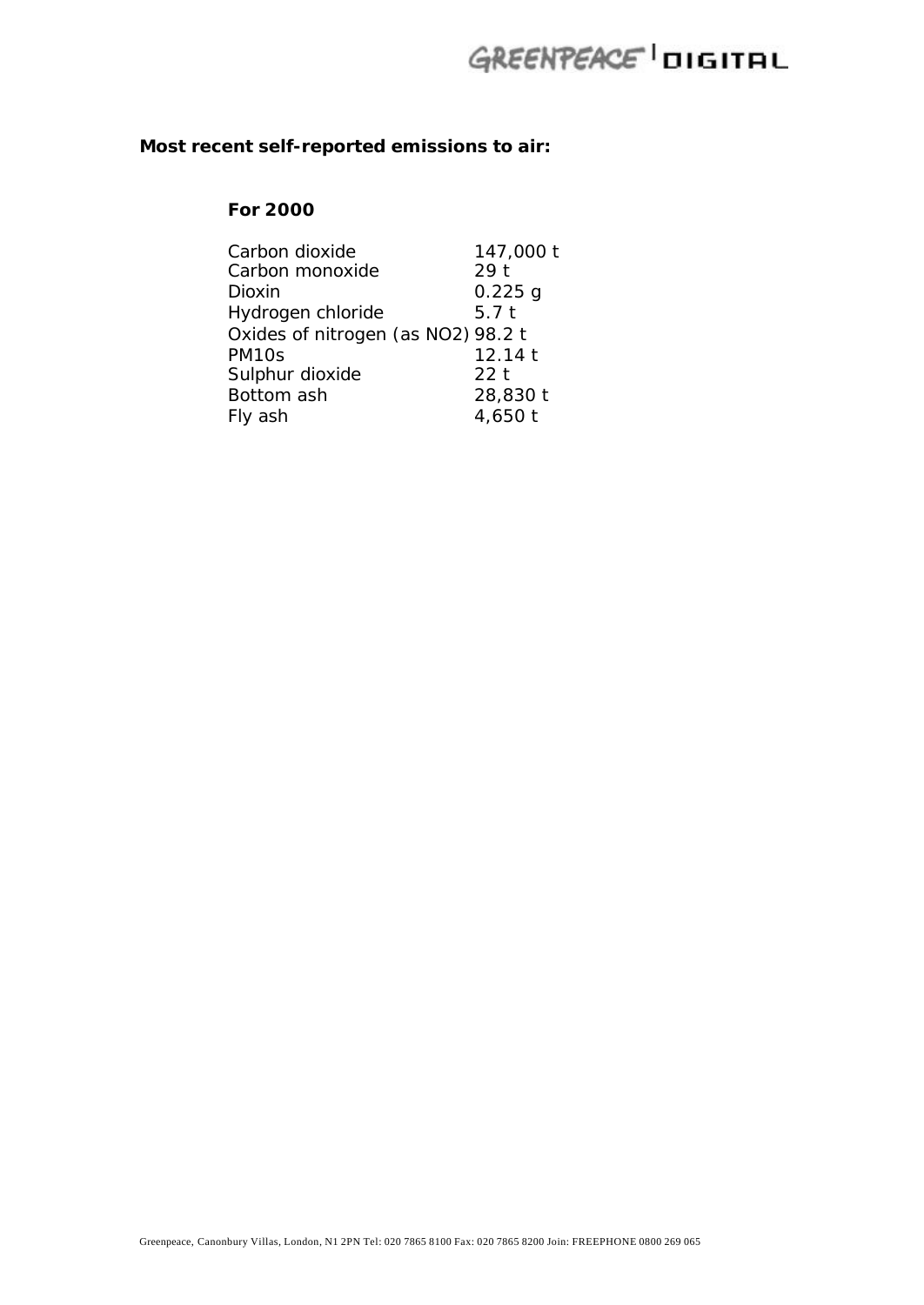## **Self-reported breaches in last 3 years:**

| Date         | <b>Unauthorised</b><br>release | <b>Reason given</b>                                                                      |
|--------------|--------------------------------|------------------------------------------------------------------------------------------|
| 27.12.00 CO  |                                | Boiler trips due to low water levels                                                     |
| 03.11.00 CO  |                                | Boiler fan failure                                                                       |
| 18.10.00 CO  |                                | Large, unburnable block on the grate                                                     |
| 18.10.00 CO  |                                | Ash discharger blockage                                                                  |
| 27.08.00 SO2 |                                | Waste input composition                                                                  |
| 03.07.00 CO  |                                | Waste input too wet                                                                      |
| 03.07.00 CO  |                                | Failure of back up burner resulting in burner temperature<br>loss                        |
| 11.04.00 SO2 |                                | <b>Blocked lime line</b>                                                                 |
| 11.04.00 HCI |                                | Water ingress to lime slurry mixer left open, resulting in over<br>dilute lime treatment |
| 11.04.00 SO2 |                                |                                                                                          |
| 17.03.00 HCI |                                | Lime slurry pump fault                                                                   |
|              | 17.03.00 Particulates (dust)   | Bypass valve opening as baghouse temperature rose                                        |
| 17.03.00 CO  |                                |                                                                                          |
|              | 05.02.00 Particulates (dust)   | Bypass valve opening as a result of baghouse air pulsing<br>system failure               |
| 14.11.99 CO  |                                | Feed chute blockage                                                                      |
| 06.10.99 HCI |                                | loss of lime silo roof during lime tanker offloading                                     |
| 07.09.99 HCI |                                | Lime slurry pump failure                                                                 |
| 23.08.99 HCI |                                | Lime slurry pump failure                                                                 |
| 28.06.99 SO2 |                                | High plastics content of waste                                                           |
| 28.06.99 HCI |                                |                                                                                          |
| 21.06.99 CO  |                                | Feed chute blockage                                                                      |
| 20.06.99 CO  |                                | Crane hydraulic failure                                                                  |
| 15.06.99 HCI |                                | Lime slurry pump fault                                                                   |
| 13.06.99 HCI |                                | Lime slurry blocked filter                                                               |
| 08.06.99 HCI |                                | Waste composition                                                                        |
| 06.06.99 HCI |                                | Filter blockage                                                                          |
| 22.05.99 SO2 |                                | Failure of lime slurry system recycled water filters leading to                          |
|              |                                | blockage of system                                                                       |
| 12.05.99 HCI |                                | Lime slurry system blockages                                                             |
| 03.05.99 HCI |                                | Dilution water problems to lime slurry mixer                                             |
| 03.05.99 SO2 |                                | Dilution water problems to lime slurry mixer                                             |
| 02.05.99 SO2 |                                | Grate clinker accumulation                                                               |
| 02.05.99 HCI |                                | Dilution water flow to lime slurry mixer decreased, due to                               |
|              |                                | filter blockage                                                                          |
| 02.05.99 SO2 |                                | Dilution water flow to lime slurry mixer decreased, due to                               |
|              |                                | filter blockage                                                                          |
| 01.05.99 HCI |                                | Waste composition                                                                        |
| 01.05.99 SO2 |                                | Waste composition                                                                        |
| 22.04.99 HCI |                                | Blockages in lime slurry system caused by descaling                                      |
|              |                                | operations                                                                               |
| 19.04.99 SO2 |                                | Control valve and system blockage                                                        |
| 19.04.99 CO  |                                | Component failure in furnace 02 monitor                                                  |
| 16.04.99 SO2 |                                | Human error                                                                              |
|              |                                |                                                                                          |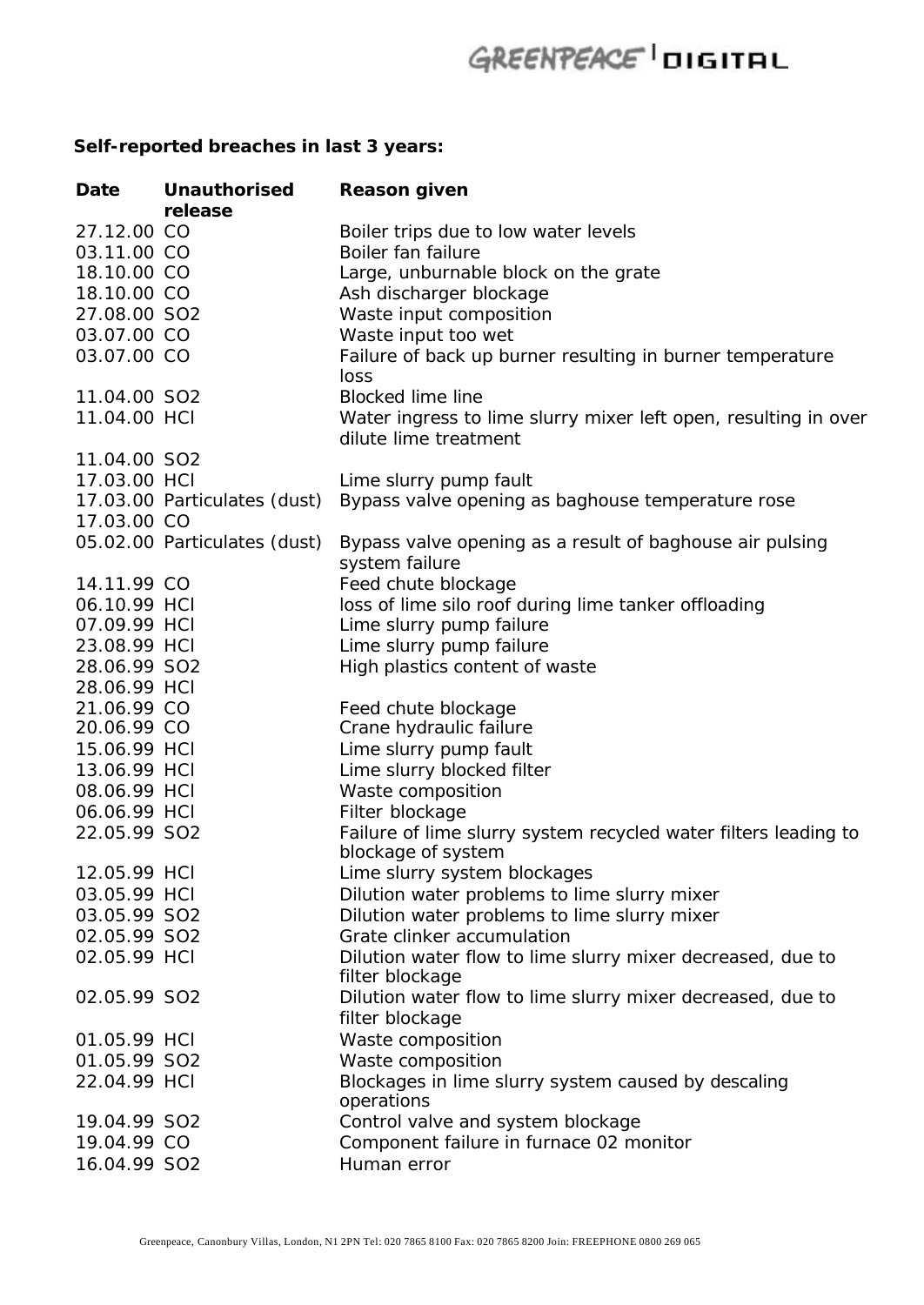| 16.04.99 HCI       | Human error                                                   |
|--------------------|---------------------------------------------------------------|
| 15.04.99 SO2       | Blockage to control valve and lime slurry circuit             |
| 15.04.99 HCI       | Blockage to control valve and lime slurry circuit             |
| 07.04.99 HCI       | Lime preparation system failure                               |
| 07.04.99 SO2       |                                                               |
| 02.04.99 SO2       | Weak lime slurry used                                         |
| 26.03.99 SO2       | Water pump feeding lime mixer tank failure, resulting in loss |
|                    | of lime supply                                                |
| 17.03.99 SO2       | Failure of lime slurry mixer tank inlet, possibly due to      |
|                    | foaming in the tank                                           |
| 06.03.99 SO2       | Control valve blockage                                        |
| 05.03.99 SO2       | Control valve blockage                                        |
| 26.02.99 HCI       | Blockage in lime mixer tank water feed pipe                   |
| 16.02.99 SO2       | Lime slurry system blockage                                   |
| 16.02.99 HCI       | Lime slurry system blockage                                   |
| 29.01.99 CO        | <b>Blocked feed chute</b>                                     |
| 21.01.99 HCI       | Lime system blockage                                          |
| 21.01.99 HCI       | Break in lime system water supply                             |
| 13.01.99 SO2       | Blocked filters to control valve                              |
| 13.01.99 HCI       | Blocked filters to control valve                              |
| 12.01.99 SO2       | Blocked lime feed screw                                       |
| 12.01.99 HCI       | <b>Blocked lime feed screw</b>                                |
| 09.01.99 HCI       | Lime dilution system failure                                  |
| 08.01.99 HCI       | Multiple (2) lime dilution system failure                     |
| 07.01.99 HCI       | Multiple (3) lime system failures                             |
| 06.01.99 HCI       | Multiple (11) lime system failures                            |
| 04.01.99 HCI       | Multiple (3) Lime slurry system problems                      |
| 03.01.99 HCI       | Blocked lime feed screw                                       |
| 02.01.99 HCI       | Multiple (4) lime system failures                             |
| 01.01.99 HCI       | Lime feed screw blockage                                      |
| 31.12.98 HCI       | Dilution tank change over in lime system                      |
| 31.12.98 HCI       | Maintenance work on ball valve                                |
| 31.12.98 HCI       | Lime feed dilution tank ball valve problems                   |
| 30.12.98 HCI       | Lime preparation system tank overflow                         |
| 22.12.98 SO2       | Blocked lime feed screw                                       |
| 19.12.98 SO2       | Blocked lime feed screw                                       |
| 16.12.98 HCI       | <b>Blocked lime feed screw</b>                                |
| 06.12.98 Illegible | Lime feed dilution tank ball valve problems                   |
| 05.12.98 SO2       | Lime feed dilution tank ball valve problems                   |

Environment Agency pollution registers are often kept in a state of extreme disorder and this can sometimes result in researchers underestimating the actual number of breaches that have occurred. The breaches listed above are not necessarily all those known to the Environment Agency. In March 2001, a parliamentary answer by Environment Minister Michael Meacher gave some Environment Agency data on pollution breaches and where these figures are greater than those discovered by our field researchers, we have taken the higher figures as the true ones.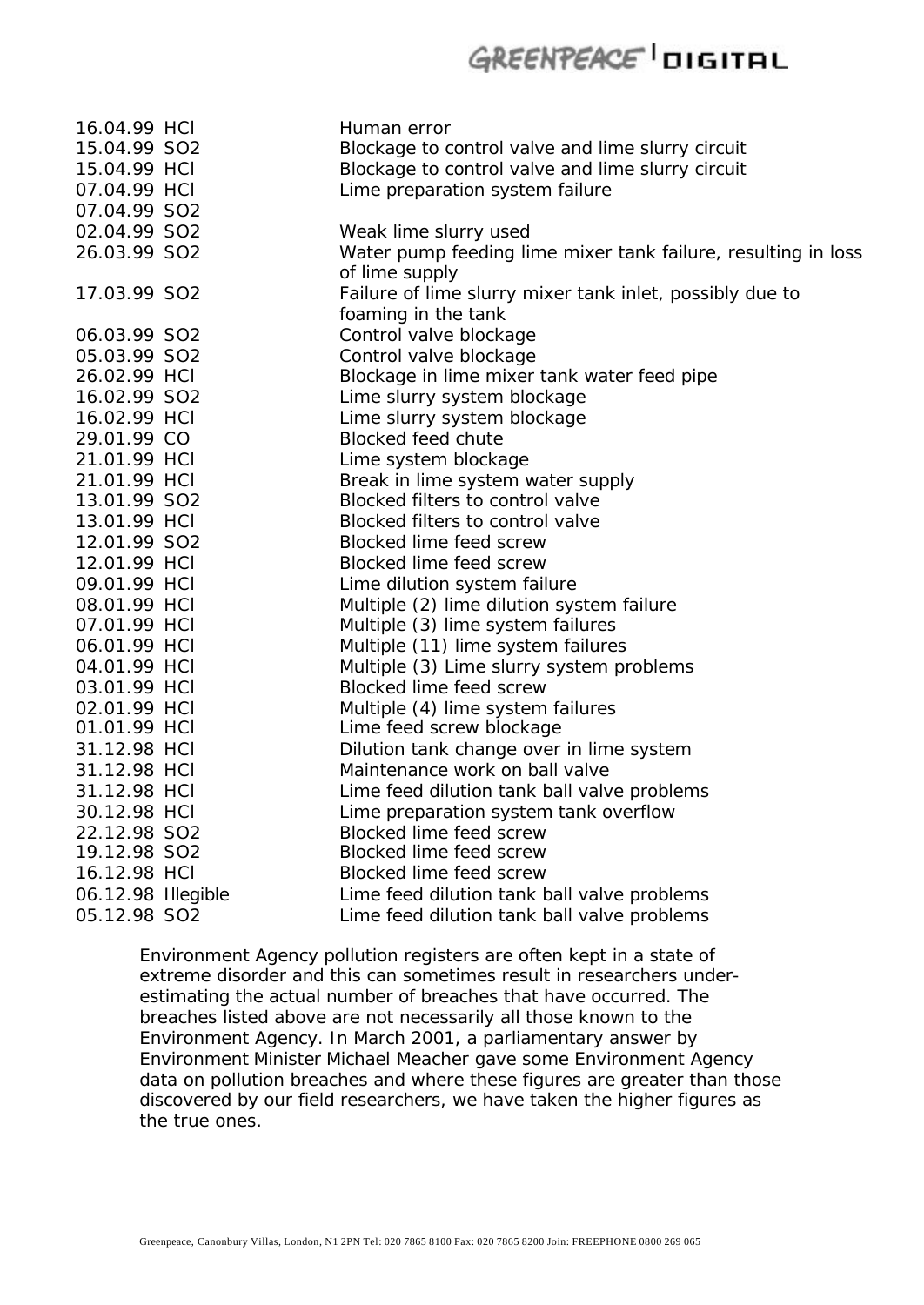#### **Comments**

As the result of an "unacceptably high number of exceedances" in the preceding two months from both Wolverhampton and Dudley incinerators, IPC/RAS Inspector Andrew Bond of the Environment Agency wrote to MES on July 6<sup>th</sup> 1998. The letter referred to a meeting between Bond and D. Pike, operations Director, MES. At the meeting, a number of problems were identified, and solutions discussed, with the view that they be implemented "in the near future." It was also recommended that alarm levels on monitoring systems be lowered to give staff at the plant more time to react to imminent exceedances.

A series of HCl exceedances occurred in the early portion of 1999. As a result, Inspector Bond wrote to again MES on January 18<sup>th</sup> 1999. He was "very concerned about this matter."

Bond further noted that the January  $6<sup>th</sup>$  exceedances included a continuous 6 hour period. This constituted a further breach of the plant's authorisation, which placed a 4 hour ceiling on such continuous events. He noted that the problem was affecting only one acid gas, HCl, whereas previous exceedances had also included  $SO<sub>2</sub>$ . Further information was requested as to the plant's performance, and MES were advised that enforcement action was being considered.

MES investigated the phenomena, and replied to Inspector Bond on January 26<sup>th</sup>. They blamed the situation on the quality of lime being delivered to all three of the MES plants in the Midlands after a change of suppliers. Work was undertaken to resolve these problems, and while the frequency of the exceedances has been reduced, lime system problems have not been eliminated.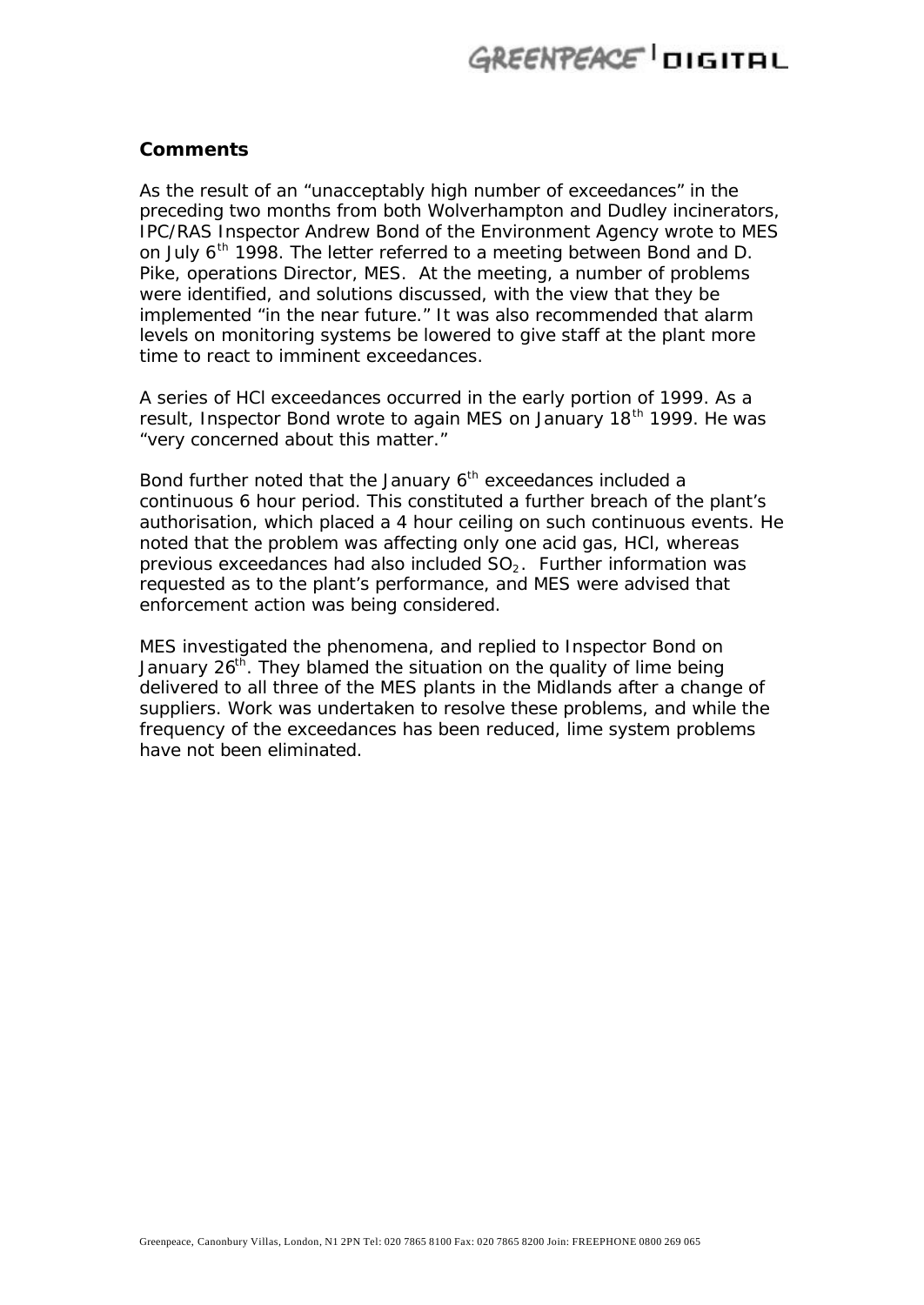### **Plant name: Coventry Waste to Energy Plant**

**Authorisation Nos:** AG7881, variations AU5009, AT 2985, AX72288, BA3004, BA9797, BE4070, BC3765, BJ8430, BI2630

Address: Bar Road **Coventry** CV3 4AN Tel. 02476 506226 **Operator:** Coventry and Solihull Waste Disposal Company, Ltd. PLC **Owned By:** Coventry City Council, Solihull Metropolitan Borough Council. **Waste Burnt:** Municipal waste from Coventry C.C, Solihull M.B.C, corporate clients and the public. Domestic waste, some commercial and industrial. No clinical waste. **Capacity:** 270 000 tonnes per annum **Process:** Mass burn. Three incinerator lines are operated. Steam is generated from boilers, which is used to generate

electricity, and to heat a nearby factory. Ash from the burners is quenched in water, and metal removed by magnets. These recovered metals are stored onsite prior to transfer to a metal reclamation company. The remaining ash fraction is held at an onsite bunker, prior to road shipment to a registered landfill. Lime and activated carbon are used to treat the acid fraction of the flue gasses. Flyash is bag filtered, conditioned with water, and also taken by road to a registered landfill. Remaining flue gases are discharged to air via the 92 metre chimney. Waste water is discharged to sewer.

#### **E.A. office responsible:**

Foley House, Kidderminster.

#### **Public register at:**

Foley House, Kidderminster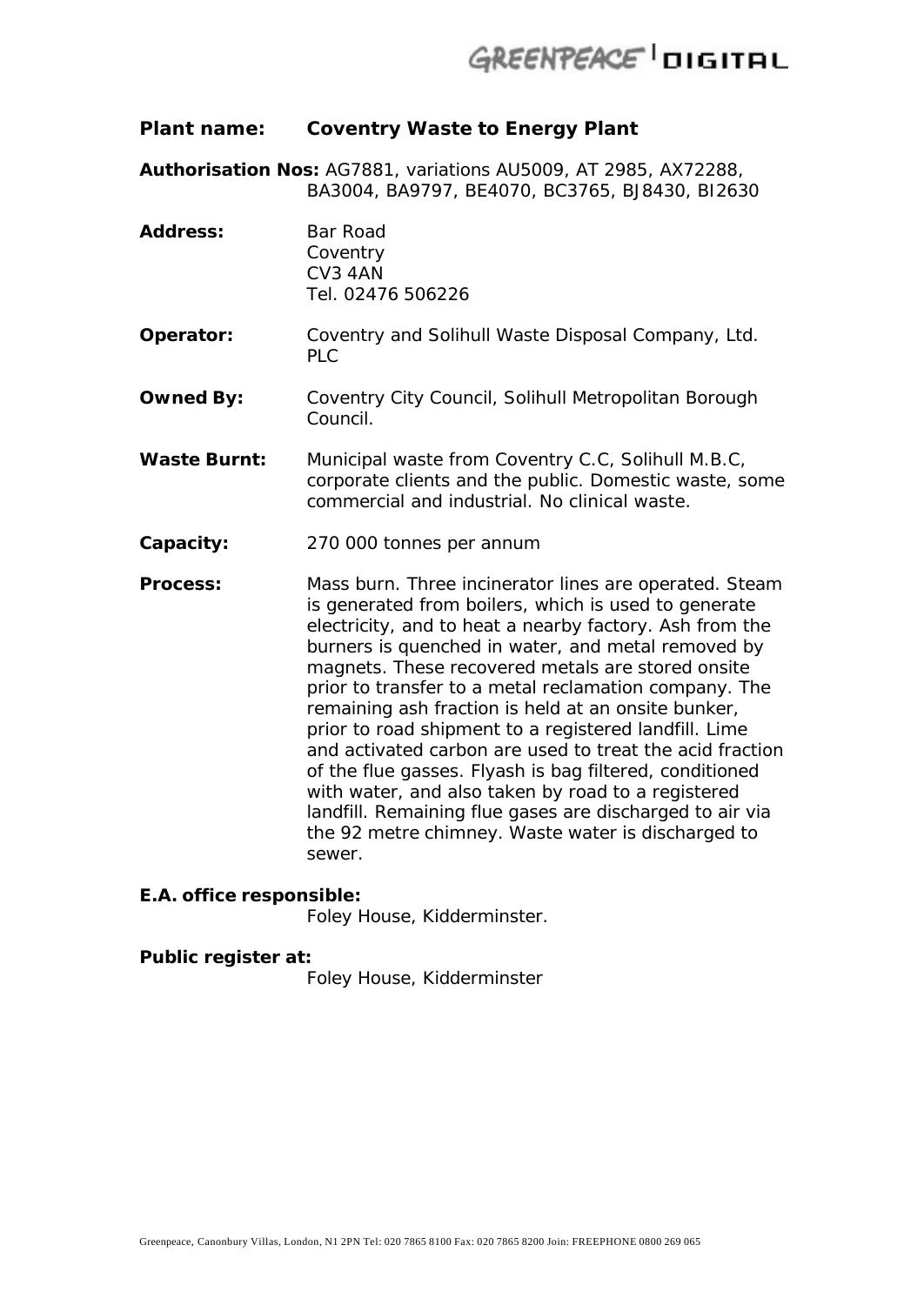### **Most recent self-reported emissions to air:**

### **For 2000**

| Cadmium:                              | 1.19 kg      |
|---------------------------------------|--------------|
| Carbon dioxide                        | 149,317 t    |
| Carbon monoxide                       | 42.192 t     |
| Dioxin                                | $0.1398$ g   |
| Hydrogen chloride                     | 9.202 t      |
| Mercury                               | 155.4 kg     |
| Oxides of Nitrogen (as NO2) 386.752 t |              |
| PM <sub>10s</sub>                     | BRT $(<1$ t) |
| Particulates (as dust)                | 4,507 t      |
| Flyash                                | Not reported |
| Bottom ash                            | Not reported |
|                                       |              |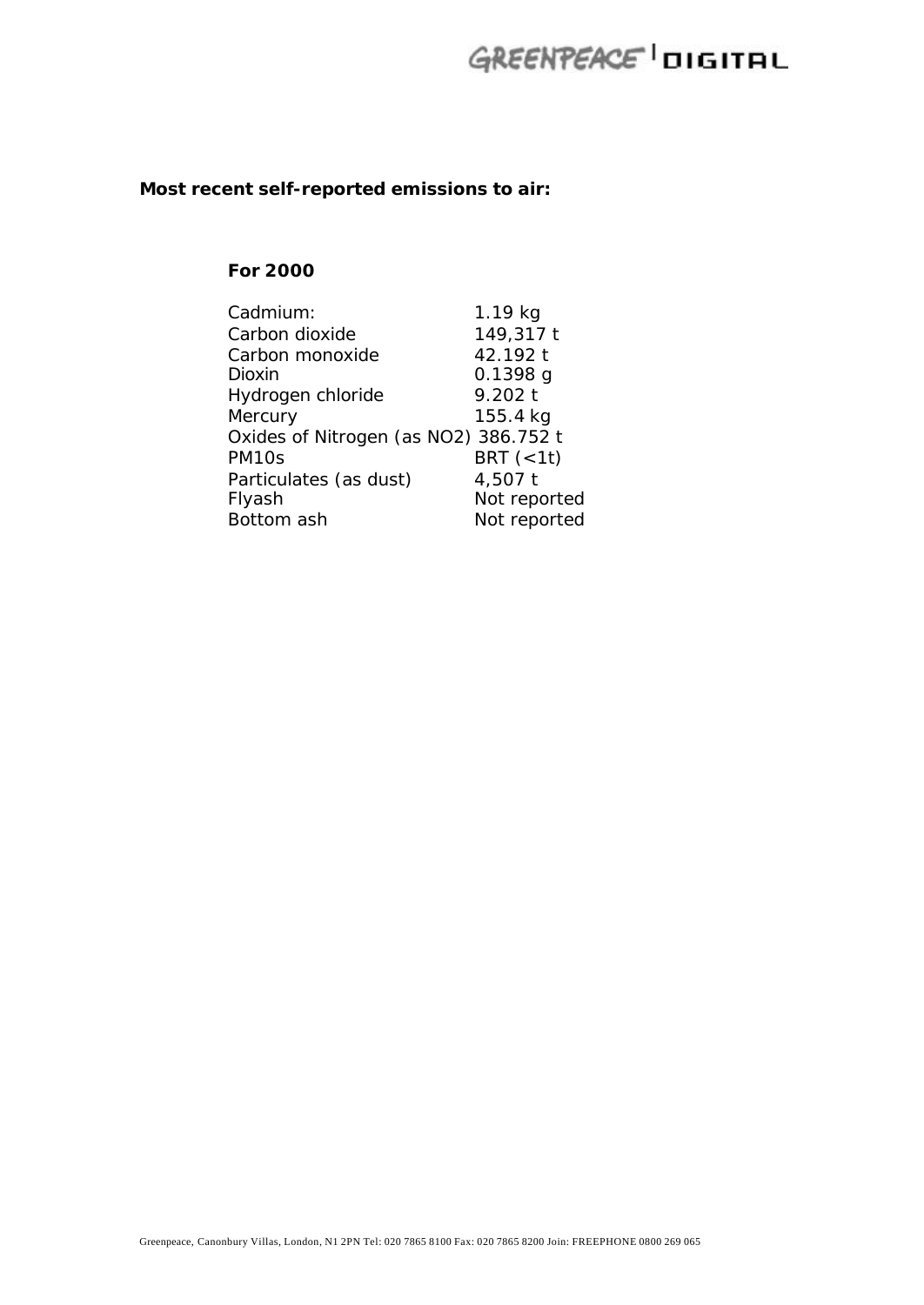| <b>Date</b> | <b>Unauthorised</b><br>release | <b>Reason given</b>                                                                                                                |
|-------------|--------------------------------|------------------------------------------------------------------------------------------------------------------------------------|
| 21.02.01    | Dry lime                       | <b>Transfer error</b>                                                                                                              |
| 11.01.01    | <b>NO<sub>x</sub></b>          | Thermocouple failure                                                                                                               |
| 03.01.01    | Smoke                          | Fan failure                                                                                                                        |
| 03.01.01-   | <b>Particulates</b>            | none                                                                                                                               |
| 04.01.01    |                                |                                                                                                                                    |
| 12.08.00    | <b>Particulates</b>            | None given                                                                                                                         |
| 05.07.00-   | <b>VOCs</b>                    | Low combustion temperature blamed on poor grate                                                                                    |
| 06.07.00    |                                | action                                                                                                                             |
| 05.07.00-   | <b>CO</b>                      | Low combustion temperature blamed on poor grate                                                                                    |
| 06.07.00    |                                | action                                                                                                                             |
| 11.07.00    | <b>HCL</b>                     | Daily rate also exceeded. Lime hopper failure                                                                                      |
| 19.06.00    | Combustion gasses              | Compressor failure                                                                                                                 |
| 13.12.99    | Smoke                          | Fan failure in line 1                                                                                                              |
| 05.12.99-   | CO                             | Poor combustion in line 2 resulting from tube failure                                                                              |
| 08.12.99    |                                |                                                                                                                                    |
| 04.12.99-   | <b>CO</b>                      | Poor combustion                                                                                                                    |
| 06.12.99    |                                |                                                                                                                                    |
| 28.08.99    | <b>Particulates</b>            | Particulate monitor failure                                                                                                        |
| 01.07.99    | Fly ash                        | 2 cubic metres released. Design fault on silo, also                                                                                |
|             |                                | occurred 4/5/99 Fault reported to have 'stopped itself'                                                                            |
| 26.05.99-   | <b>HCI</b>                     | None given. Start-up procedure re-examined as a result                                                                             |
| 27.05.99    |                                |                                                                                                                                    |
| 26.05.99-   | <b>VOCs</b>                    | None given. Start-up procedure re-examined as a result                                                                             |
| 27.05.99    |                                |                                                                                                                                    |
| 13.05.99    | <b>SO2</b>                     | Cause 'assumed' to be waste content                                                                                                |
| 04.05.99    | Fly ash                        | As 01 July. "Release took place when tanker driver<br>removing residue from silo No. 3 drove off with trunking<br>still attached." |

#### **Self-reported breaches in last 3 years:**

Environment Agency pollution registers are often kept in a state of extreme disorder and this can sometimes result in researchers underestimating the actual number of breaches that have occurred. The breaches listed above are not necessarily all those known to the Environment Agency. In March 2001, a parliamentary answer by Environment Minister Michael Meacher gave some Environment Agency data on pollution breaches and where these figures are greater than those discovered by our field researchers, we have taken the higher figures as the true ones.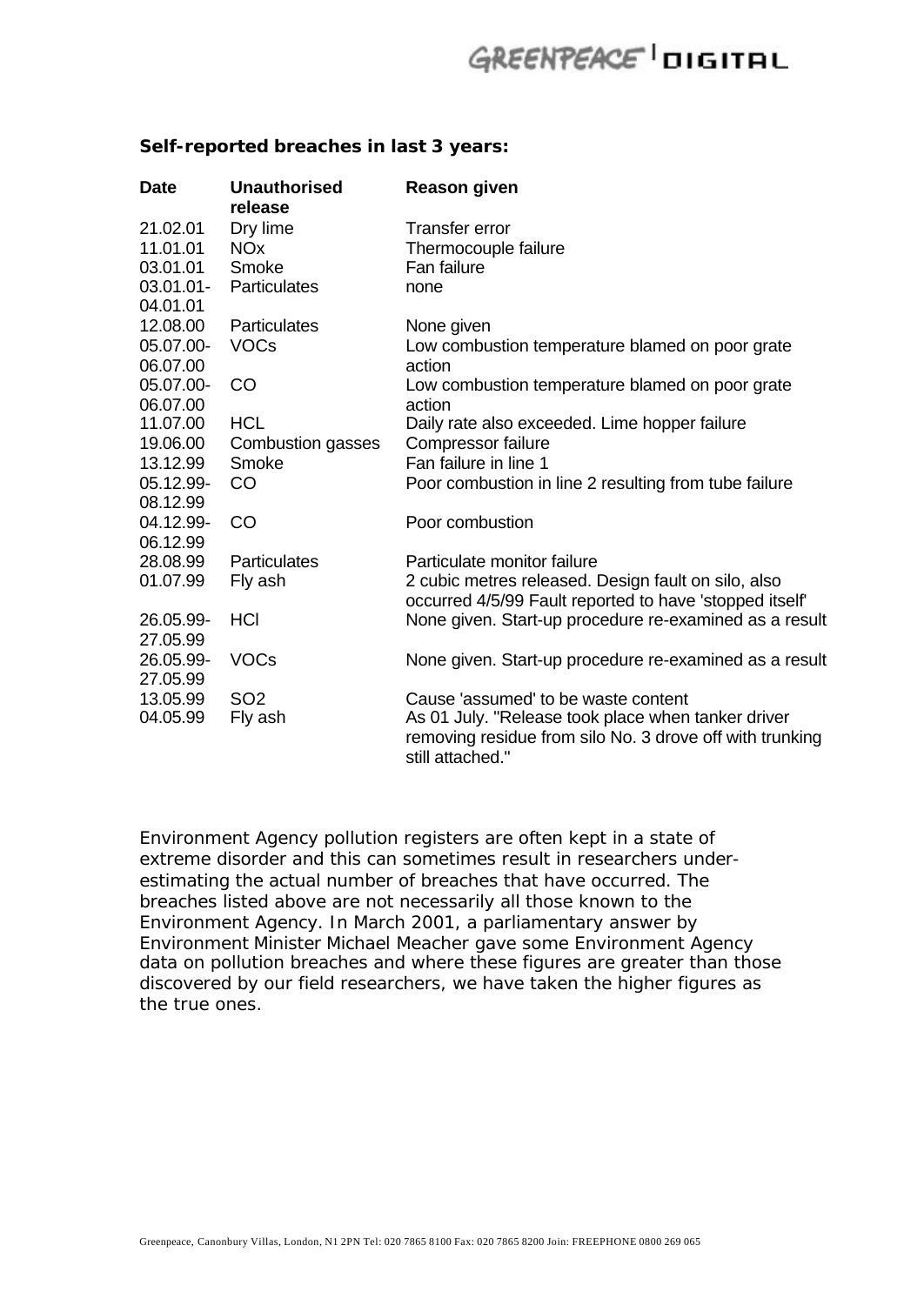### **Comments**

On March 8th 1996 a power failure whilst all three lines were operating resulted in a blow back, which ignited the contents of the waste feed bunker. Twenty tonnes of waste were burned, before the fire brigade brought the fire under control. The electrical failure was blamed on the refurbishment activities which were then ongoing.

In January 1998, a Flue Gas Recirculation system was fitted to line 3 for trials, followed by lines 1 and 2 in October of that year, to reduce the consistent inability of the plant to stay within its NOx emission limits.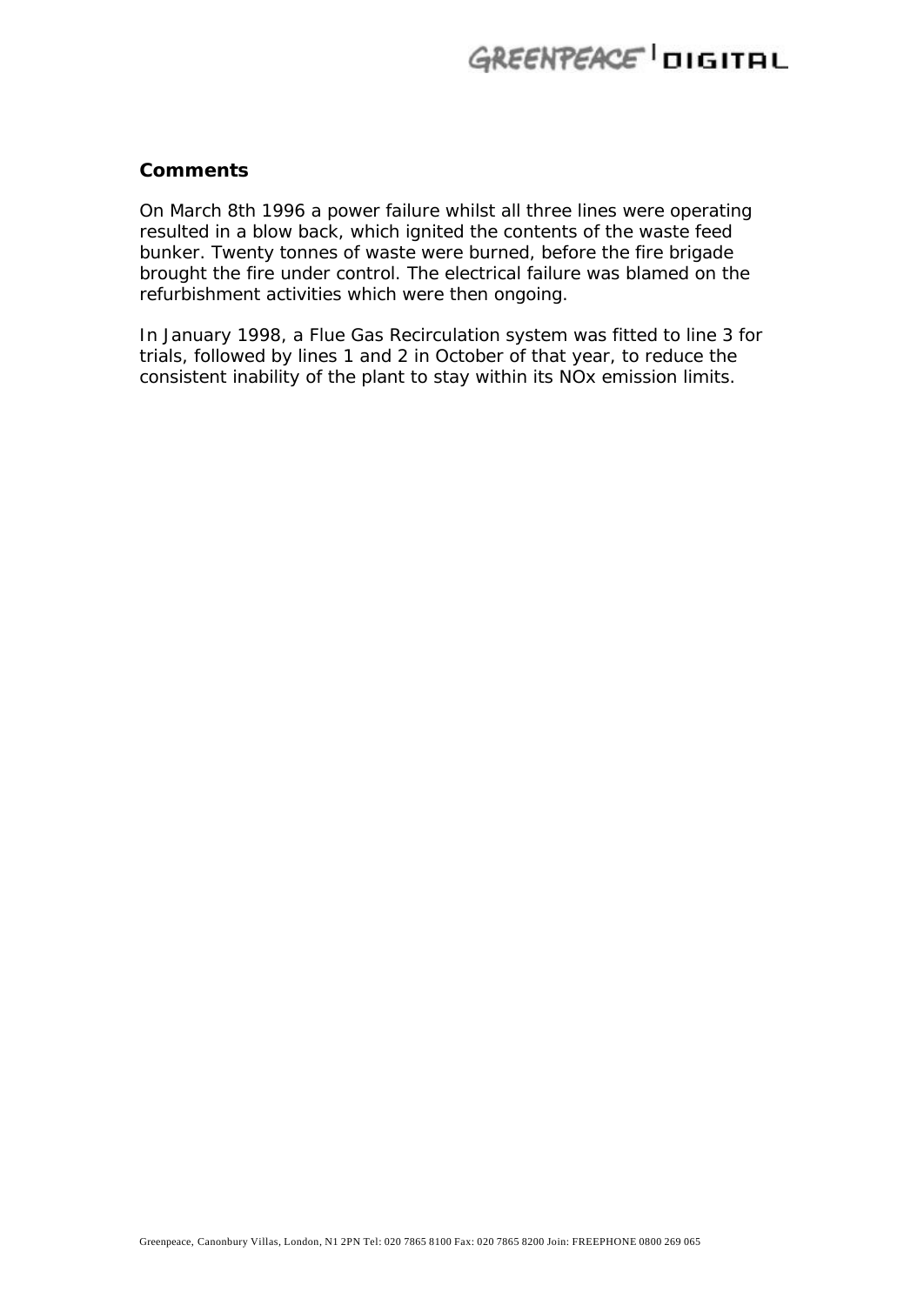### **Plant name: Dudley Waste to Energy Plant**

#### **Authorisation No:**

AX7571

- **Address:** Lister Road **Dudley** DY2 8JT 01902 352052
- **Operator:** Dudley Waste Services
- **Owned By:** Martin Engineering Systems, Ltd.
- Waste Burnt: Controlled waste including household, commercial and industrial waste. No clinical, special or chemical waste is taken. The waste is derived from the Dudley municipality, plus commercial waste from clients throughout the UK, but mainly from the local area.
- **Capacity:** 90 000 tonnes per annum
- **Process:** Mass burn. Two boiler lines operate, which raise steam for the generation of electricity. Flue gases are treated with urea to reduce NOx, activated carbon to reduce heavy metals and organic compounds, semi-dry scrubbing using lime to reduce acid gases and bag filters to capture particulates. The remaining gases are released to the air via a 76m chimney. Solids originating from the grate, bottom ash, are quenched with water, have ferrous metal removed with electromagnets and the residue wet-stored on site prior to disposal offsite at a landfill site. Fly ash residues from the bag filters are stored onsite in polypylene bags prior to offsite disposal at a landfill. Wastewater is treated and recycled into the process. In abnormal conditions, water is to be discharged to foul water sewers.

#### **E.A. office responsible:**

Midlands Region Upper Severn Office

#### **Public register at:**

Foley House Stourport Road Kidderminster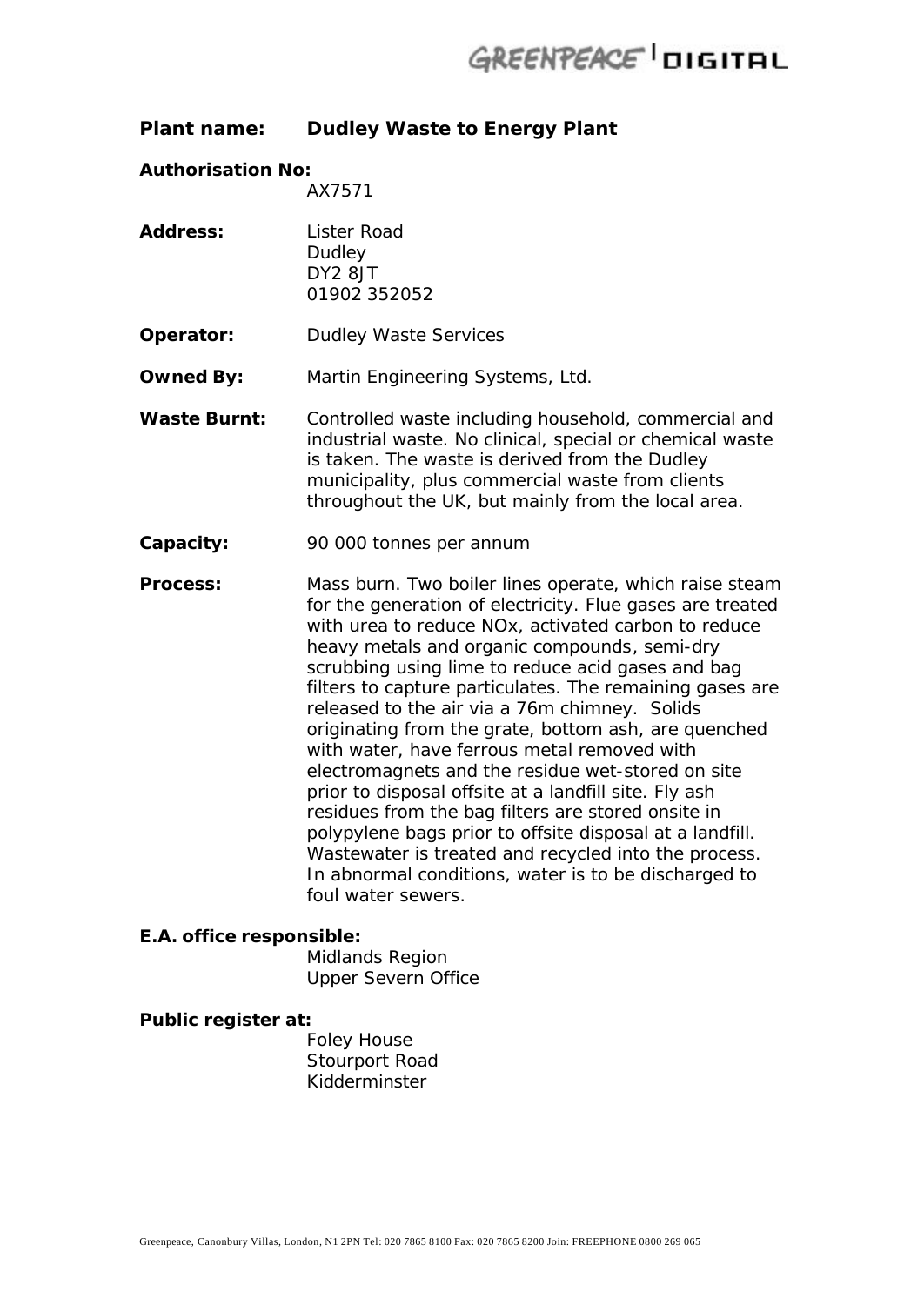### **Most recent self-reported emissions to air:**

### **For 2000:**

| Cadmium                             | $0.096$ kg       |
|-------------------------------------|------------------|
| Carbon dioxide                      | 125,387 t        |
| Carbon monoxide                     | 11.5t            |
| Dioxin                              | $0.015$ g        |
| Hydrogen chloride                   | 6.31t            |
| Oxides of nitrogen (as NO2) 177.2 t |                  |
| PM <sub>10s</sub>                   | 2.36t            |
| Sulphur dioxide                     | 9.8 <sub>t</sub> |
| Bottom ash                          | 21,132 t         |
| Fly ash                             | 4,178 t          |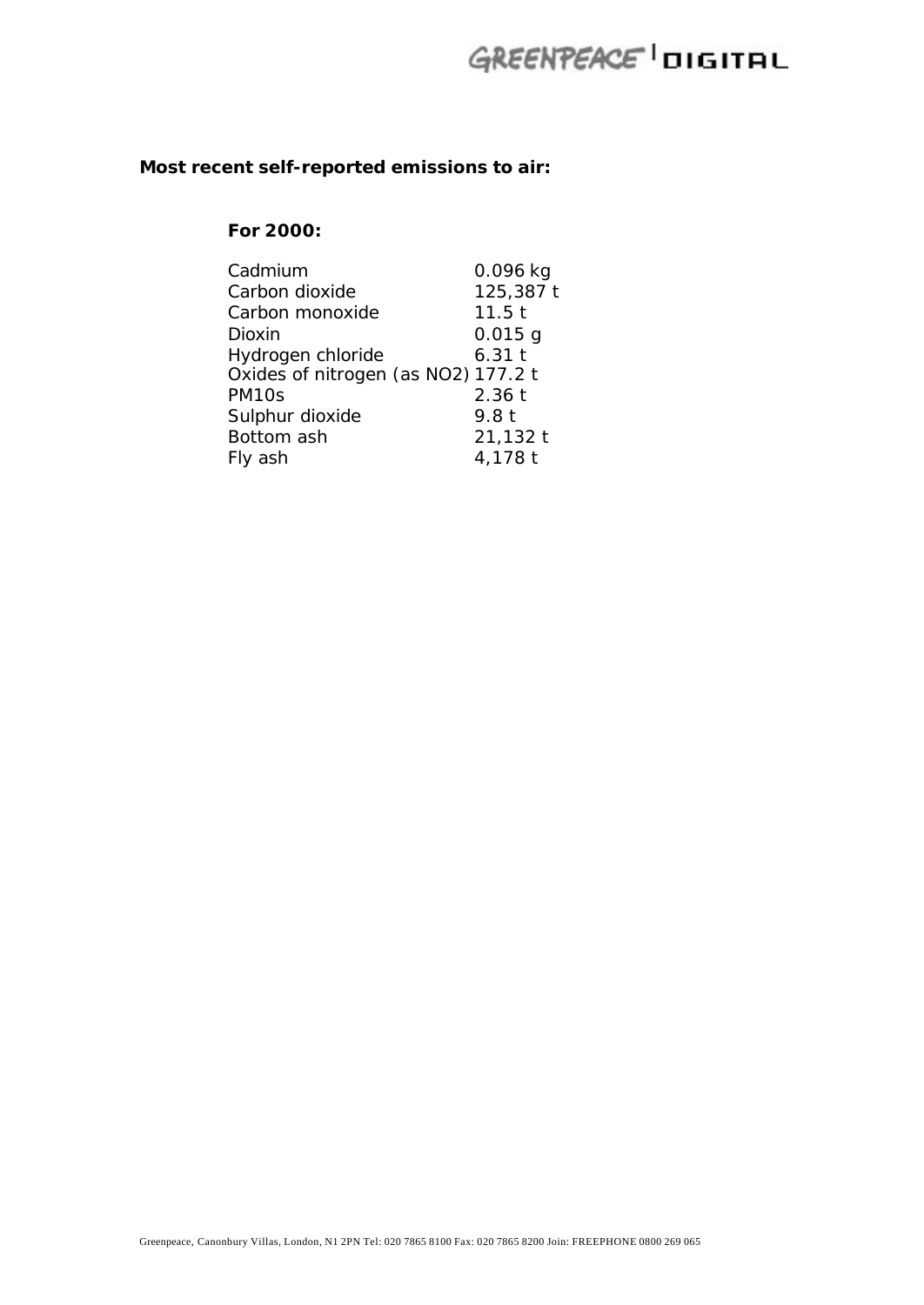## **Self-reported breaches in last 3 years:**

| <b>Date</b>  | <b>Unauthorised</b> | <b>Reason given</b>                                  |
|--------------|---------------------|------------------------------------------------------|
|              | release             |                                                      |
| 29.12.00 HCI |                     | Weak lime mix                                        |
| 19.12.00 HCI |                     | Lime system blockage                                 |
| $29 -$       | HCI                 | High plastic content in waste                        |
| 30.11.00     |                     |                                                      |
| 08.11.00 HCI |                     | Lime turbine vibration fault                         |
| 30.10.00 HCI |                     | Lime slurry pump failure                             |
| 03.08.00 HCI |                     | Weak lime mix                                        |
| 23.06.00 HCI |                     | Lime turbine vibration fault                         |
| 22.06.00 NOx |                     | Urea feed pipe blockage                              |
| 02.06.00 HCI |                     | Waste content                                        |
| 30.05.00 HCI |                     | Lime turbine fault                                   |
| 28.05.00 SO2 |                     | Lime turbine electrical fault                        |
| 28.05.00 HCI |                     | Lime turbine electrical fault                        |
| 13.04.00 HCI |                     | Lime turbine failure                                 |
| 15.03.00 HCI |                     | High plastic content in waste                        |
| 15.11.99 HCI |                     | Lime system blockage                                 |
| $01 -$       | SO <sub>2</sub>     | Waste content                                        |
| 02.11.99     |                     |                                                      |
| $01 -$       | HCI                 | Waste content                                        |
| 02.11.99     |                     |                                                      |
|              |                     |                                                      |
| 31.10.99 HCI |                     | Lime system blockage                                 |
| 25.10.99 SO2 |                     | Waste content                                        |
| 25.10.99 HCI |                     | Waste content                                        |
| 22.10.99 HCI |                     | Waste content                                        |
| 10.10.99 HCI |                     | Waste content                                        |
| 05.10.99 HCI |                     | High plastic content in waste                        |
| 05.10.99 SO2 |                     | High plastic content in waste                        |
| 03.08.99 HCI |                     | Lime system blockage                                 |
| 29.07.99 HCI |                     | Lime turbine fault                                   |
| $19-$        | HCI                 | Waste content                                        |
| 20.07.99     |                     |                                                      |
| 17.07.99 HCI |                     | Lime system blockage                                 |
| 16.07.99 CO  |                     | Boiler trip owing to system fault                    |
| 07.07.99 CO  |                     | 02 monitor fault                                     |
| 05.07.99 HCI |                     | Lime turbine failure                                 |
| 05.07.99 SO2 |                     | Lime turbine failure                                 |
| 25.06.99 CO  |                     | Boiler fan trip                                      |
| 25.04.99 HCI |                     | Waste content                                        |
| 28.03.99 HCI |                     | None given                                           |
| 19.03.99 HCI |                     | Waste content                                        |
| 19.03.99 SO2 |                     | Waste content                                        |
| 18.03.99 HCI |                     | Filter blockage in lime system, due to design fault. |
|              |                     | Cleaning regime introduced                           |
| 18.03.99 HCI |                     | High plastic content in waste                        |
| 17.03.99 HCI |                     | Waste content                                        |
| 03.03.99 HCI |                     | Lime system design fault                             |
|              |                     |                                                      |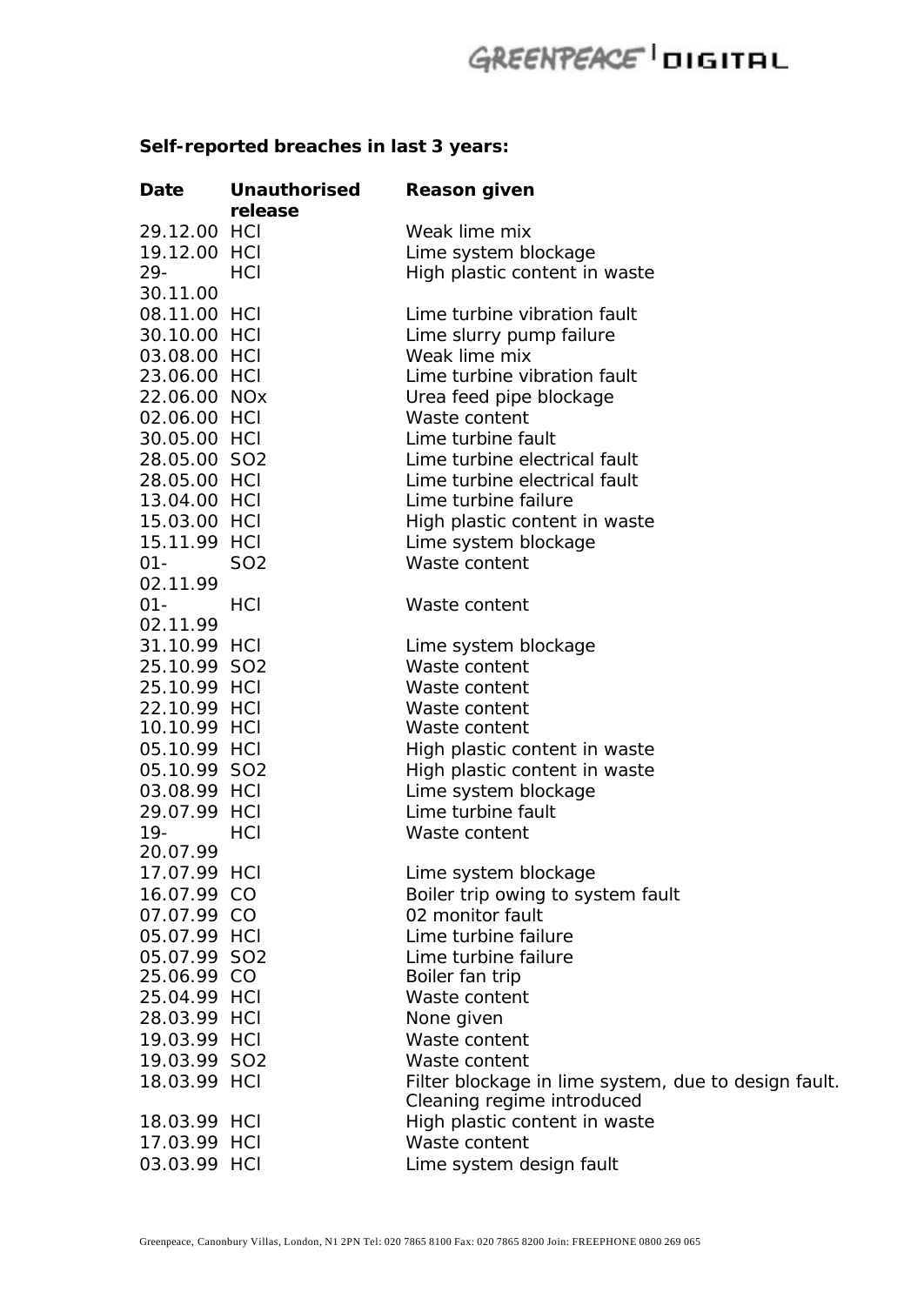| 03.03.99 SO2 |                              | Lime system design fault                  |
|--------------|------------------------------|-------------------------------------------|
| 26.03.99 SO2 |                              | High plastic content in waste             |
| 26.03.99 HCI |                              | High plastic content in waste             |
| 25.02.99 HCI |                              | Low lime slurry feed rate                 |
| 22.02.99 HCI |                              | Lime turbine blockage                     |
| 02.02.99 HCI |                              | Low lime slurry feed rate                 |
| 31.01.99 HCI |                              | Lime system blockage                      |
| 20.01.99 HCI |                              | Lime system blockage                      |
| 18.01.99 HCI |                              | Lime turbine trips                        |
| 18.01.99 HCI |                              | Lime slurry flow problems                 |
| 16.01.99 HCI |                              | Lime turbine changeover                   |
| 16.01.99 HCI |                              | Lime system preparation fault             |
| 15.01.99 HCI |                              | Lime turbine changeover                   |
| 12.01.99 HCI |                              | Lime slurry turbine change                |
| 07.01.99 HCI |                              | Lime slurry turbine change                |
| 06.01.99 HCI |                              | Lime system blockage                      |
| 05.01.99 HCI |                              | Lime system blockage                      |
| 03.01.99 HCI |                              | New lime supply                           |
| 31.12.98 HCI |                              | Lime slurry flow problems                 |
| 16.12.98 HCI |                              | Lime system level indicator fault         |
| 13.12.98 HCI |                              | High plastic content in waste             |
| 17.11.98 HCI |                              | Lime system fault                         |
|              |                              | Lime turbine fault                        |
| 09.11.98 SO2 |                              |                                           |
| 09.11.98 HCI |                              | Lime turbine fault                        |
| 03.11.98 HCI |                              | Waste content                             |
| 12.10.98 SO2 |                              | Lime system fault                         |
| 12.10.98 HCI |                              | Lime system fault                         |
| 27.09.98 SO2 |                              | Lime system fault                         |
| 27.09.98 HCI |                              | Lime system fault                         |
| 26.09.98 CO  |                              | Boiler shutdown                           |
| 10.09.98 HCI |                              | Lime system fault                         |
| 16.09.98 NOx |                              | Urea feed pipe blockage                   |
|              | 09.09.98 Flue bag dust.      | Urea house flood due to heavy rain        |
| 09.09.98 CO  |                              | Urea house flood due to heavy rain        |
| 09.09.98 NOx |                              | Urea house flood due to heavy rain        |
| 07.09.98 CO  |                              | Boiler trip                               |
| 03.09.98 SO2 |                              | Lime system blockage                      |
| 03.09.98 HCI |                              | Lime system blockage                      |
| 01.09.98 HCI |                              | Weak lime mix                             |
| 31.08.98 CO  |                              | Enforced boiler shutdown                  |
| 29.08.98 CO  |                              | Boiler trip                               |
| 24.08.98 SO2 |                              | Lime dilution problems                    |
| 24.08.98 HCI |                              | Lime dilution problems                    |
| 23.08.98 HCI |                              | Plant breakdown                           |
| 23.08.98 CO  |                              | Plant breakdown                           |
|              | 23.08.98 Particulates (dust) | Plant breakdown                           |
| 18.08.98 CO  |                              | Boiler trip due to ash discharge blockage |
| 17.08.98 HCI |                              | Waste content                             |
| 12.08.98 HCI |                              | Weak lime mix                             |
|              | 11.08.98 Flue bag dust.      | Boiler trip                               |
| 11.08.98 CO  |                              | Boiler trip                               |
|              |                              |                                           |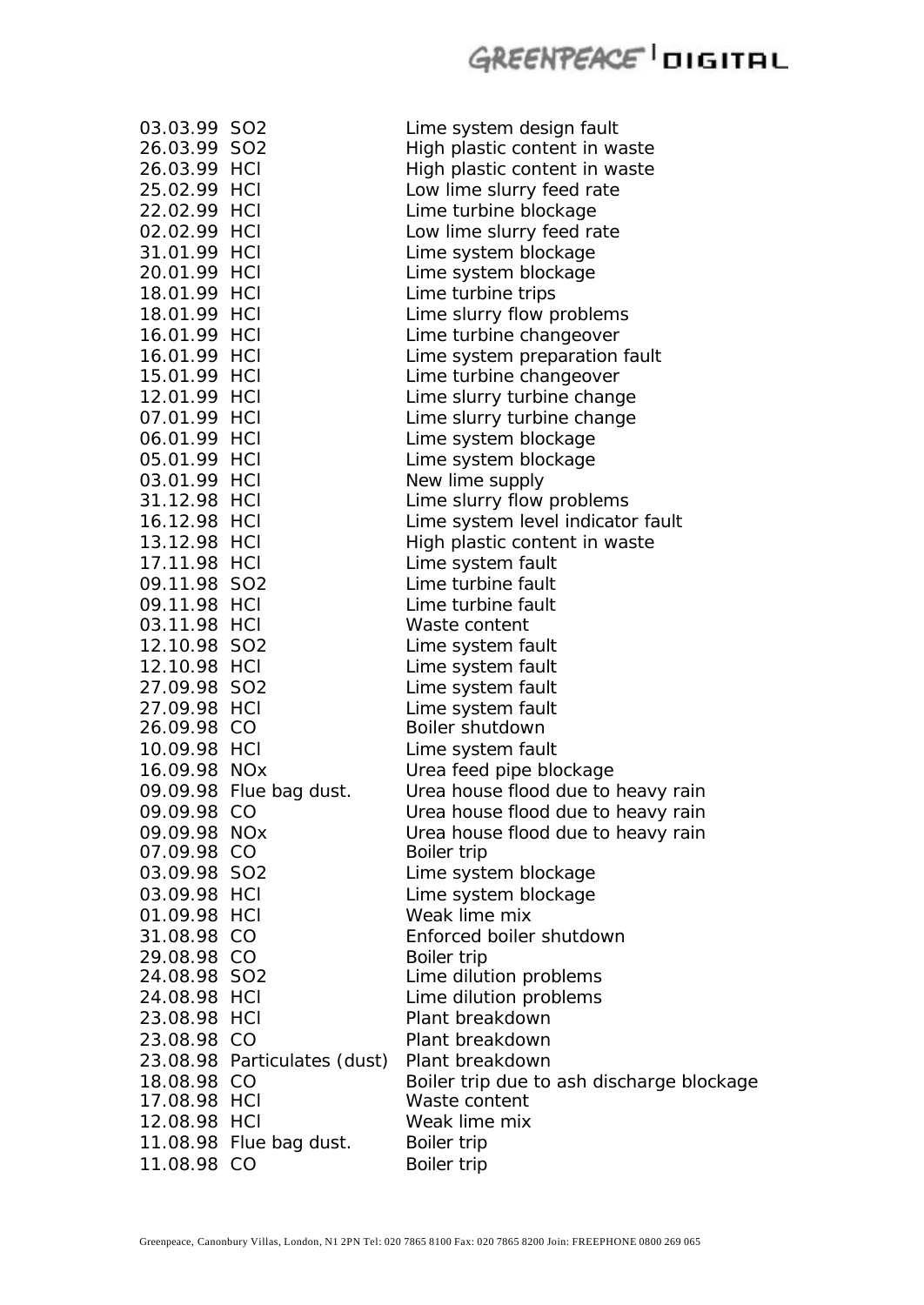| 07.08.98 SO2<br>07.08.98 HCI |            | Lime system blockage<br>Lime system blockage        |
|------------------------------|------------|-----------------------------------------------------|
| 04.08.98 HCI                 |            |                                                     |
| 03.08.98 HCI                 |            | Lime system fault<br>Waste content                  |
|                              |            |                                                     |
| 02.08.98 CO                  |            | Boiler water system level faults                    |
| 01.08.98 HCI                 |            | Low lime slurry flow                                |
| 30.07.98 HCI                 |            | Lime system blockage                                |
| 29.07.98 NOx                 |            | Urea feed pipe blockage                             |
| 29.07.98 HCI                 |            | Lime slurry feed fault                              |
| 27.07.98 HCI                 |            | Pump failure                                        |
| 27.07.98 CO                  |            | Grate fault                                         |
| 24.07.98 HCI                 |            | Lime system blockage                                |
| 24.07.98 HCI                 |            | Low lime slurry flow                                |
| 21,07.98 HCI                 |            | Lime slurry turbine fault                           |
| 17.07.98 HCI                 |            | Lime slurry system parameter problems               |
| 16.07.98 CO                  |            | Boiler air system blockage                          |
| 14.07.98 HCI                 |            | Lime system fault                                   |
| 13.07.98 CO                  |            | Bag house system fault                              |
| 10.07.98 HCI                 |            | Lime scrubber blockage                              |
| 14.07.98 NOx                 |            | Urea feed pipe blockage                             |
| 17.06.98 HCI                 |            | Lime system fault                                   |
| 13.06.98 CO                  |            | Boiler trip                                         |
| 11.07.98 NOx                 |            | Urea system blockage                                |
| 05.07.98 CO                  |            | Wet waste                                           |
| 05.07.98 SO2                 |            | Poor lime quality                                   |
| 05.07.98 HCI                 |            | Poor lime quality                                   |
| 04.07.98 HCI                 |            | Lime system blockage                                |
| 03.07.98 HCI                 |            | Lime system blockage                                |
| 01.07.98 SO2                 |            | Lime system blockage                                |
| 30.06.98 SO2                 |            | Modifications to control system                     |
| 29.06.98 CO                  |            | Poor combustion                                     |
| 25.06.98 NOx                 |            | Urea system blockage                                |
| 25.06.98 NOx                 |            | Urea system tests                                   |
| 24.06.98 HCI                 |            |                                                     |
| 24.06.98 CO                  |            | Boiler start-up problems                            |
|                              |            | Poor combustion                                     |
| 21.06.98 HCI                 |            | Combustion air problems due to fan electrical fault |
| 21.06.98 CO                  |            | Combustion air problems due to fan electrical fault |
| 19.06.98 HCI                 |            | Fan failure, poor combustion                        |
| 19.06.98 CO                  |            | Fan failure, poor combustion                        |
| 18.06.98 CO                  |            | Boiler control problems                             |
| $17 -$                       | HCI        | Lime system blockage                                |
| 18.06.98                     |            |                                                     |
| $17 -$                       | <b>SO2</b> | Lime system blockage                                |
| 18.06.98                     |            |                                                     |
| 17.06.98 SO2                 |            | Lime slurry mix problems                            |
| 17.06.98 HCI                 |            | Lime slurry mix problems                            |
| 17.06.98 CO                  |            | Poor combustion                                     |
| 17.06.98 NOx                 |            | Urea flow problems                                  |
| 13.06.98 SO2                 |            | Lime system fault                                   |
| 12.06.98 NOx                 |            | Urea system modification and testing                |
| 12.06.98 CO                  |            | Boiler trip                                         |
|                              |            |                                                     |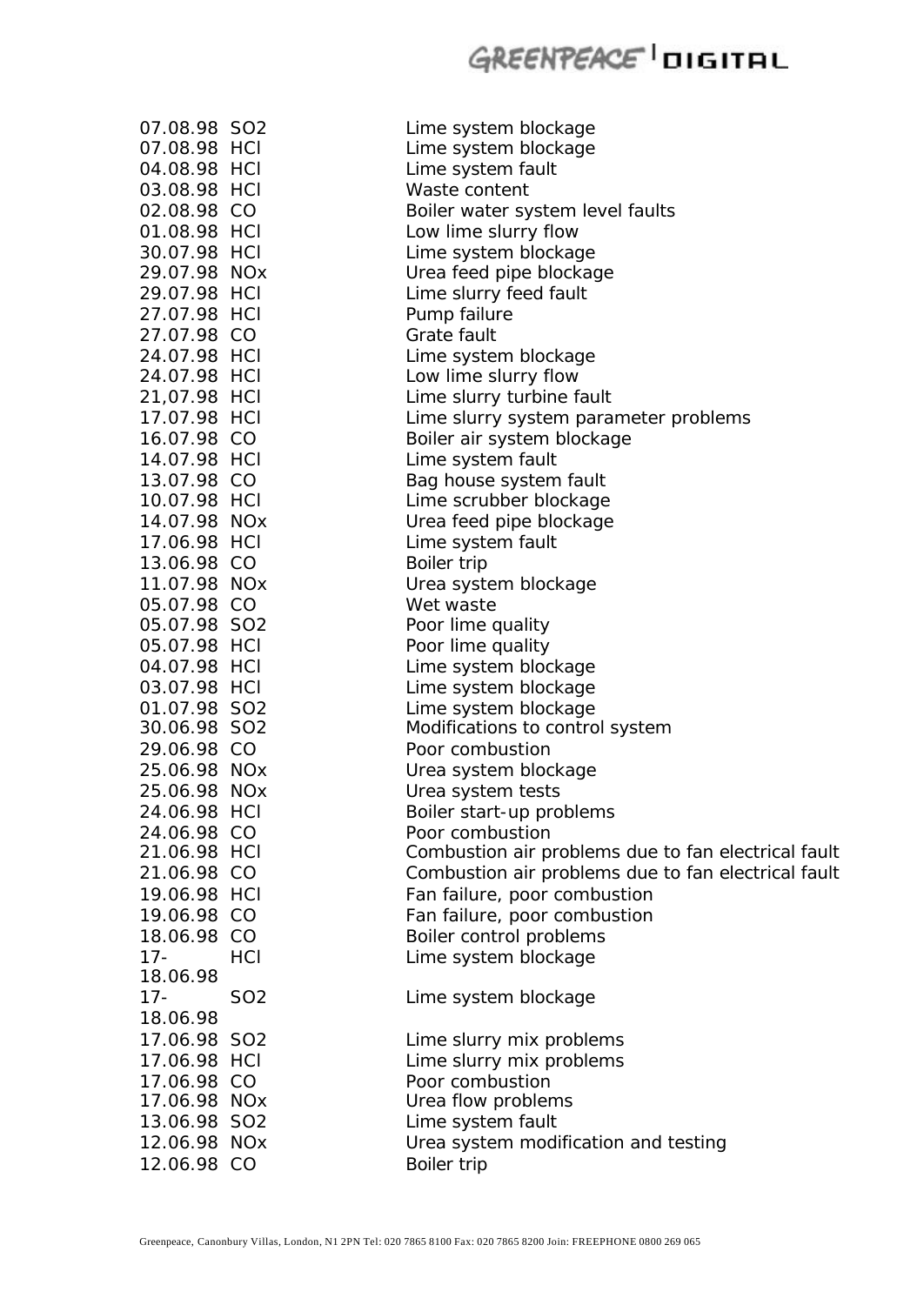| 11.06.98 HCI |                              | Boiler system test                |
|--------------|------------------------------|-----------------------------------|
| 10.06.98 SO2 |                              | Lime feed system modification     |
| 10.06.98 CO  |                              | Poor combustion                   |
| 09-          | HCI                          | Waste content                     |
| 10.06.98     |                              |                                   |
|              | 09.06.98 Particulates (dust) | Boiler trip                       |
| 09.06.98 CO  |                              | Boiler trip                       |
| 08.06.98 CO  |                              | Poor combustion                   |
| 01.06.98 CO  |                              | Poor combustion                   |
| 30.05.98 HCI |                              | Lime system fault                 |
| 30.05.98 SO2 |                              | Lime system blockage              |
| 29.05.98 SO2 |                              | Lime system modifications         |
| 28.05.98 CO  |                              | Poor combustion                   |
| 28.05.98 HCI |                              | Lime turbine fault                |
| 28.05.98 SO2 |                              | Lime turbine fault                |
| 28.05.98 SO2 |                              | Lime system pump trip             |
| 28.05.98 HCI |                              | Lime system pump trip             |
| 27.05.98 SO2 |                              | Lime system pump trip             |
| 27.05.98 HCI |                              | Lime system pump trip             |
| 26.05.98 SO2 |                              | Lime system modifications         |
| 26.05.98 HCI |                              | Lime system modifications         |
| 20.05.98 CO  |                              | <b>Grate fault</b>                |
| 19.05.98 CO  |                              | Boiler start-up problems          |
| 19.05.98 HCI |                              | Lime system fault                 |
| 18.05.98 SO2 |                              | Lime system fault                 |
| 18.05.98 HCI |                              | Lime system fault                 |
|              | 18.05.98 Particulates (dust) | Boiler trip                       |
| 18.05.98 HCI |                              | Boiler trip                       |
| 15.05.98 SO2 |                              | <b>Boiler fault</b>               |
| 15.05.98 HCI |                              | <b>Boiler fault</b>               |
| 21.03.98 SO2 |                              | Possible scrubber problem         |
| 24.03.98 SO2 |                              | Sulphur abatement system problems |
| 24.03.98 SO2 |                              | Waste content                     |

Environment Agency pollution registers are often kept in a state of extreme disorder and this can sometimes result in researchers underestimating the actual number of breaches that have occurred. The breaches listed above are not necessarily all those known to the Environment Agency. In March 2001, a parliamentary answer by Environment Minister Michael Meacher gave some Environment Agency data on pollution breaches and where these figures are greater than those discovered by our field researchers, we have taken the higher figures as the true ones.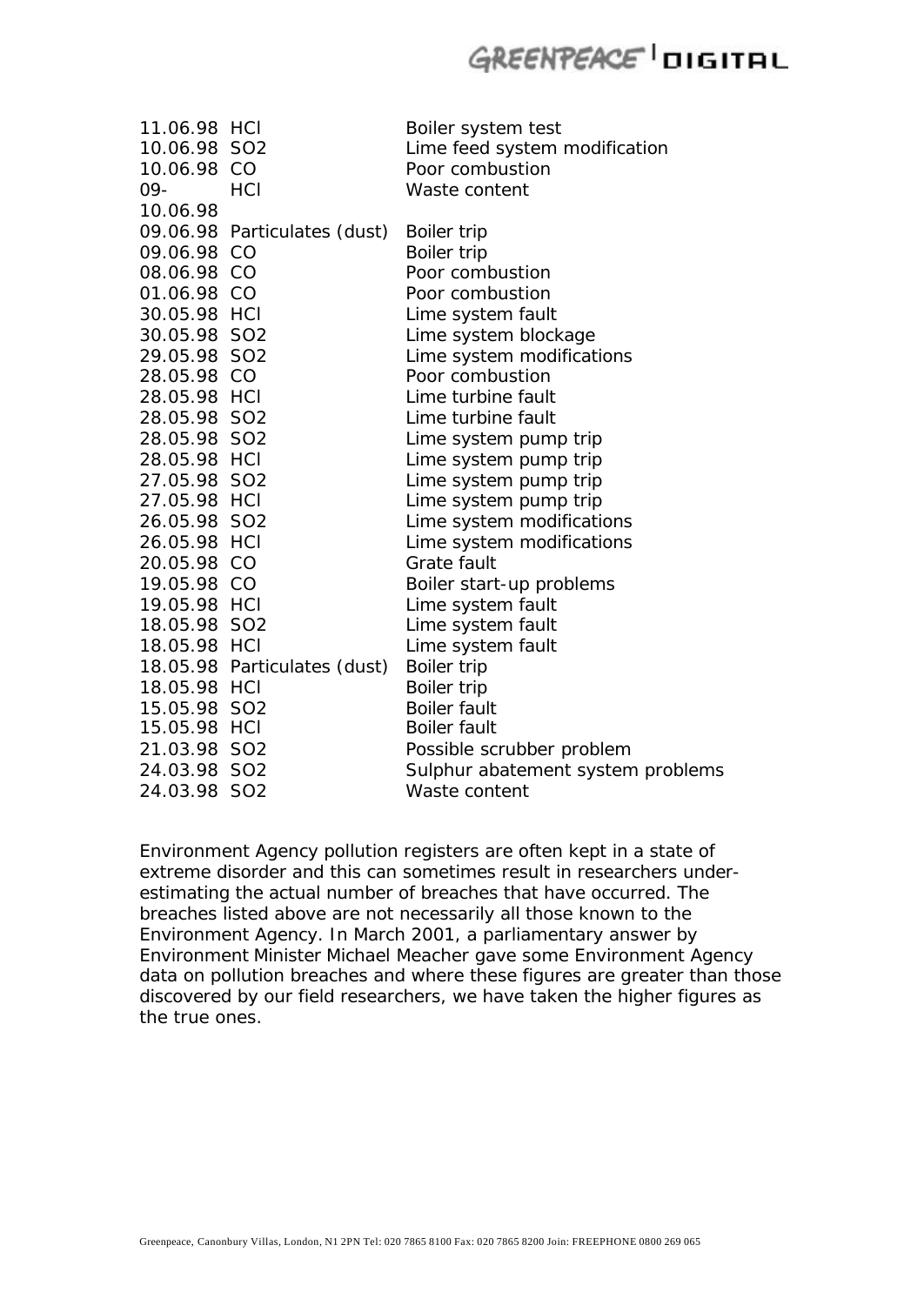#### **Comments**

As the result of an "unacceptably high number of exceedances" in the preceding two months, from both Wolverhampton and Dudley incinerators, IPC/RAS Inspector Andrew Bond of the Environment Agency wrote to MES on July  $6<sup>th</sup>$  1998. The letter referred to a meeting between Inspector Bond and Mr. D. Pike, operations Director, MES. At the meeting a number of problems were identified and solutions discussed, with the view that they be implemented "in the near future." It was also recommended that alarm levels on monitoring systems be lowered to give staff at the plant more time to react to immanent exceedences.

A further series of HCl exceedences occurred in the early portion of 1999. As a result, Inspector Bond wrote to again MES on January 18<sup>th</sup> 1999. He was "very concerned about this matter."

Inspector Bond further noted that the January  $6<sup>th</sup>$  exceedances included a continuous 6 hour period. This was a further breach of the plant's authorisation, which placed a 4 hour ceiling on such continuous events. He noted that the problem was affecting only one acid gas, HCl, whereas previous exceedances had also included  $SO<sub>2</sub>$ . Further information was requested as to the plant's performance, and MES were advised that enforcement action was being considered.

MES investigated the phenomena, and replied to Inspector Bond on January  $26<sup>th</sup>$ . They blamed the situation on the quality of lime being delivered to all three of the MES plants in the Midlands, after a change of suppliers. Work was undertaken to resolve these problems, and whilst the frequency of the exceedances has been reduced, lime system problems have not been eliminated.

The plant has also experienced trouble with unsuitable waste being delivered to the site, resulting in HCl exceedences as a result of high plastic content. More seriously, on March 19<sup>th</sup> 1999, a consignment responsible for a HCl /  $SO<sub>2</sub>$  exceedance resulted in some drums being present in the bottom ash, even after pre-sorting of the feed waste. It is not stated whether the contents of the drums, and thus the possible character of any other resultant emissions, were ever determined.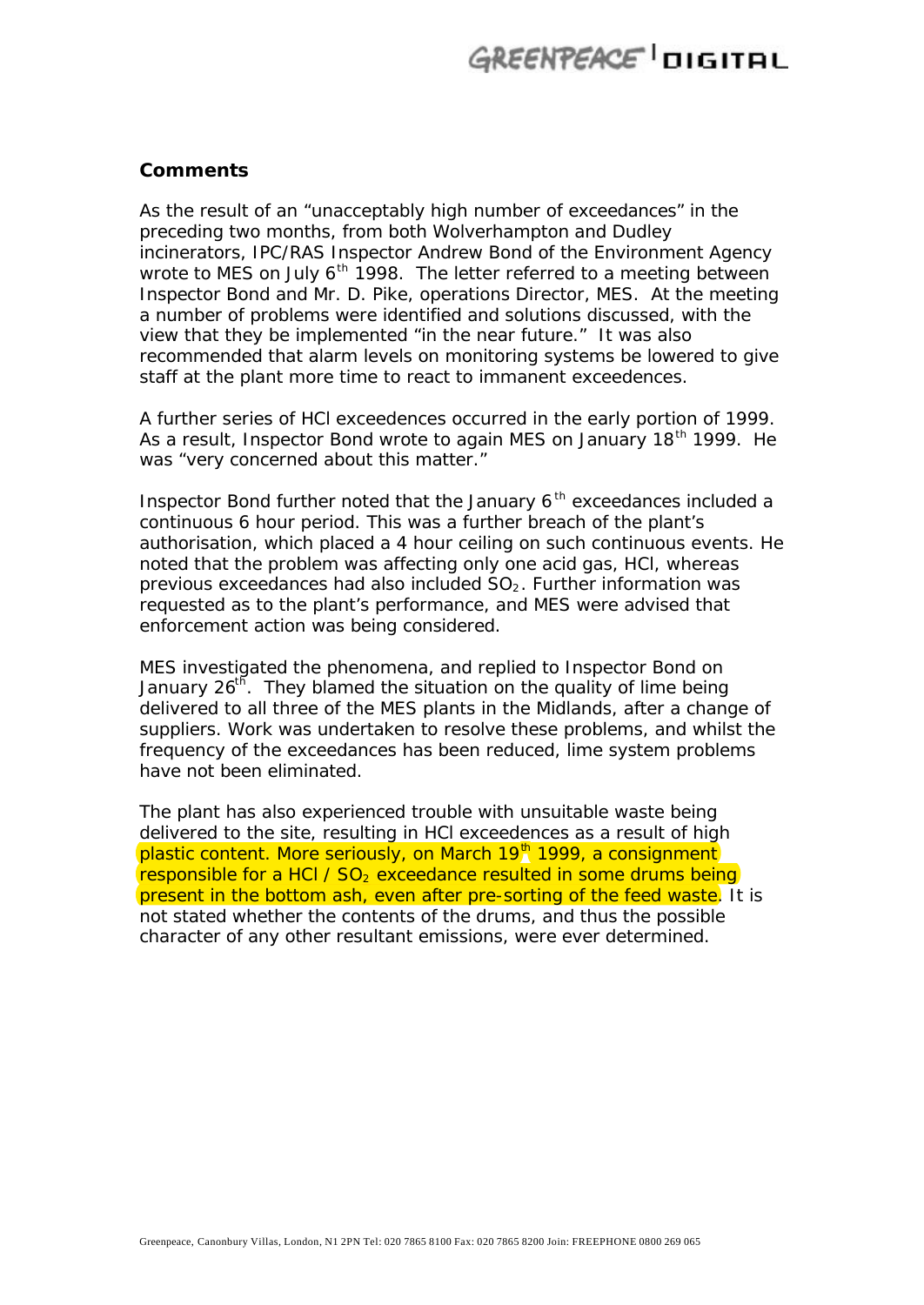### **Plant name: Edmonton Refuse Incinerator**

**Authorisation No:** AG5269 Variations: AL2900, AV6922, AX6486

- **Address:** Advent Way Edmonton London N18 3AG
- **Operator:** London Waste Ltd. London Waste Ltd. is a joint venture company between the North London Waste Authority and the private sector firm SITA. The North London Waste Authority consists of the London Boroughs of Barnet, Enfield, Haringey, Waltham Forest, Camden, Hackney, and Islington.
- **Owned by:** NLWA/SITA
- **Waste burnt:** A wide variety of material including domestic, commercial, clinical and industrial waste.
- **Capacity:** 540 000 tonnes per year
- **Process:** The plant consists of five incinerator/boiler units, each capable of burning 15 tonnes per hour of refuse, including limited amounts of clinical waste. Refuse vehicles tip waste into bunkers each capable of holding 4000 tonnes. Material is transferred by one of 3 overhead grab cranes into feed chutes where it is pushed into the incinerator by a hydraulic ram. Roller grates move the waste through the incinerator which should burn at 925 - 1040°C. Exhaust gases from the incinerator units pass through electrostatic precipitators (to remove some of the dust), lime (to neutralise acid gases) and activated carbon (to adsorb organic materials such as dioxin). A fabric filter removes more particulates before the gases are vented through the 100m high chimney.

Bottom ash is quenched with water to cool it. Ferrous metal is extracted from it magnetically. Most of the bottom ash now goes to Ballast Phoenix who use it for making construction aggregates. Until August or November 1999 (information from the operators and the Environment Agency is inconsistent) fly ash from the electrostatic precipitators was mixed with this grate ash. Fly ash is very highly contaminated and is classified as hazardous waste. It should normally be sent to a licensed special waste landfill site. Greenpeace has written several letters to London Waste requesting information on the levels of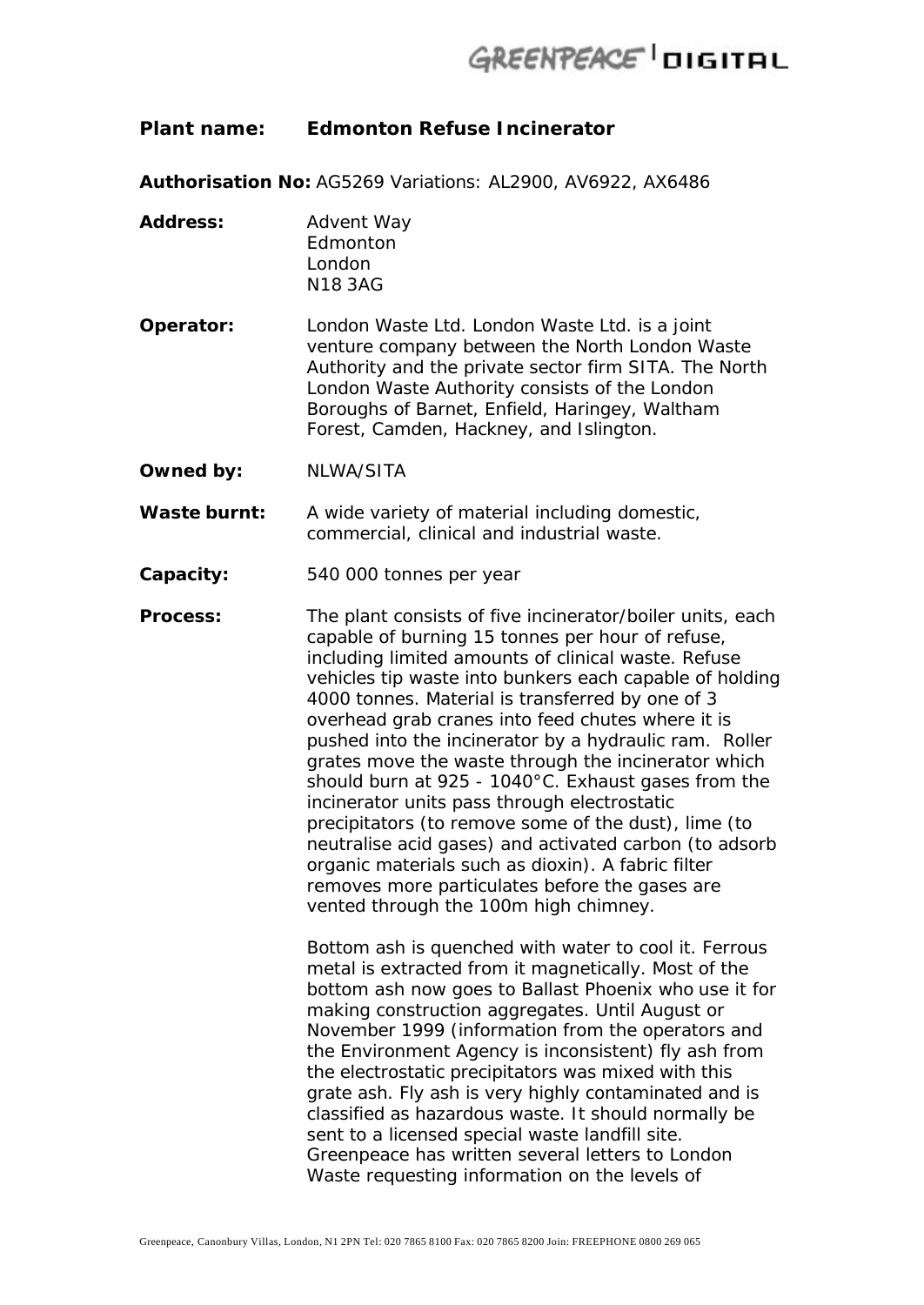hazardous materials in the mixed ash and the locations in which it has been used as a construction aggregate. We have not received a reply.

Dust from the dry lime gas treatment process and fabric filters is landfilled as hazardous waste.

Contaminated water from ash quenching is passed through an effluent treatment plant before being discharged to Chingford sewer. Boiler "blowdown" liquor is discharged directly to sewer.

#### **EA office responsible:**

NE Thames Broadmeads Pumping Station Hertford Road Ware SG12 9LH

### **Public Register at:**

Environment Agency regional office Kings Meadow House Kings Meadow Road Reading Berkshire, RG1 8DQ *and* London Borough of Enfield Civic Centre Silver St. Enfield London EN1 3XA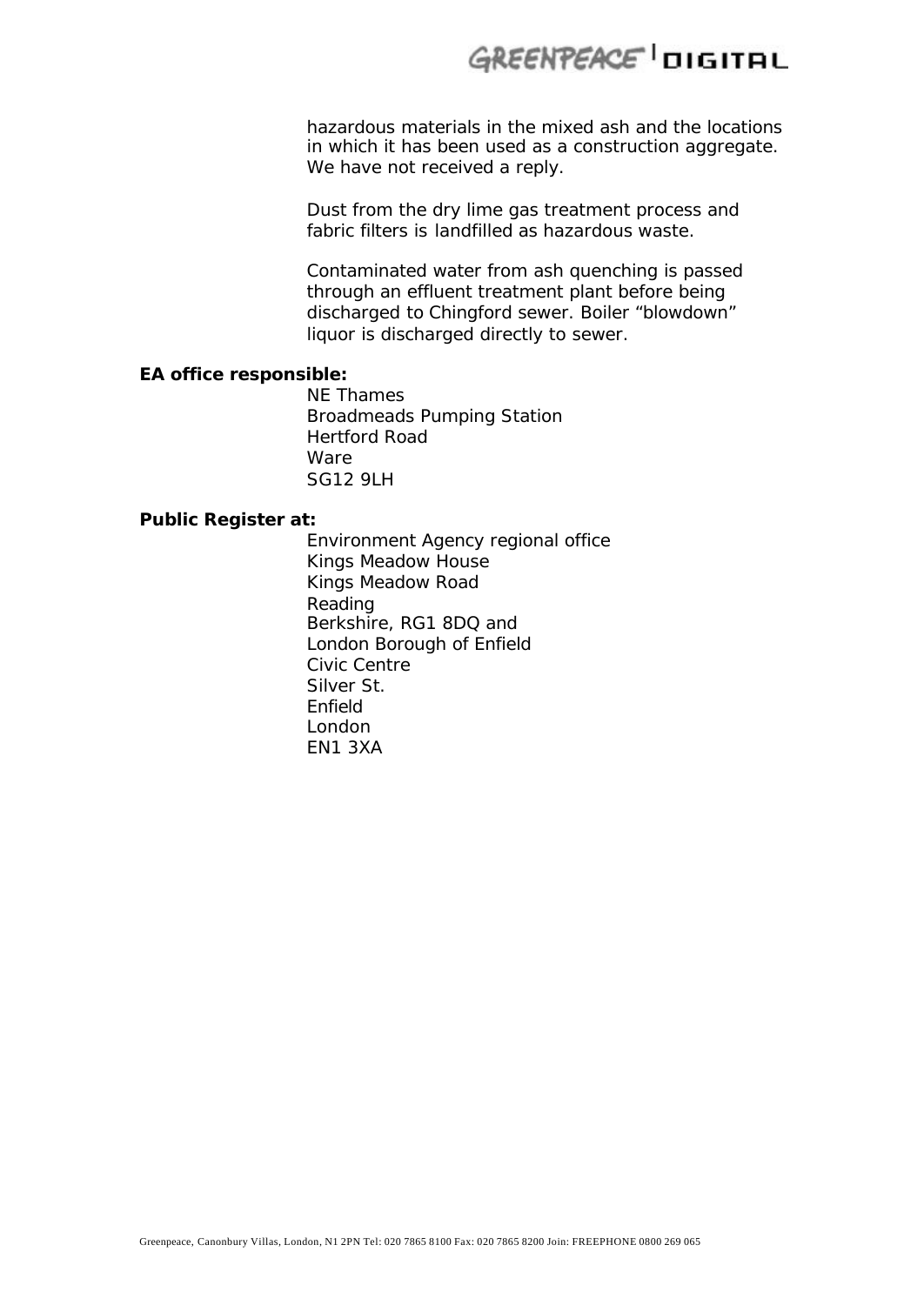### **Most recent self-reported emissions to air:**

### **For 2000**:

| Cadmium & thallium                 | 8.92kg            |
|------------------------------------|-------------------|
| Carbon monoxide                    | 191 <sub>t</sub>  |
| Dioxin                             | 0.08 <sub>q</sub> |
| Hydrogen chloride                  | 36.7t             |
| <b>Total metals</b>                | 653 kg            |
| Oxides of Nitrogen (as NO2) 1080 t |                   |
| Particulate matter                 | 25.6t             |
| Sulphur dioxide                    | 20.6t             |

### **Self reported releases to land for 2000**:

| Bottom ash and sludge from effluent treatment plant to landfill: 69 417 t |           |
|---------------------------------------------------------------------------|-----------|
| Bottom ash and sludge sent for use as construction aggregate: 70 280 t    |           |
| Flue gas treatment residue (including precipitator ash):                  | 12 687 t  |
| Material rejected as non-combustible:                                     | 209 043 t |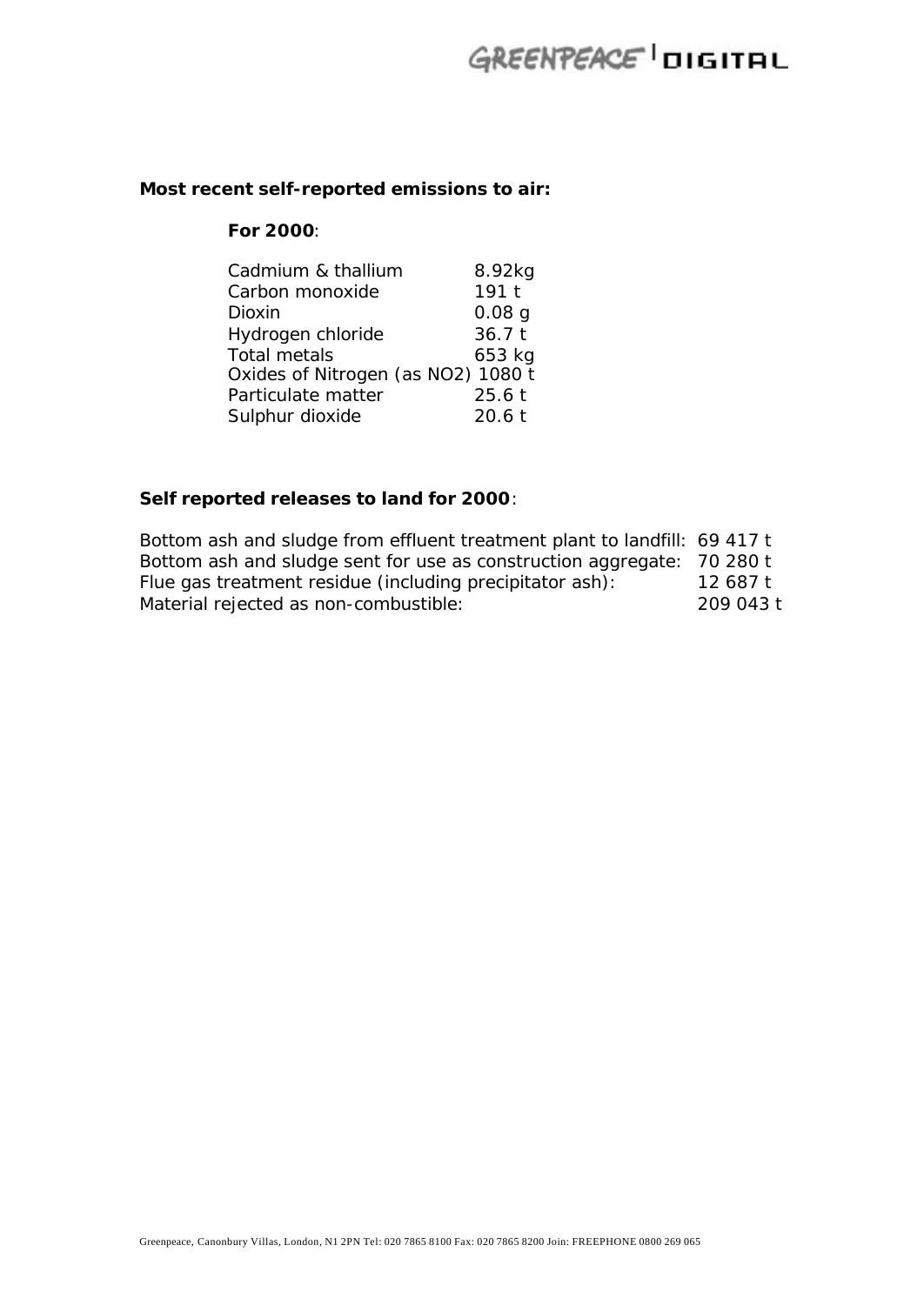#### **Self reported breaches in the last 3 years:**

|             | <b>Authorised release</b> | Reason given                                                                |
|-------------|---------------------------|-----------------------------------------------------------------------------|
| 01.03.01    | CO                        | Jammed grates on boiler 2                                                   |
| 26.02.01    | CO.                       | Fault in air system of FGT plant                                            |
| 26.02.01    | HCI                       | Fault in air system of FGT plant                                            |
| 19.02.01    | ?                         | no details on register                                                      |
| 18.02.01    | ?                         | no details on register                                                      |
| 08.02.01    | ?                         | no details on register                                                      |
| 29.02.01    | ?                         | no details on register                                                      |
| 18.01.01    | CO                        | Sudden reduction in load, no 1 unit                                         |
| 21/22.11.00 | <b>CO</b>                 | Defective riddling screw                                                    |
| 09.10.00    | $\gamma$                  | no details on register                                                      |
| 25.09.00    | Fly ash (FGT residue)     | Corroded steel plate no. 2 conveyor. 0.5 - 0.75 tonnes fine powder released |
| 14.08.00    | Fly ash (FGT residue)     | Corroded steel plate no. 4 conveyor. 1-2 tonnes of fine powder released     |
| 9/10.08.00  | <b>CO</b>                 | Feeder ram failure                                                          |
| 28.07.00    | CO                        | None given. Described as "an unavoidable breach"                            |
| 20.06.00    | CO.                       | Grate drive failure causing loss of fuel to fire bed and drop in burn temp. |
| 21.05.00    | CO                        | Large material in feedstock blocked quench bath                             |
| 21.11.99    | HCI                       | Feedstock contaminated with an unknown quantity of chlorinated products     |
| 03.11.99    | HCI                       | Feedstock contaminated with an unknown quantity of chlorinated products     |
| 03.11.99    | HCI                       | Feedstock contaminated with an unknown quantity of chlorinated products     |
| 04.10.99    | ?                         | no details on register                                                      |
| 27.07.99    | HCI                       | incineration of a large quantity of vinyl wallpaper                         |
| 21.07.99    | HCI                       | Unknown quantity of chlorinated product present in feedstock                |
| 21.07.99    | HCI                       | Unknown quantity of chlorinated product present in feedstock                |
| 04.04.99    | <b>CO</b>                 | Quench bath flap unexpectedly came adrift                                   |
| 30.03.99    | HCI                       | System unable to cope with large quantity of PVC (1.1 tonnes)               |
| 20.03.99    | CO.                       | <b>Blocked feed chute</b>                                                   |
| 17.02.99    | SO <sub>x</sub>           | Possibility of high sulphur content in waste stream                         |
| 17.02.99    | CO                        | Control failure of the FD Damper Vane                                       |
| 21.12.98    | $\gamma$                  | no details on register                                                      |
| 21.09.98    | <b>HCI</b>                | Unknown source of chlorinated products present in waste                     |
| 21.09.98    | SO <sub>x</sub>           | High HCI levels mopped up lime dosing                                       |
| 16.04.98    | HCI                       | Contaminated feedstock from 14.4.98                                         |
| 14.04.98    | HCI                       | Unknown source of chlorinated products present in waste                     |
| 29.11.97    | HCI                       | Incineration of PVC credit cards                                            |

Environment Agency pollution registers are often kept in a state of extreme disorder and this can sometimes result in researchers underestimating the actual number of breaches that have occurred. The breaches listed above are not necessarily all those known to the Environment Agency. In March 2001, a parliamentary answer by Environment Minister Michael Meacher gave some Environment Agency data on pollution breaches and where these figures are greater than those discovered by our field researchers, we have taken the higher figures as the true ones.